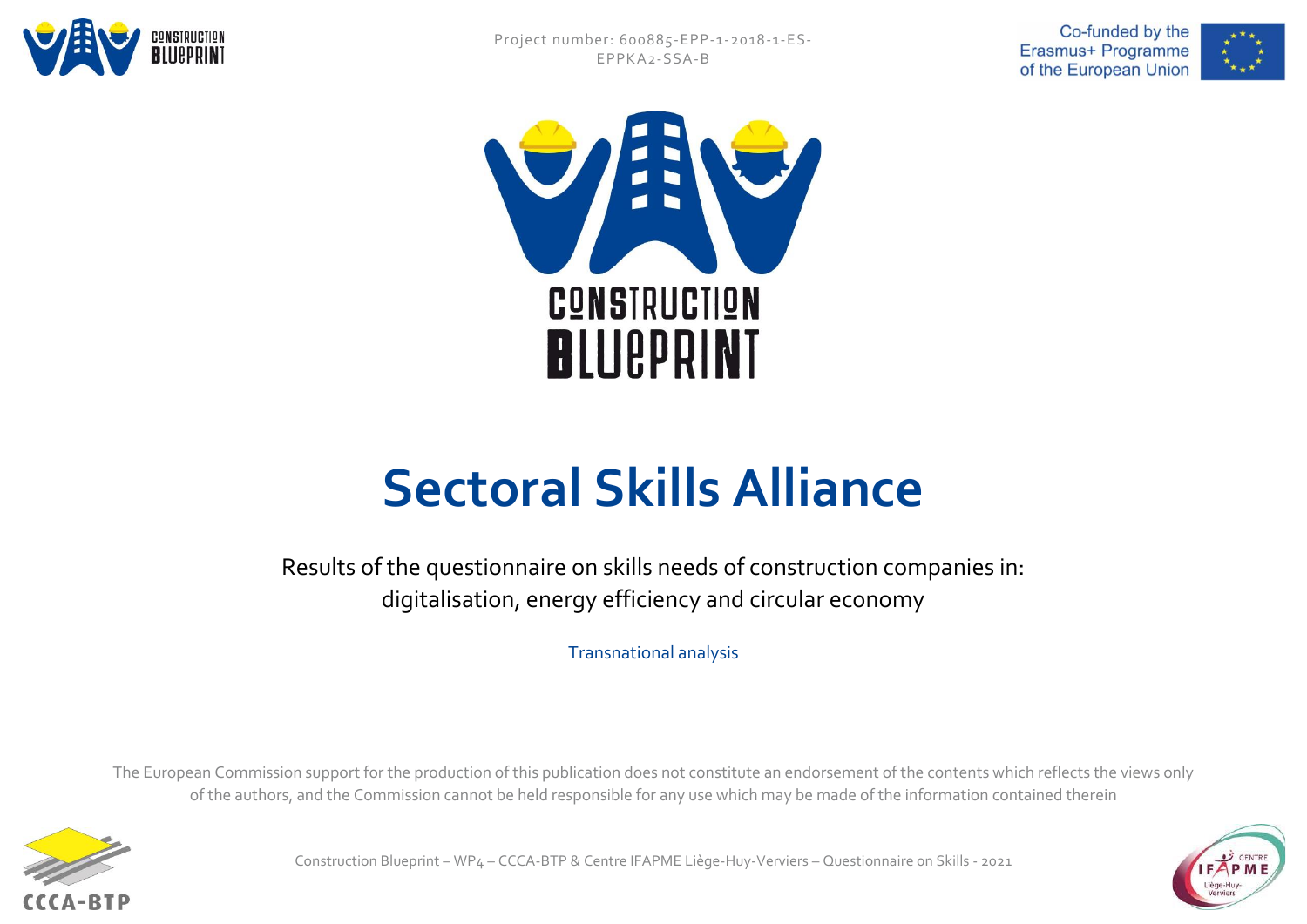



## Methodology

The design of the questionnaire on skills begun in October 2020, after 10 months of Preliminary Research with the project partners. WP4 co-pilots (French CCCA-BTP and Belgian Centre IFAPME Liège-Huy-Verviers) as well as French FFB concerted together on the general design of the questionnaire. After consultation with national experts, Belgian partners proposed a first draft, which was then amended by pedagogical experts of CCCA-BTP in November and December 2020.

WP4 co-pilots decided to use the online tool *Déclic*, used by CCCA-BTP, to disseminate the questionnaire and collect the data. Once the French version finalised and integrated to *Déclic*, they translated it in English and the Irish LIT revised it before presentation of both the questionnaire and the data collecting tool to the project partners for validation in February 2021.

The leading partner of the project, Spanish FLC, as well as representatives of DG Growth and EACEA (European Commission) revised the validated version of the questionnaire, and this final version was sent to the project partners for translation in their national language in May 2021. Beside English and French, the questionnaire was translated in Spanish, Portuguese, Italian, Dutch, German, Polish, Greek, Slovenian, Lithuanian and Finnish.

As specified in the application, the aim was to collect a minimum of 2000 answers among the 12 European countries of the consortium. Each country was addressed with a minimal number of answers to reach, depending on their respective number of construction companies (*please see the table on the right*).

The questionnaire was launched on **June 7th**, 2021 and was closed on **September 17th** , 2021. The consortium succeeded to collect **a total of 1715 answers**.

|                | <b>Number of</b><br>construction<br>companies (1) | <b>Minimal number of</b><br>answers required (2) | <b>Minimal number of</b><br>construction companies to<br>reach<br>(Answer rate = 10%) |  |
|----------------|---------------------------------------------------|--------------------------------------------------|---------------------------------------------------------------------------------------|--|
| Italy          | 1044531                                           | 300                                              | 3 000                                                                                 |  |
| France         | 804 420                                           | 300                                              | 3 000                                                                                 |  |
| Spain          | 698 086                                           | 300                                              | 3 000                                                                                 |  |
| Germany        | 655 109                                           | 180                                              | 1800                                                                                  |  |
| Poland         | 522 283                                           | 180                                              | 1800                                                                                  |  |
| <b>Belgium</b> | 204 476                                           | 120                                              | 1 200                                                                                 |  |
| Greece         | 168 233                                           | 120                                              | 1 200                                                                                 |  |
| Portugal       | 167 584                                           | 120                                              | 1 2 0 0                                                                               |  |
| <b>Ireland</b> | 95 781                                            | 120                                              | 1 2 0 0                                                                               |  |
| <b>Finland</b> | 84 392                                            | 120                                              | 1 200                                                                                 |  |
| Lithuania      | 68 074                                            | 90                                               | 900                                                                                   |  |
| Slovenia       | 36 257                                            | 90                                               | 900                                                                                   |  |
| <b>Total</b>   | 4 549 226                                         | 2040                                             | 20 400                                                                                |  |



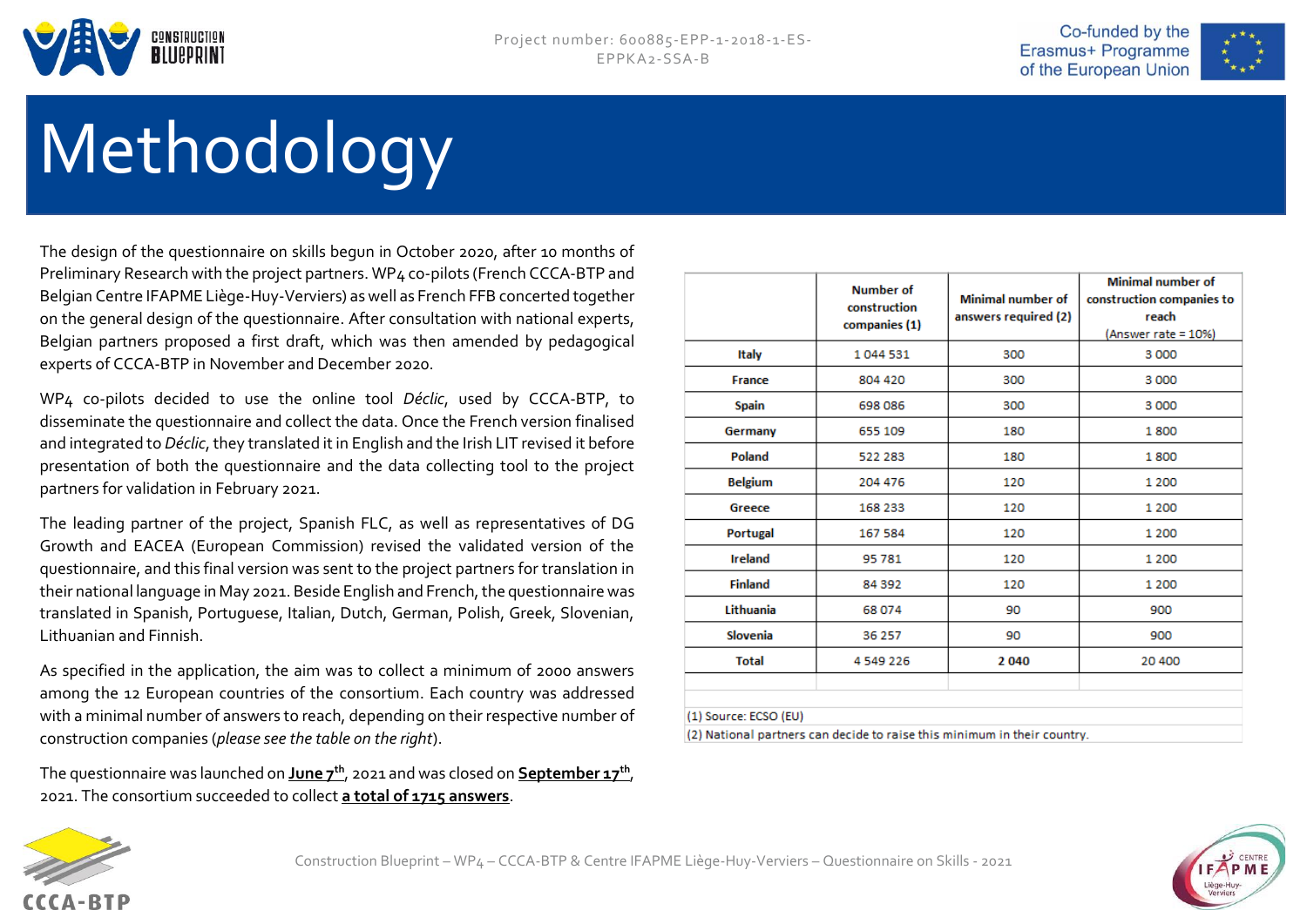



## Methodology

#### The **1715 answers collected by the Construction Blueprint consortium** are distributed according to *the table on the left*.

Before any analysis, a statistical expert of CCCA-BTP weighted the collected results based on the ratio between the number collected by each country and their respective number of construction companies, in relation with the total number of answers collected by the consortium, in order to determine the **adjustment coefficients** for each country (*please see the table on the left*).

It is interpreted as follow: for example, as the number of answers in Italy is largely superior to other countries, in order avoid the Italian results to be overrepresented in the analysis, 2 Italian answers will count for 1.

In the same logic, if the transnational analysis is carried out with the Polish answers, each one of the 12 answers will count for 16, which will overrepresents the Polish results in the transnational consolidation. It explains why the Polish answers will not be taken into account for the transnational analysis and will be used only for a national interpretation.

|                | <b>Minimal</b><br>number of<br>answers<br>required | <b>Total of</b><br>answers<br>collected | <b>Distribution of</b><br>results, Poland<br>included | Adjustment<br>coefficient, Poland<br>included | <b>Distribution of</b><br>results, Poland<br>excluded | Adjustment<br>coefficient, Poland<br>excluded |
|----------------|----------------------------------------------------|-----------------------------------------|-------------------------------------------------------|-----------------------------------------------|-------------------------------------------------------|-----------------------------------------------|
| Italy          | 300                                                | 750                                     | 43,7%                                                 | 0,525                                         | 44,0%                                                 | 0,589                                         |
| France         | 300                                                | 230                                     | 13,4%                                                 | 1,319                                         | 13,5%                                                 | 1,479                                         |
| <b>Spain</b>   | 300                                                | 163                                     | 9,5%                                                  | 1,615                                         | 9,6%                                                  | 1,811                                         |
| Germany        | 180                                                | 64                                      | 3,7%                                                  | 3,859                                         | 3,8%                                                  | 4,329                                         |
| Poland         | 180                                                | 12                                      | 0,7%                                                  | 16,408                                        |                                                       |                                               |
| <b>Belgium</b> | 120                                                | 151                                     | 8,8%                                                  | 0,510                                         | 8,9%                                                  | 0,573                                         |
| Greece         | 120                                                | 121                                     | 7,1%                                                  | 0,524                                         | 7,1%                                                  | 0,588                                         |
| Portugal       | 120                                                | 61                                      | 3,6%                                                  | 1,036                                         | 3,6%                                                  | 1,162                                         |
| <b>Ireland</b> | 120                                                | 55                                      | 3,2%                                                  | 0,657                                         | 3,2%                                                  | 0,736                                         |
| <b>Finland</b> | 120                                                | 20                                      | 1,2%                                                  | 1,591                                         | 1,2%                                                  | 1,784                                         |
| Lithuania      | 90                                                 | 30                                      | 1,7%                                                  | 0,855                                         | 1,8%                                                  | 0,960                                         |
| Slovenia       | 90                                                 | 58                                      | 3,4%                                                  | 0,236                                         | 3,4%                                                  | 0,264                                         |
| <b>Total</b>   | 2040                                               | 1715                                    | 100,0%                                                |                                               | 100,0%                                                |                                               |

As the goal of 2000 answers was not reached for the consortium and most of the project partners did not succeed to reach their national goals, a workshop will be organised before the 2<sup>nd</sup> edition of the survey to identify the difficulties and obstacles met by the partners as well as the best practices implemented by them for the collect of answers.



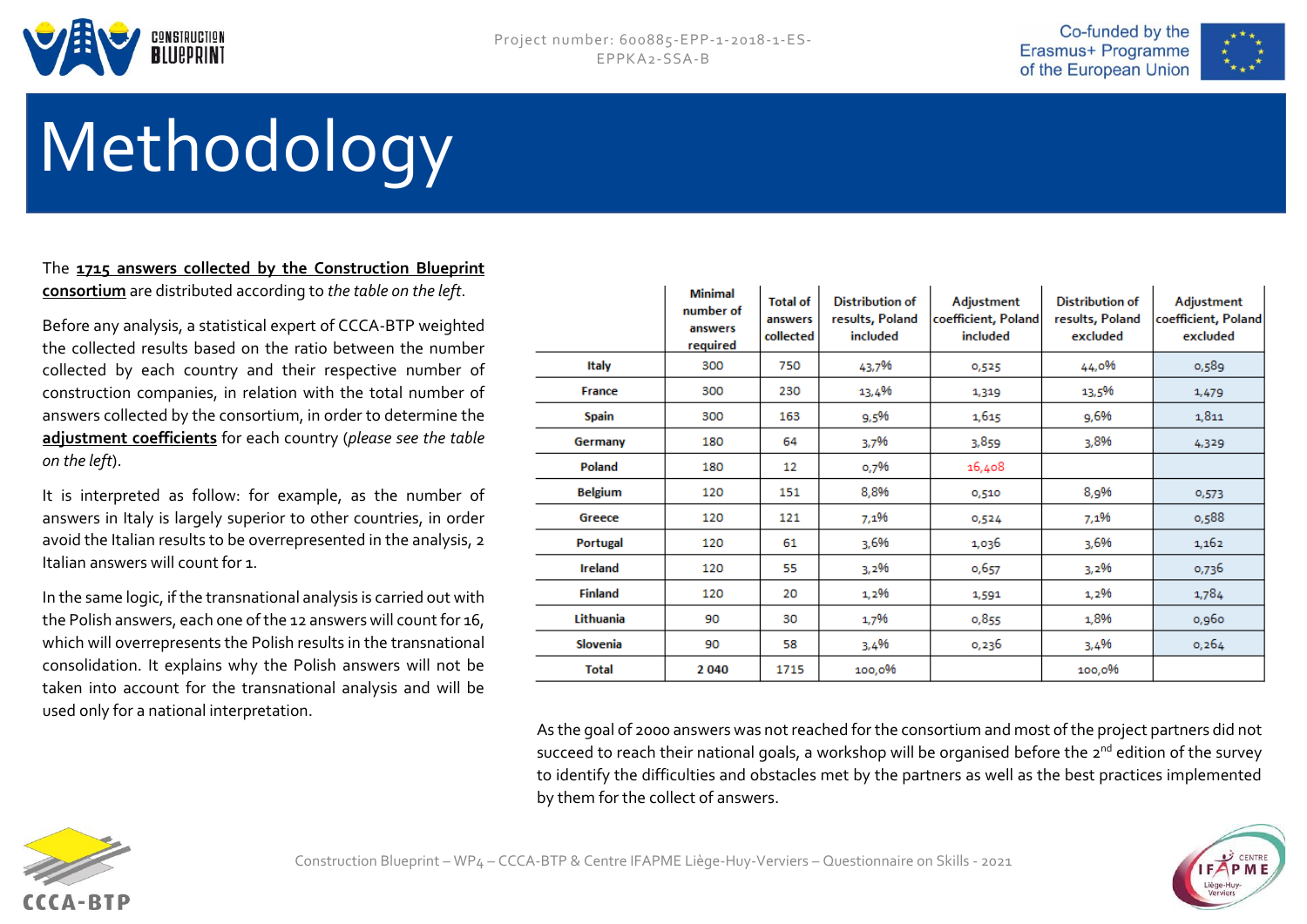





## Profile of the respondents

Most of or all the questionnaire was completed by **1715 respondents from the construction sector** in the 12 European countries of the consortium.

65,3% of them are men and 25,9% are women (8,8% do not wish to specify). Most of them are between 46 and 55 years old (34,5%), more than 55 years old (24,9%) and between 36 and  $45$  years old (24%).

A large majority of the respondents is company owner / manager (58,2%) and administrative representative (19,6%).









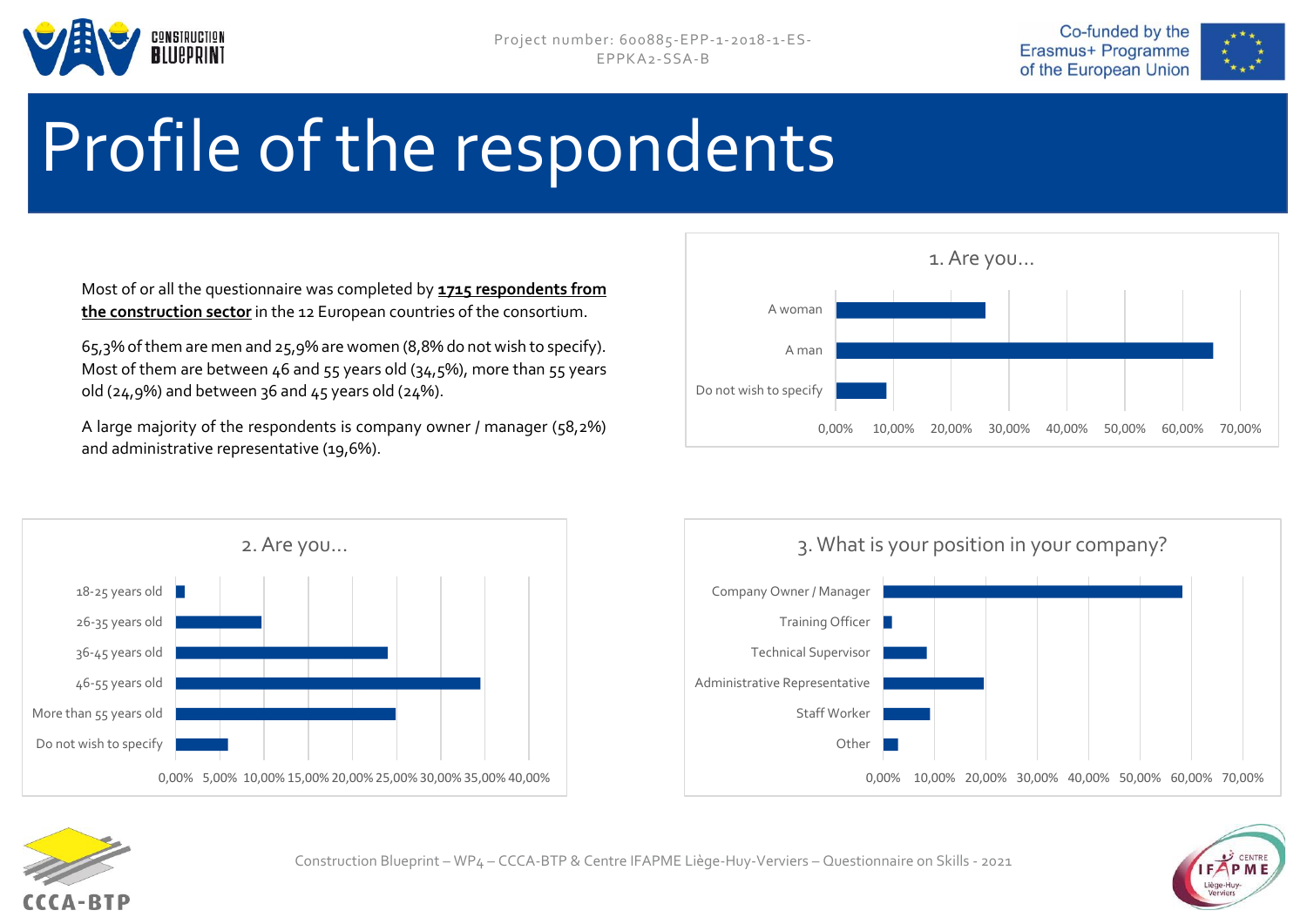





### Profile of the companies

25,9% of the companies where the respondents work are located in Italy, 20% in France, 17,3% in Spain and 16,3% in Germany.

Almost a half of these companies (47,2%) have between 1 and 9 employees, 31,1% of them have between 10 and 49 companies and 12,1% have between 50 and 249 companies.

The proportion of the size of the respondents' companies vary significantly between the partner countries. For example, in Italy 77,1% of the respondents' companies have 9 employees and less, whereas in Germany 71,9% of them have 10 employees and more.









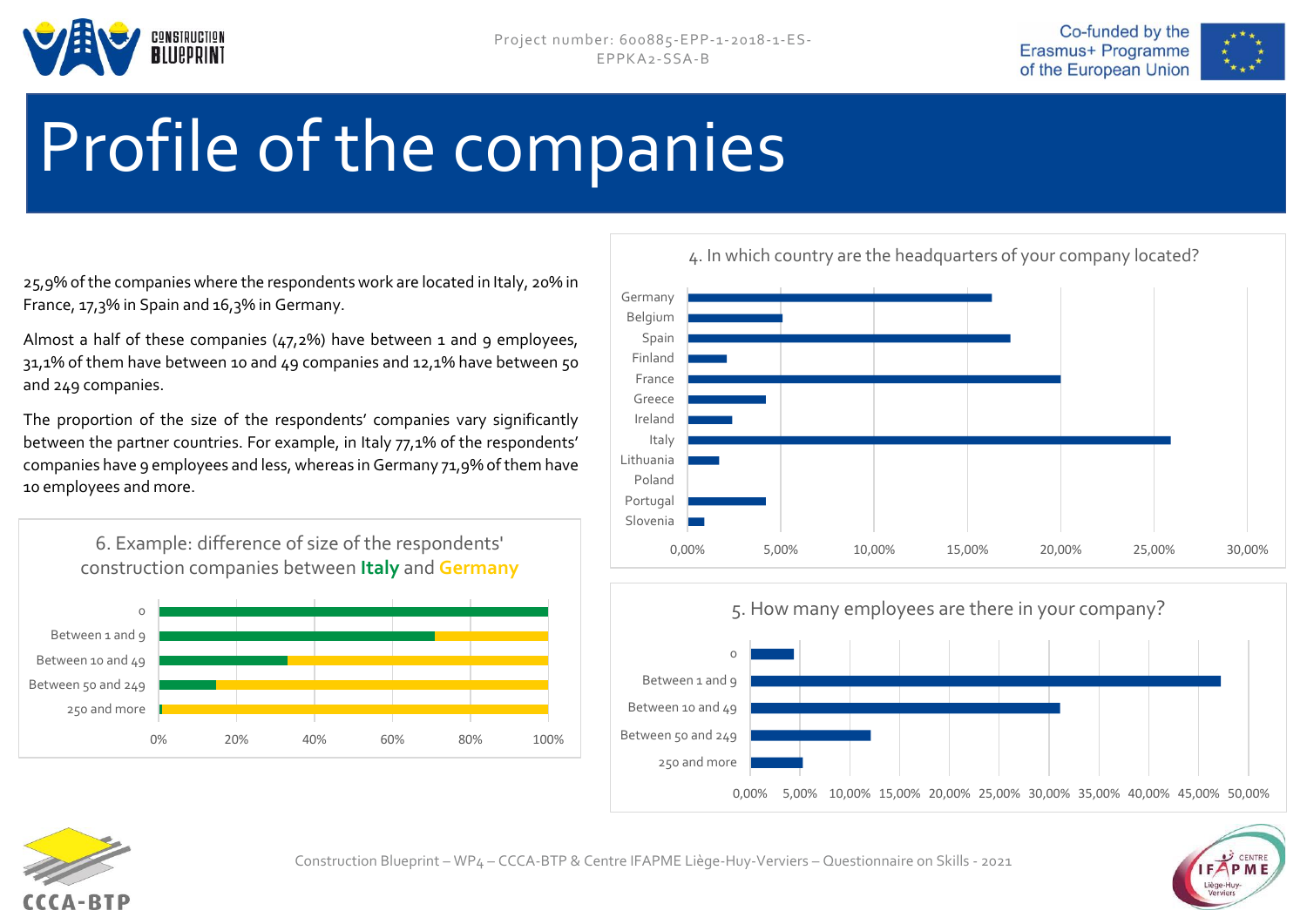





## Profile of the companies



69,4% of the respondents indicated that their companies have several activities related to the construction sector, and this figure varies between 50% for Germany and 100% for Greece.

Half of these companies' general sector of activity is the construction of buildings (50,3%), and this figure varies between 40% for Germany and Lithuania, and 68% for Ireland. 9 over 10 of them are into the construction of residential and non-residential buildings.



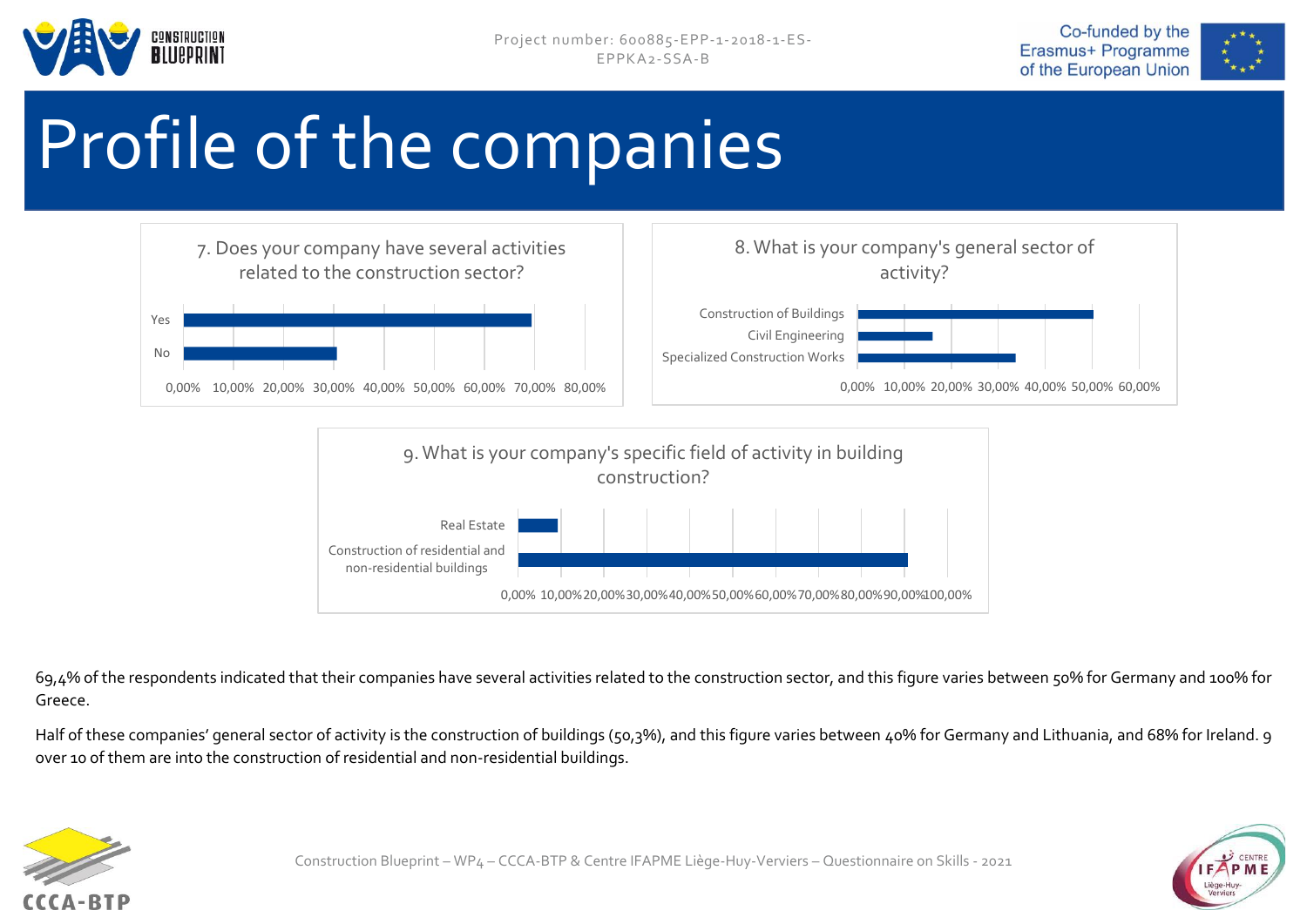





## Profile of the companies



34% of the respondent construction companies in civil engineering operate in the construction of roads and motorways (a common characteristic to almost all the countries of the partnership) and 17,9% of them in the construction of utility fluid network.

10,3% of the respondent construction companies in specialized construction works operate in roofing work, 9,3% in plumbing, heating and air conditioning installation work and 8,2% in carpentry and joinery work. It must be taken into account that most of the respondent construction companies have several activities related to the construction sector, and most of them operate in specialized construction works.

Given the proportion of other civil engineering works (29,7%) and other specialized construction works (37,8%), the answers will be further analysed to propose a more complete list of trades for the  $2^{nd}$  edition of the questionnaire.



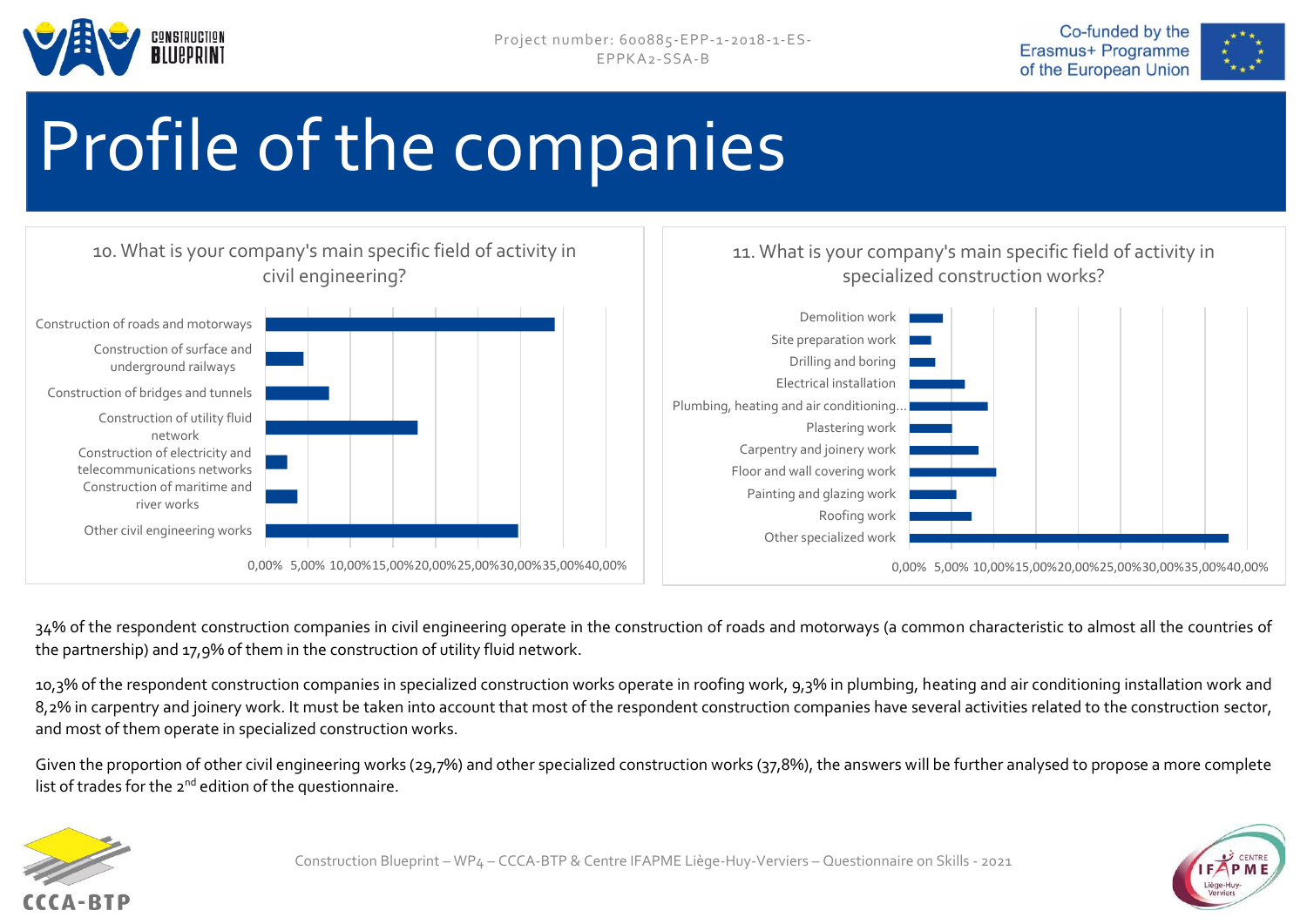





## Digitalisation – introduction



Before addressing the digital skills related specifically to the construction sector, an introductive question was added on general digital skills. Indeed, the use of digital tools and software strongly depends on the activity and the size of the company. Plus, it is relevant to identify if a basic digital upskilling is needed before going further.

At least half of the respondent construction companies show a high or very high level in the digital activities addressed, except for the use of social networks; 57,2% of them evaluate their skill level for this activity between basic and middle. This figure varies between 36,3% in Ireland and 65% in Italy and Germany.



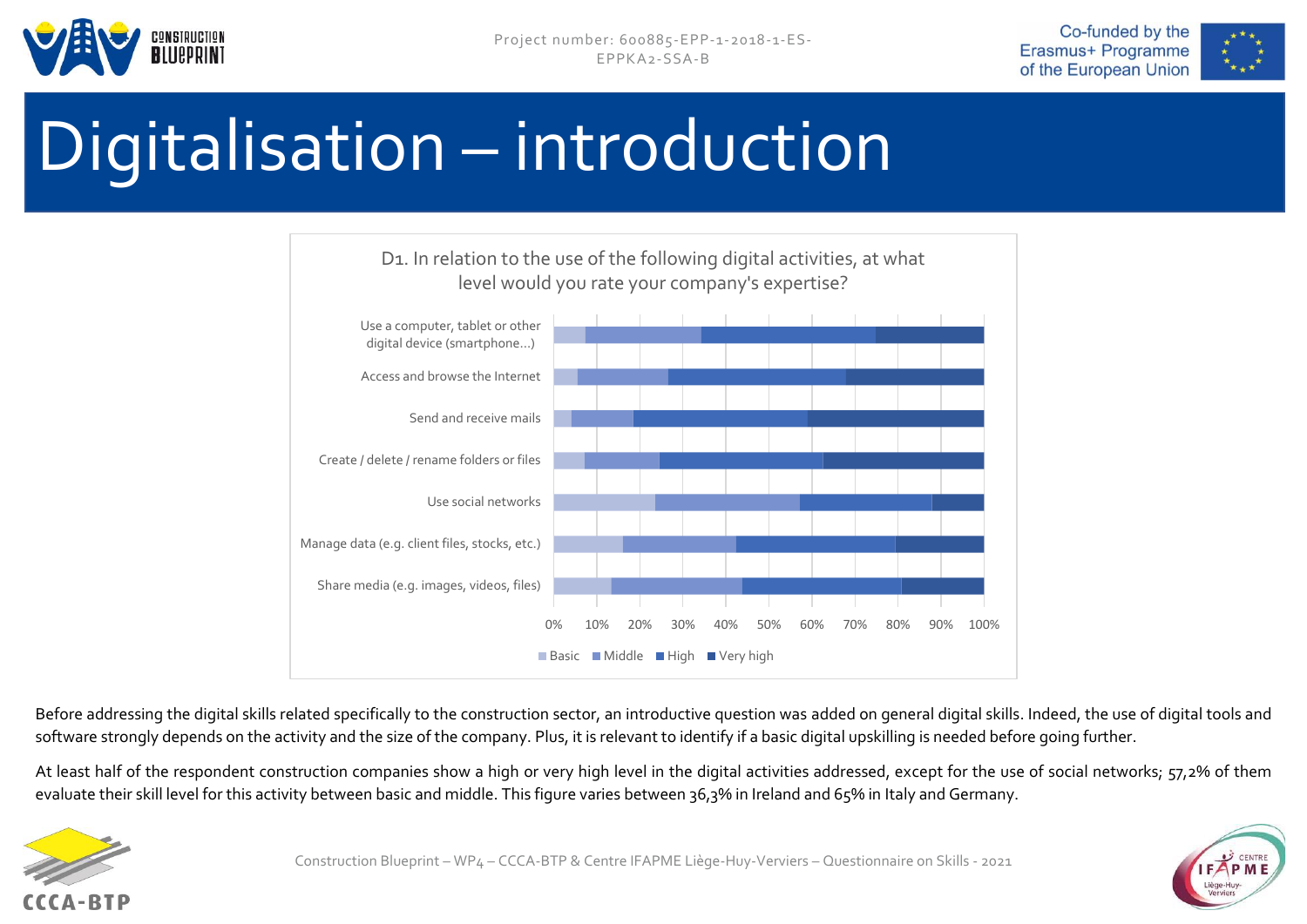





## Digitalisation – preliminary question



This preliminary question aims to interrogate the construction companies only on the skills that concern them.

912 (55,2%) respondent companies need to be skilled in the use of CAD software for 2D and 3D drawing production and updating (AutoCAD, Sketch UP, Rhinoceros 3D, etc.), 592 (40,6%) in the use of business-specific digital applications and 496 (33,7%) in the design of a budget using dedicated software, including BIM. 351 (18,3%) respondent companies need none of the digital construction-related skills addressed above.

14,6% of the 120 respondent companies which selected "other" indicated a need for the use of the ERP (Enterprise Resource Planning) software and 10,1% for the use of Excel.





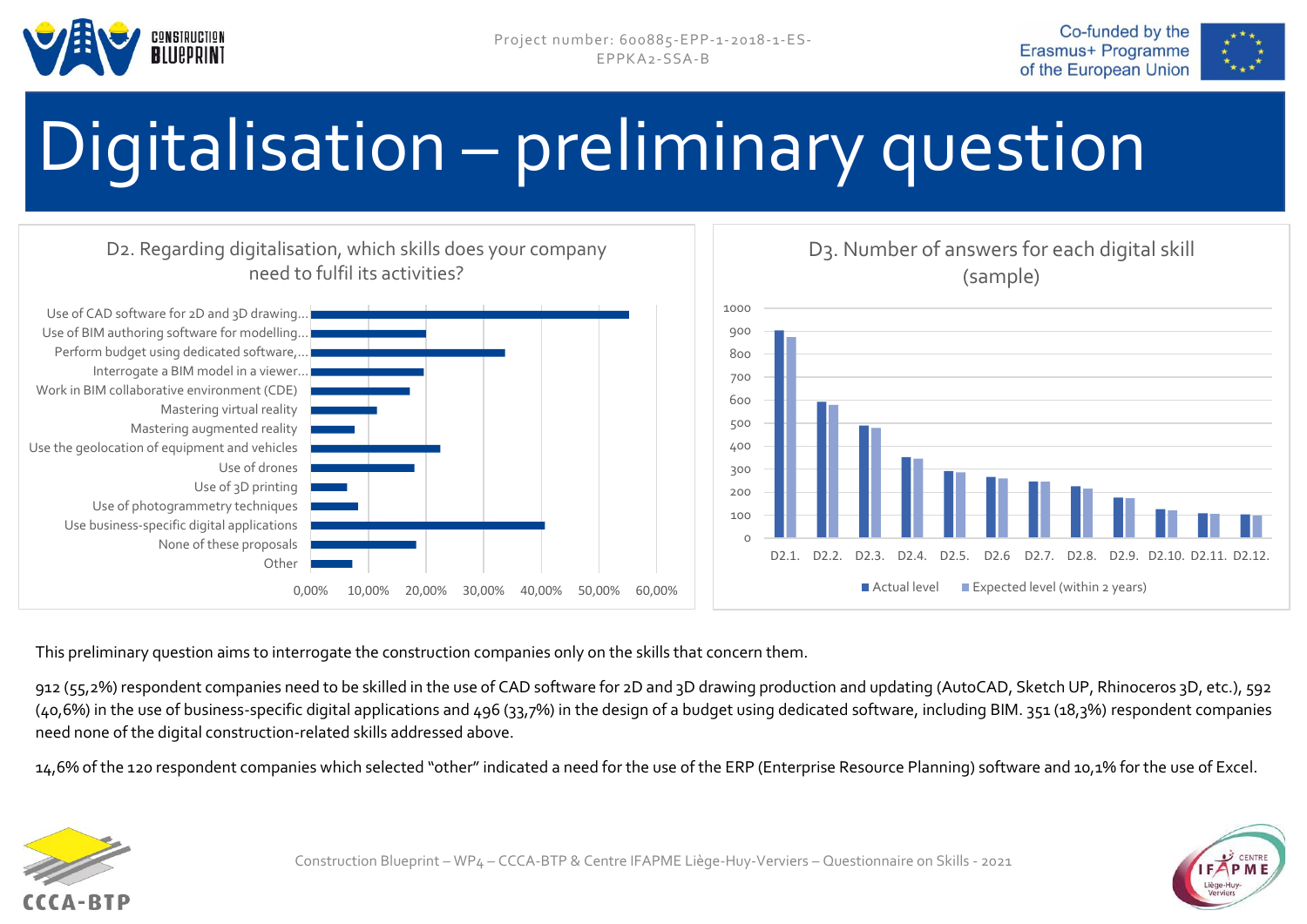





## Digitalisation – focus on skills



According to the D3 sample table, these are the 4 skills which concern the respondent construction companies the most. The use of CAD software (D2.1) concern more than the half of the 1715 respondent companies with a current skill level between high and very high for 47,3% of them. Within 2 years, a rise of 24,4% of this figure is expected, which represent a need for 213 construction companies to be upskilled in the use of CAD software in the next 2 years. For D2.2, it represents 189 companies (32,6%), 138 companies (28,8%) for D2.3 and 81 companies (23,4%) for D2.4.



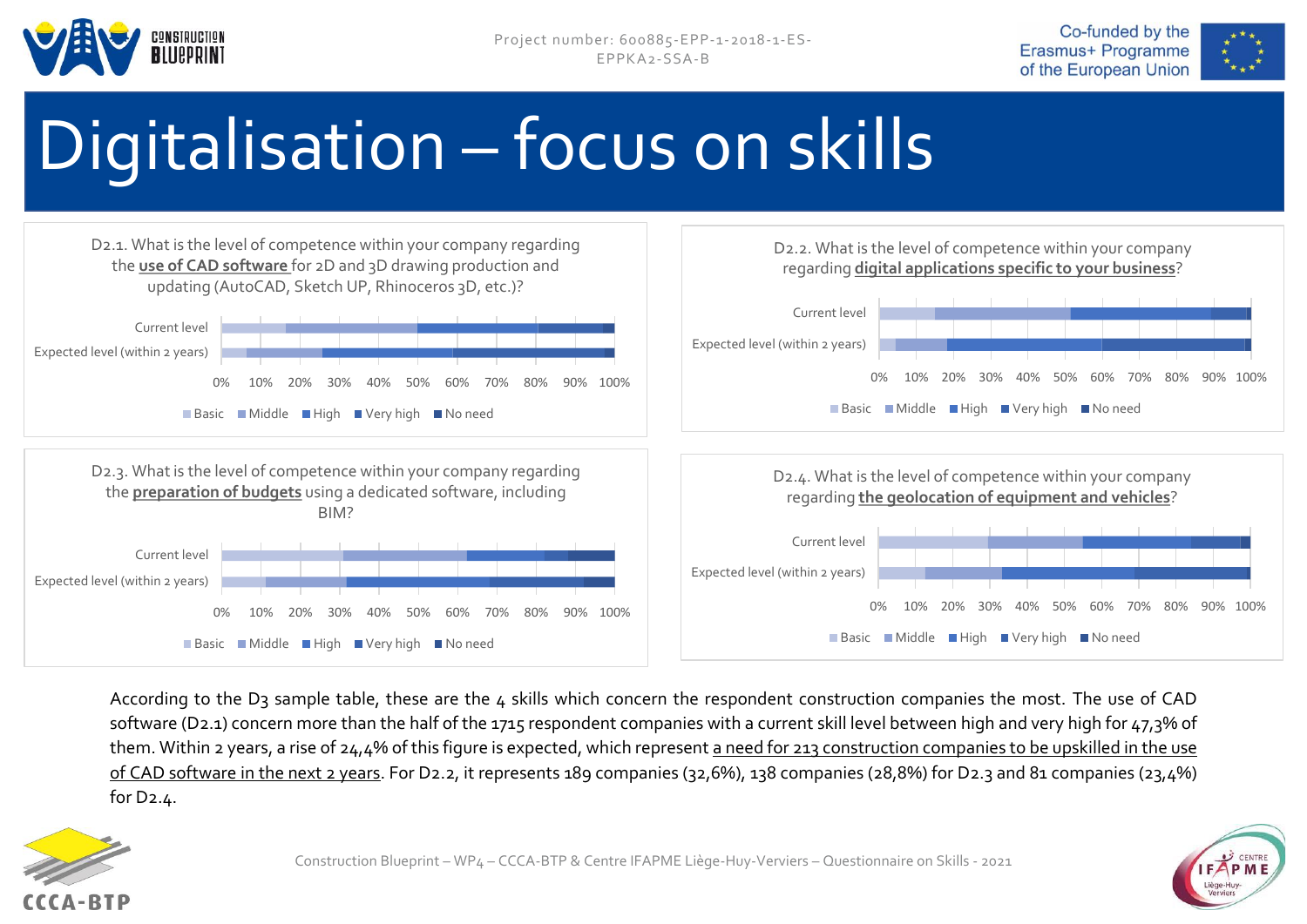





## Digitalisation – focus on skills



Even if more respondents indicated being concerned by the geolocation of equipment and vehicles (D2.4), actually more respondent construction companies need to be upskilled in the use of BIM authoring software (D2.5) in the next 2 years: they are indeed 102 companies  $(35,7%)$ . For D2.6, It represents 92 companies  $(35,4%)$ , 88 companies  $(35,9%)$  for D2.7 and  $54$  companies  $(24,8%)$  for D2.8.



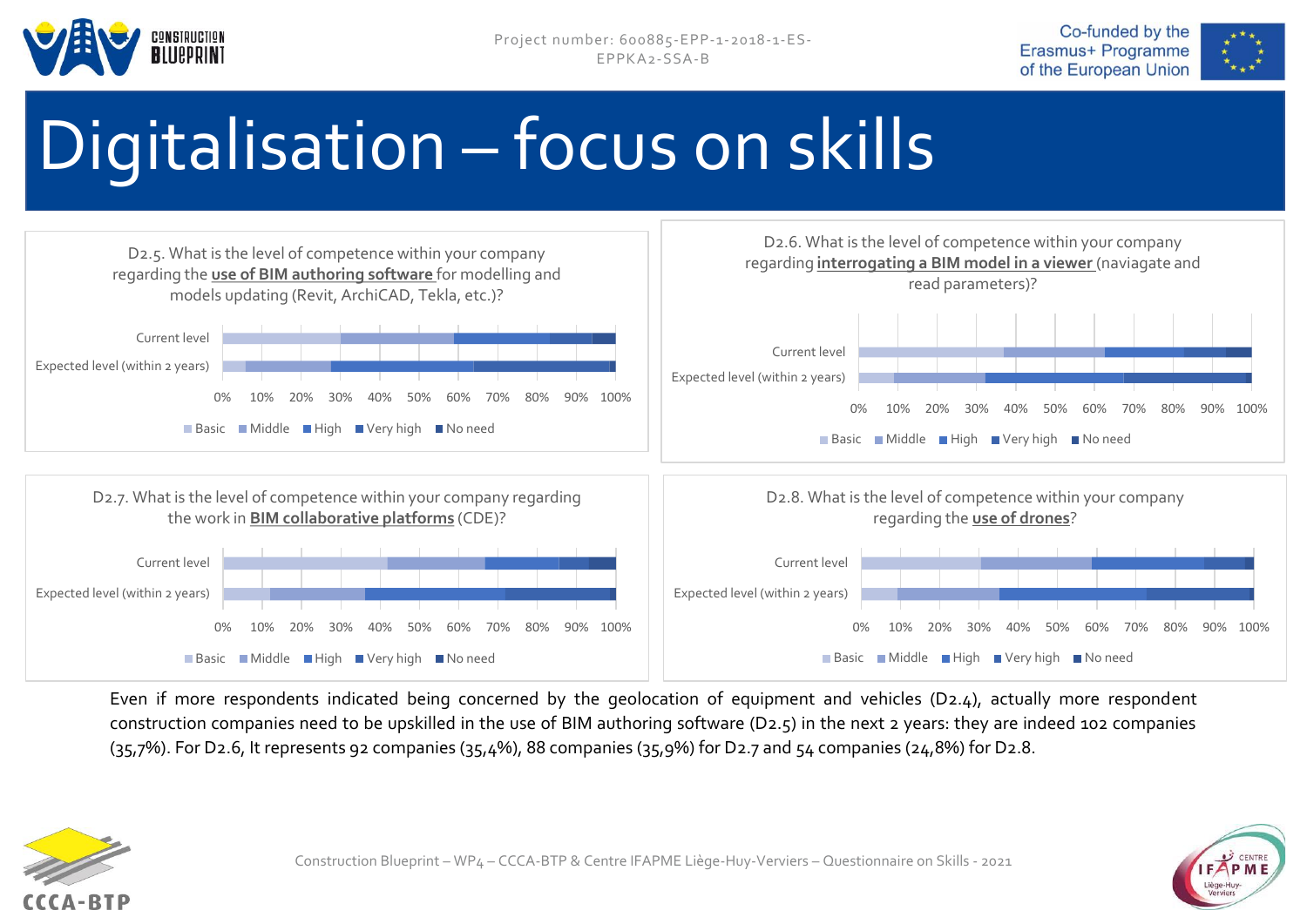





## Digitalisation – focus on skills



Regarding virtual reality (D2.9), 66 respondent construction companies (37,8%) expect an upskilling within the next 2 years. For D2.10, it represents 36 construction companies (29,6%), 48 companies (44,9%) for D2.11 and 49 companies (49,9%) for D2.12.



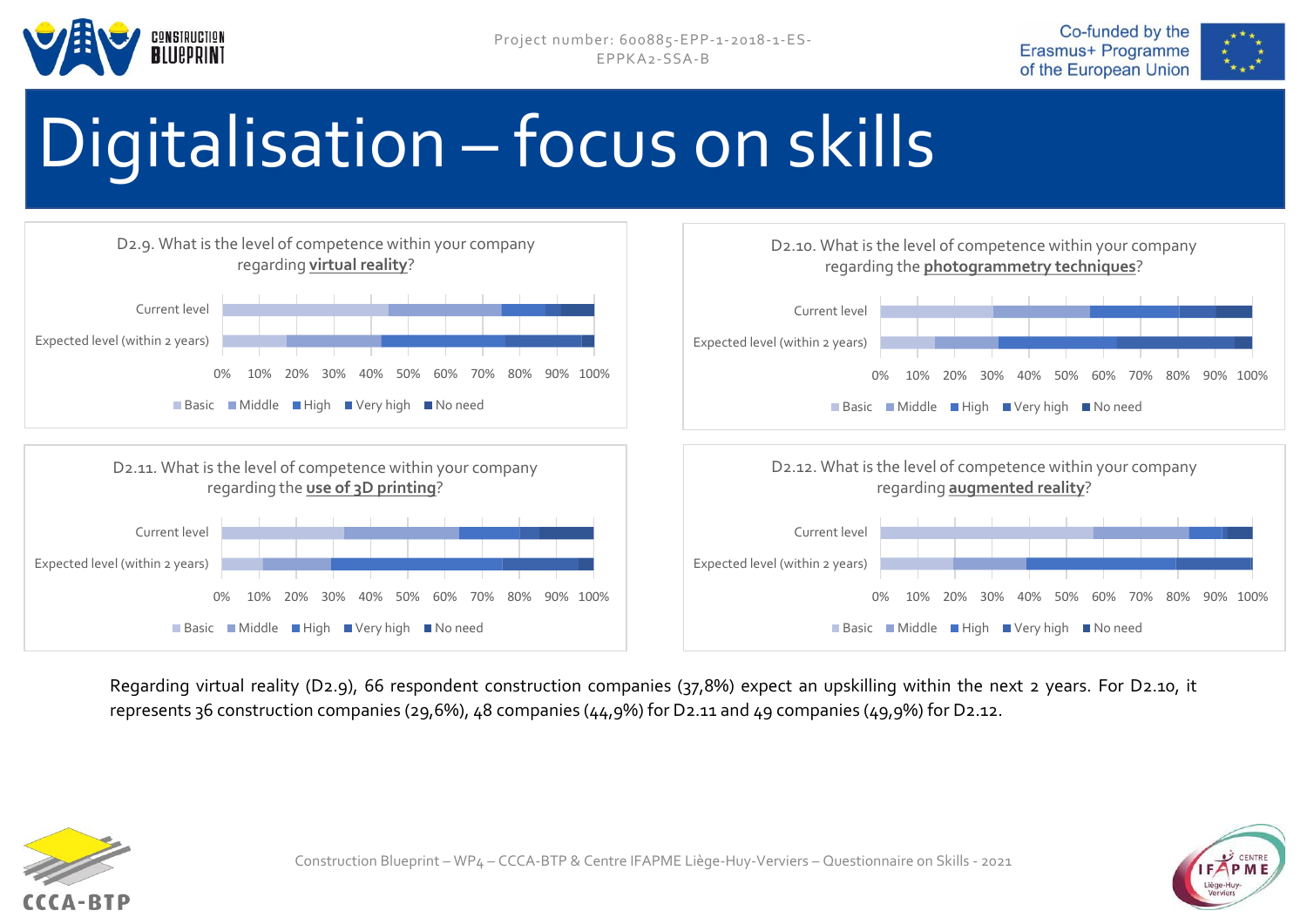





## Digitalisation – training needs



For 973 of respondent construction companies (65,4%), digital skills are between important and very important to master for design and calculation staff. 917 of them (59,6%) consider digital skills being between important and very important for technicians and site managers as well.

At the same time, 281 respondent construction companies (17,7%) consider digital skills being not applicable for design and calculation staff (the higher rate for the not applicable category).

Digital skills are considered to be moderate important and less for junior workers according to 802 respondent construction companies (53,1%) and 243 (15,3%) ofthem even consider it is not applicable for this category of staff.



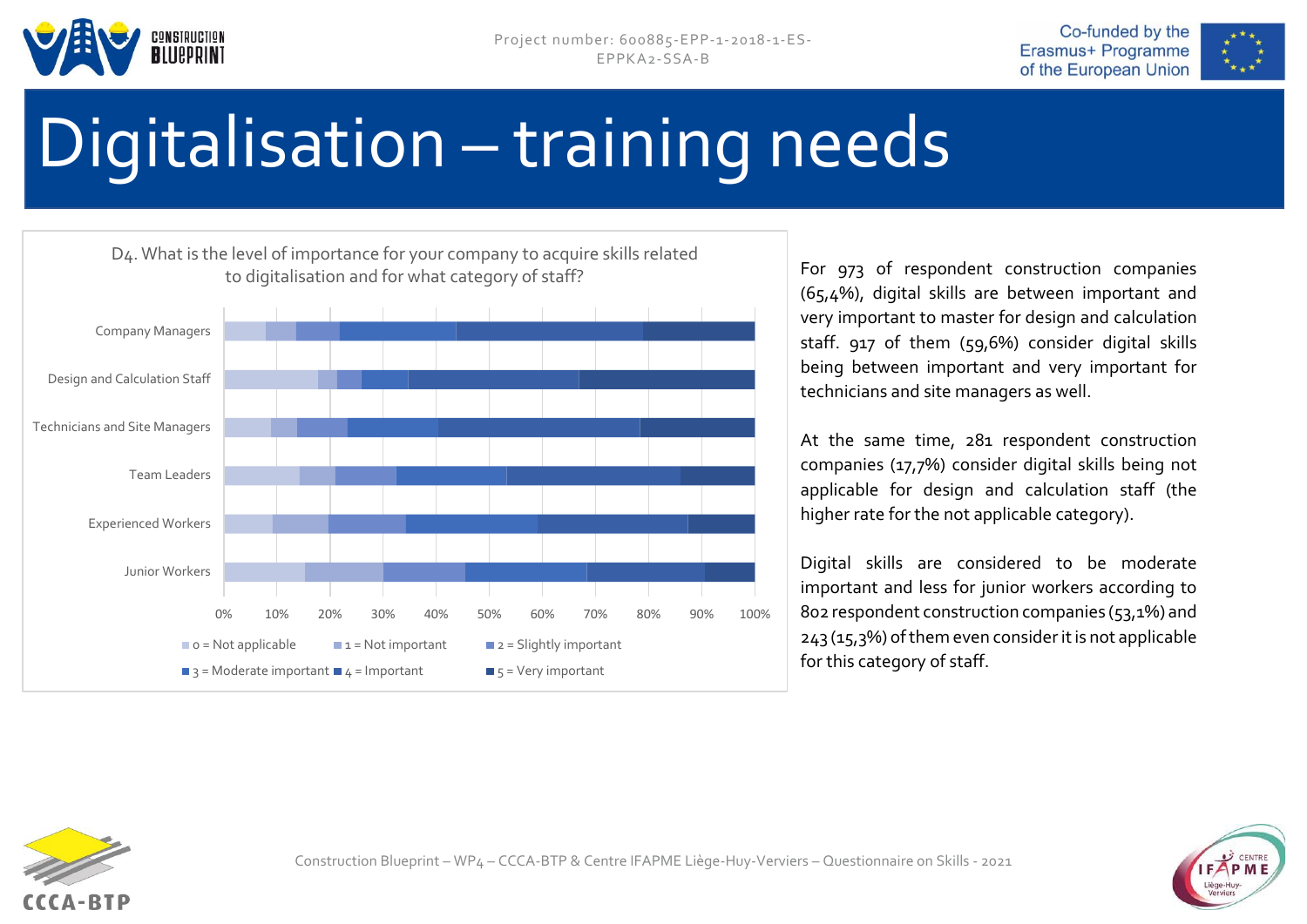





## Digitalisation – training needs



1013 respondent construction companies (63,3%) plan to train their existing staff to reach the expected digital skill level winthin the next 2 years.

471 (28,9%) plan to hire new staff trained in the selected digital skills and 324 (20,3%) plan to use a specialised subcontractor.

As 397 respondent construction companies (22,9%) indicated they do not plan to use one of the 3 proposals of the questionnaire, a further research might have to be conducted with construction companies to identify other existing possibilities they can use for the improvement





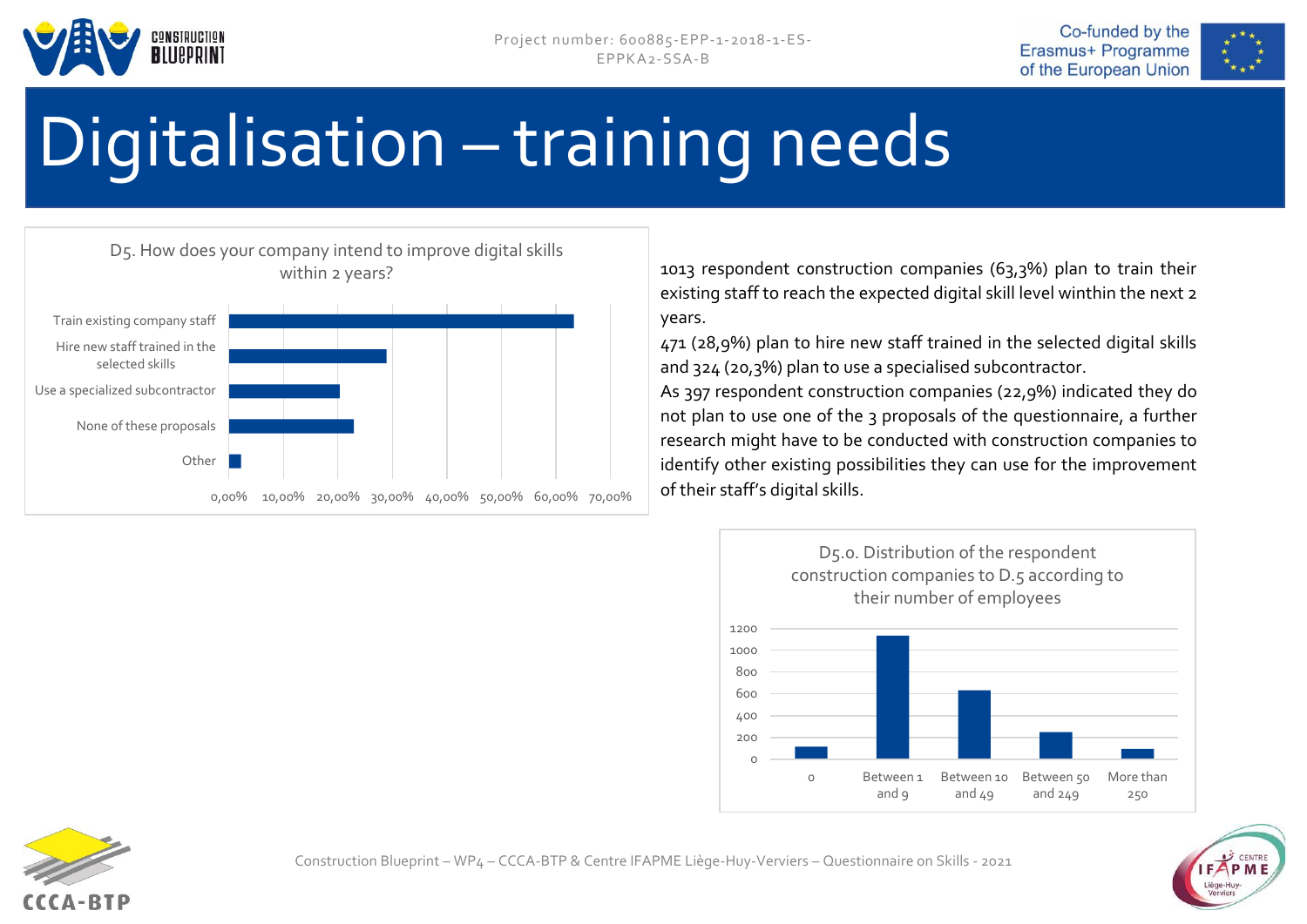





# Energy Efficiency – introduction

0,00% 10,00% 20,00% 30,00% 40,00% 50,00% 60,00% None Smart Meters Smart Home Automation Wind Energy Biomass Geothermal Energy Aerothermal Energy Solar Thermal Energy **Photovoltaics** Heat Pumps Ventilation Air Tightness Insulation EE1. Regarding Energy Efficiency, the activity of your company is concerned with...

593 respondents (36,2%) indicated not being concerned by energy efficiency over a sample of 1658 respondent construction companies, which means 1065 respondent companies are at least concerned by one of the branches of energy efficiency.

On one hand, 892 companies (52,2%) indicated having to deal with insulation, 389 (26,9%) with air tightness, 419 (26,5%) with ventilation, 356 (19,4%) with heat pumps, 329 with photovoltaics (19,3%) and 234 with smart home automation (14,3%).

On the other hand, 51 companies (3,7%) indicated being concerned by wind energy, 82 (5,2%) with biomass, 89 (6,8%) with aerothermal energy, 124 (7,9%) with smart meters and 124 (8,5%) with geothermal energy.



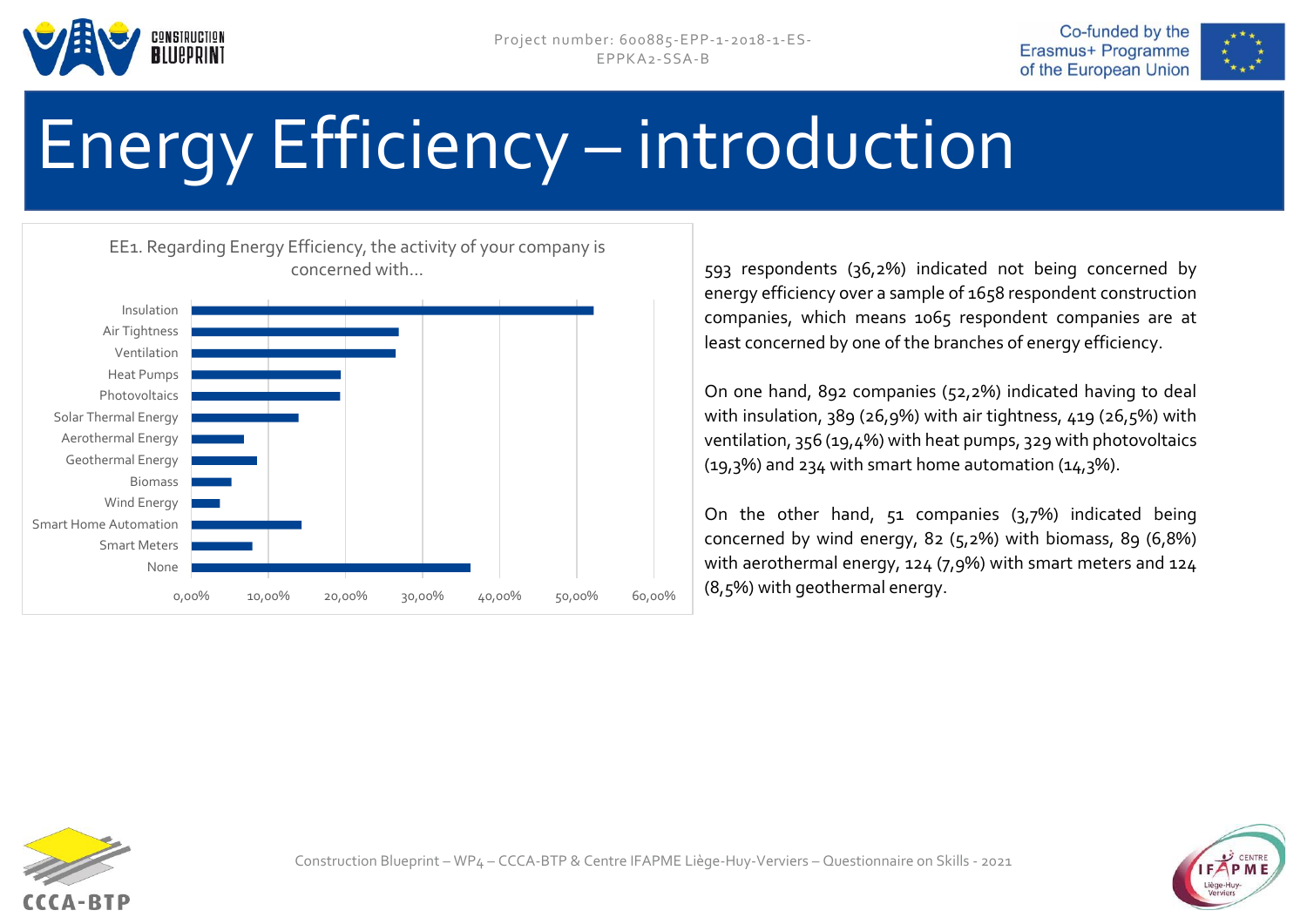







At EE<sub>1</sub> question, 892 respondent construction companies indicated being concerned by insulation.

It represents 56 construction companies with 0 employees, 505 construction companies with between 1 and 9 employees, 237 construction companies with between 10 and 49 employees, 67 construction companies with between 50 and 249 employees and 26 construction companies with more than 250 employees.



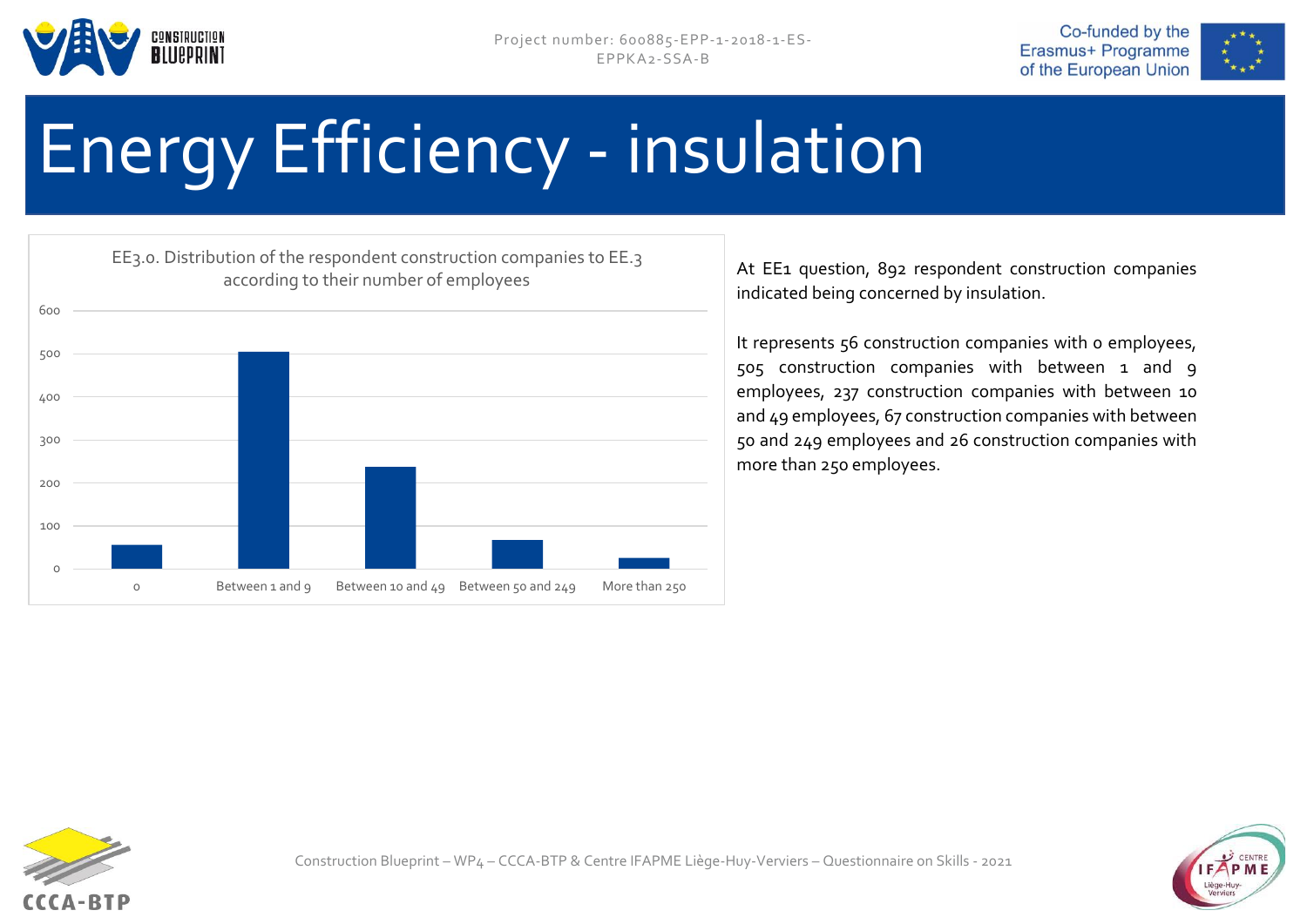





0,00% 10,00% 20,00% 30,00% 40,00% 50,00% 60,00% 70,00% 80,00% 90,00% Other | None of these proposals Know and understand common green protocols Use a thermal imaging camera Recognise how to alleviate thermal bridging (e.g. windows, etc.) Install the different insulations from the outside Install the different insulations from the inside Calculate the thermal resistance and conductivity of a wall, roof and floor Make the right choice of insulatation material Recognise the properties of different insulation materials EE2. Regarding insulation, what skills are required within your company?

Respectively 719 (80,9%) and 707 (79,2%) companies indicated that recognising the properties of different insulation materials and making the right choice of insulation material are required skills for their staff.

They are  $571$  (61,9%) and  $521$  ( $59,7%$ ) concerning the installation of the different insulations from the outside and the inside.

525 (61,3%) companies also indicated that recognising how to alleviate thermal bridging (e.g. windows, etc.) is a required skill for their staff. They are 412 (49,5%) regarding the calculation of the thermal resistance and conductivity of a wall, roof and floor.

For respectively 221 (26,4%) and 206 (25,3%) companies, knowing and understanding common green protocols and using a thermal imaging camera are required skills for their staff.



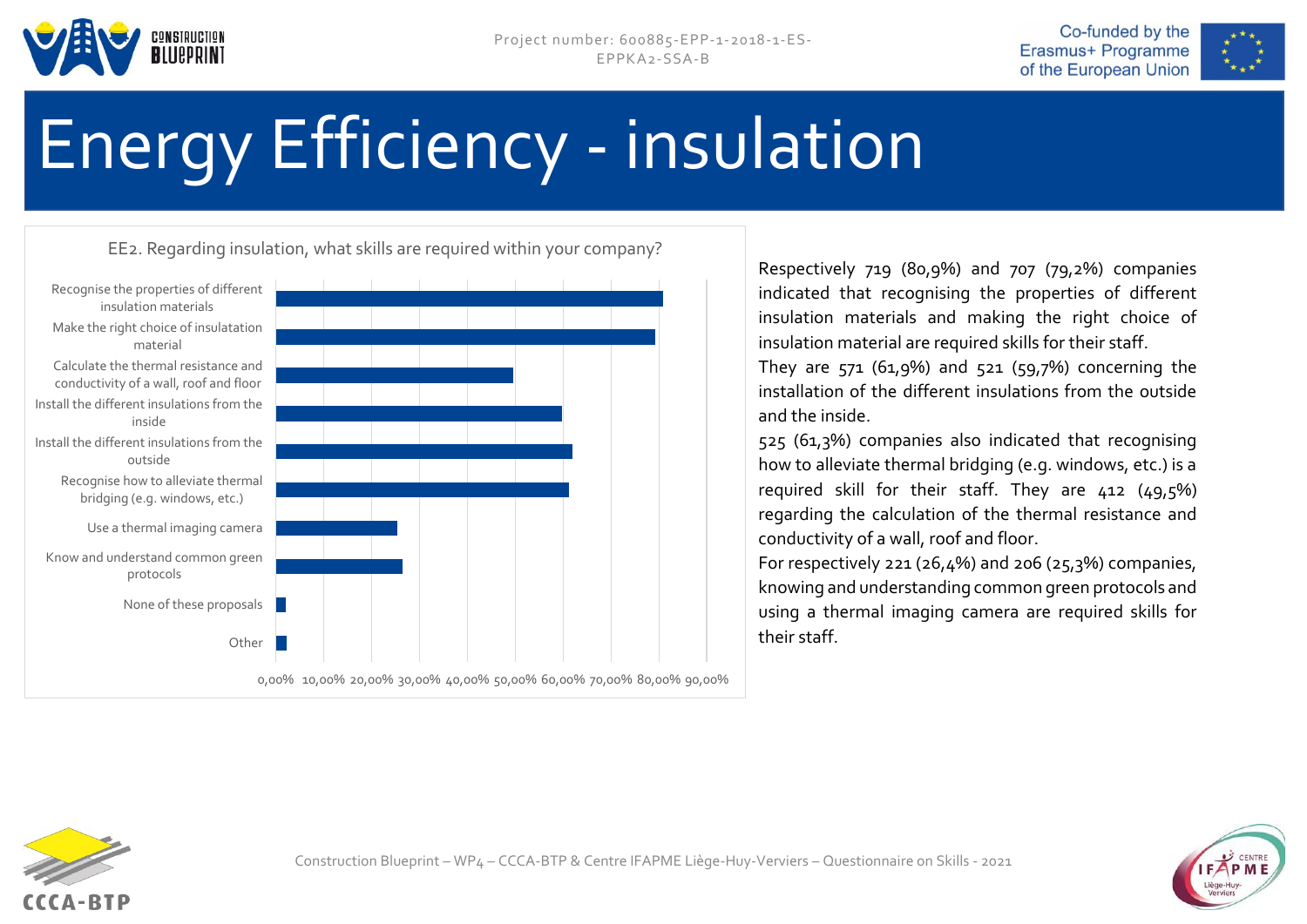







Concerning the recognition of the properties of different insulation materials, 65,9% of the companies over 713 respondents estimate their skill level between high and very high and this figure is expected to reach 89,5% within 2 years, which represents an upskilling perspective for 169 construction companies. Regarding EE2.2, the skill level is expected to rise from 64,7% (over 702 respondents) to 89,3%, which represents an upskilling perspective for 173 companies. For the installation of different insulations by the outside and the inside, it represents respectively an upskilling perspective for 132 and 109 construction companies, over 567 and 515 respondents.



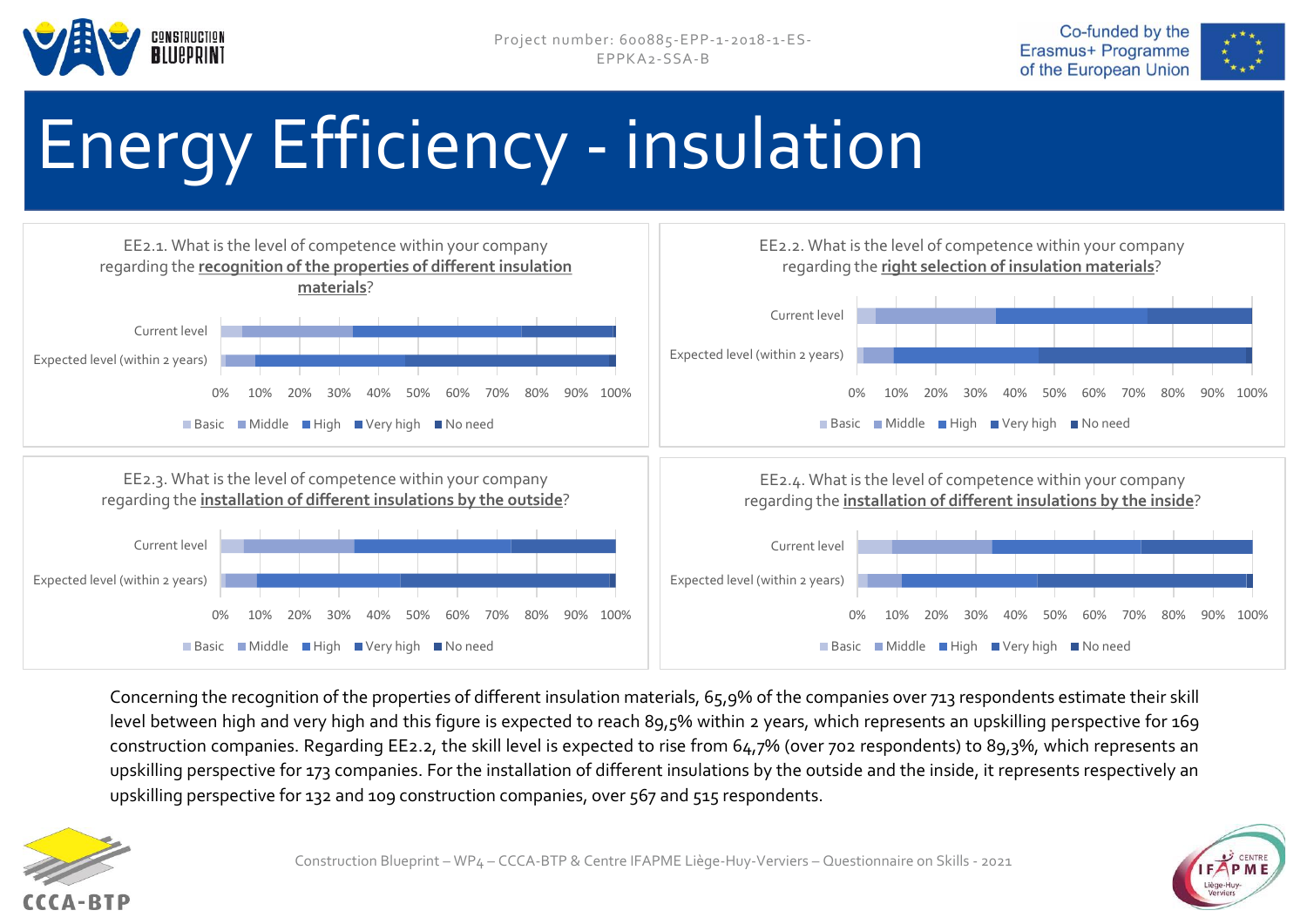







Regarding the alleviation of thermal bridging, 59,6% of the companies over 520 respondents estimated their current skill level between high and very high, and this figure is expected to reach 89,9% within 2 years, which represents an upskilling perspective for 158 companies. For EE2.6, the skill level is expected to rise from 58,5% (over 410 respondents) to 89,1% within 2 years, which represents an upskilling perspective for 125 companies. Concerning the common green protocols, it is expected to rise from 34,2% (over 215 respondents) to 76,6%, which represents an upskilling wish for 91 companies. For EE2.8, the skill level is expected to rise from 34,3% (over 204 respondents) to 79,4%, which represents an upskilling perspective for 204 companies.



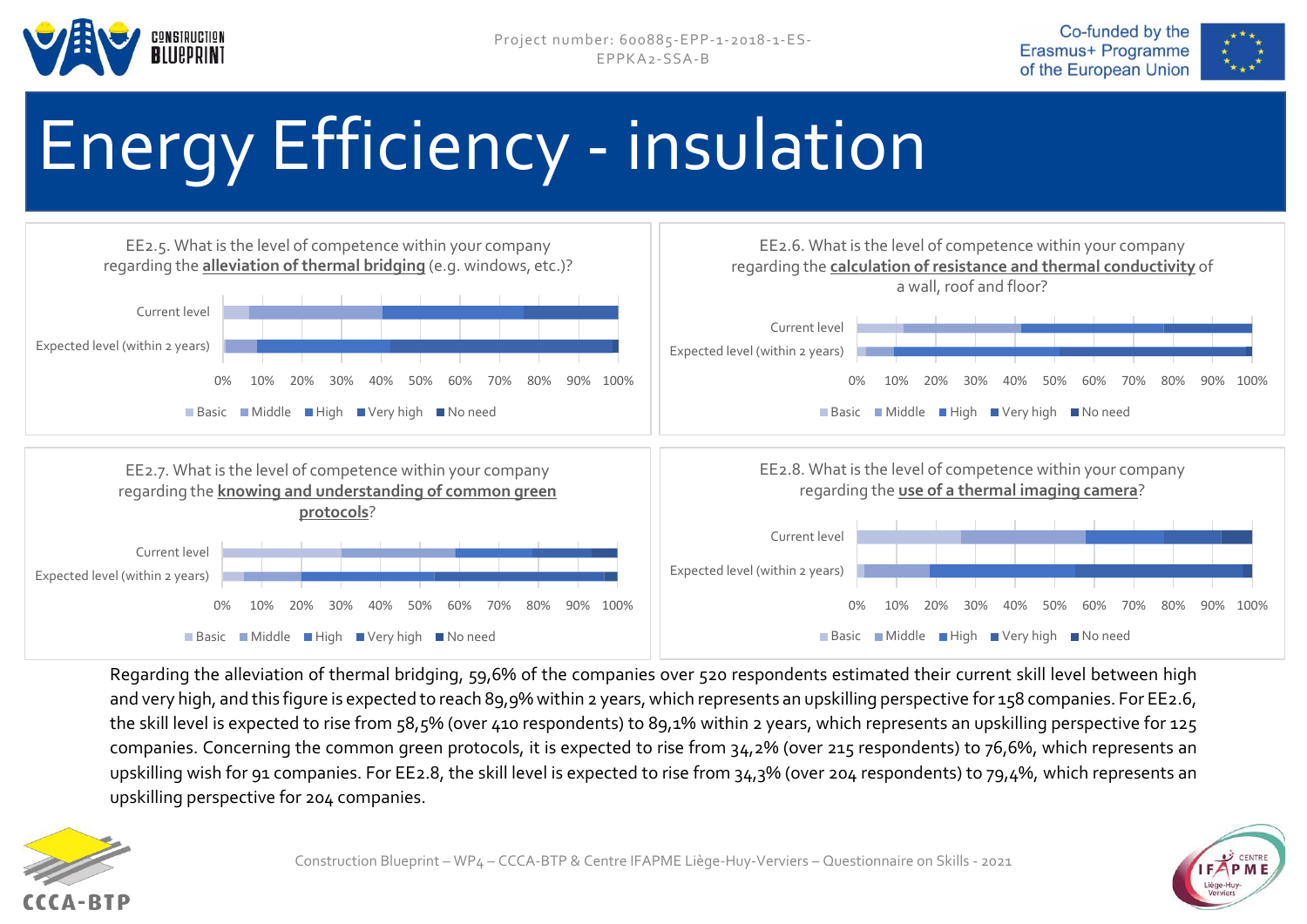





# Energy Efficiency – air tightness



250 employees.

Respectively 313 (83,8%) and 275 (72,3%) companies indicated that installing air tightness products and materials and recognising the properties of various air tightness products and materials are required skills for their staff. They are 118 (34,3%) and 125 (31,2%) regarding the performing of an air tightness test following an appropriate checklist strategy and calculating the air tightness of a building.

At EE1 question, 389 respondents indicated being concerned by air tightness. It represents 22 construction companies with 0 employees, 184 construction companies with between 1 and 9 employees, 119 construction companies with between 10 and 49 employees, 42 construction companies with between 50 and 249 employees and 21 construction companies with more than

> EE3.0. Distribution of the respondent construction companies to EE.3 according to their number of employees





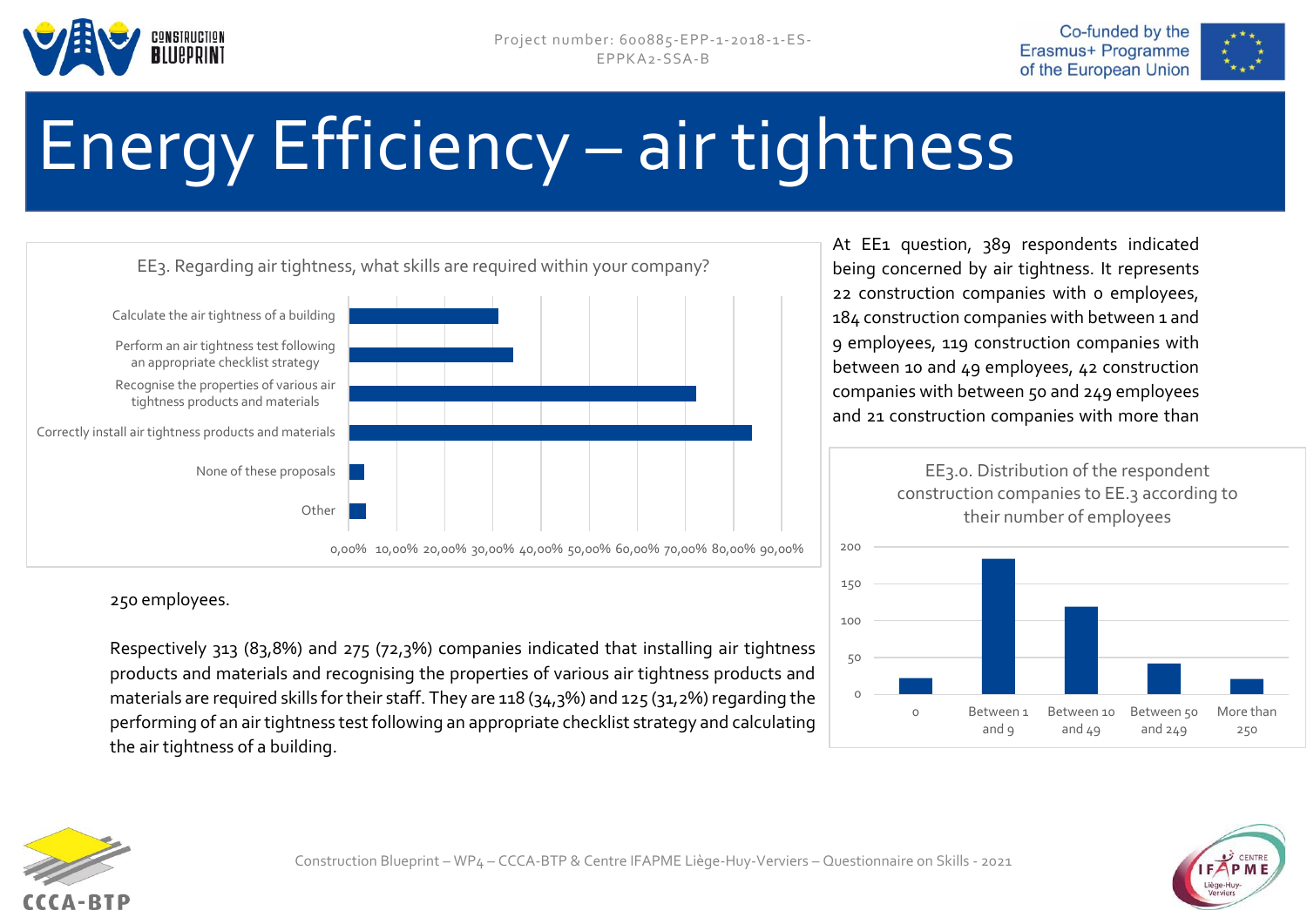





# Energy Efficiency – air tightness



Regarding the correct installation of air tightness products and materials, 61% of the companies over 309 respondents estimated their current skill level between high and very high, and this figure is expected to reach 91,5% within 2 years, which represents an upskilling perspective for 95 companies. For EE3.2, it represents 92 companies (33,4%), 43 companies for EE3.3 (36,7%) and 46 companies for EE3.4 (37%). Around 9 over 10 respondent companies expect to be high and very high skilled in the 4 air tightness skills above within the next 2 years.



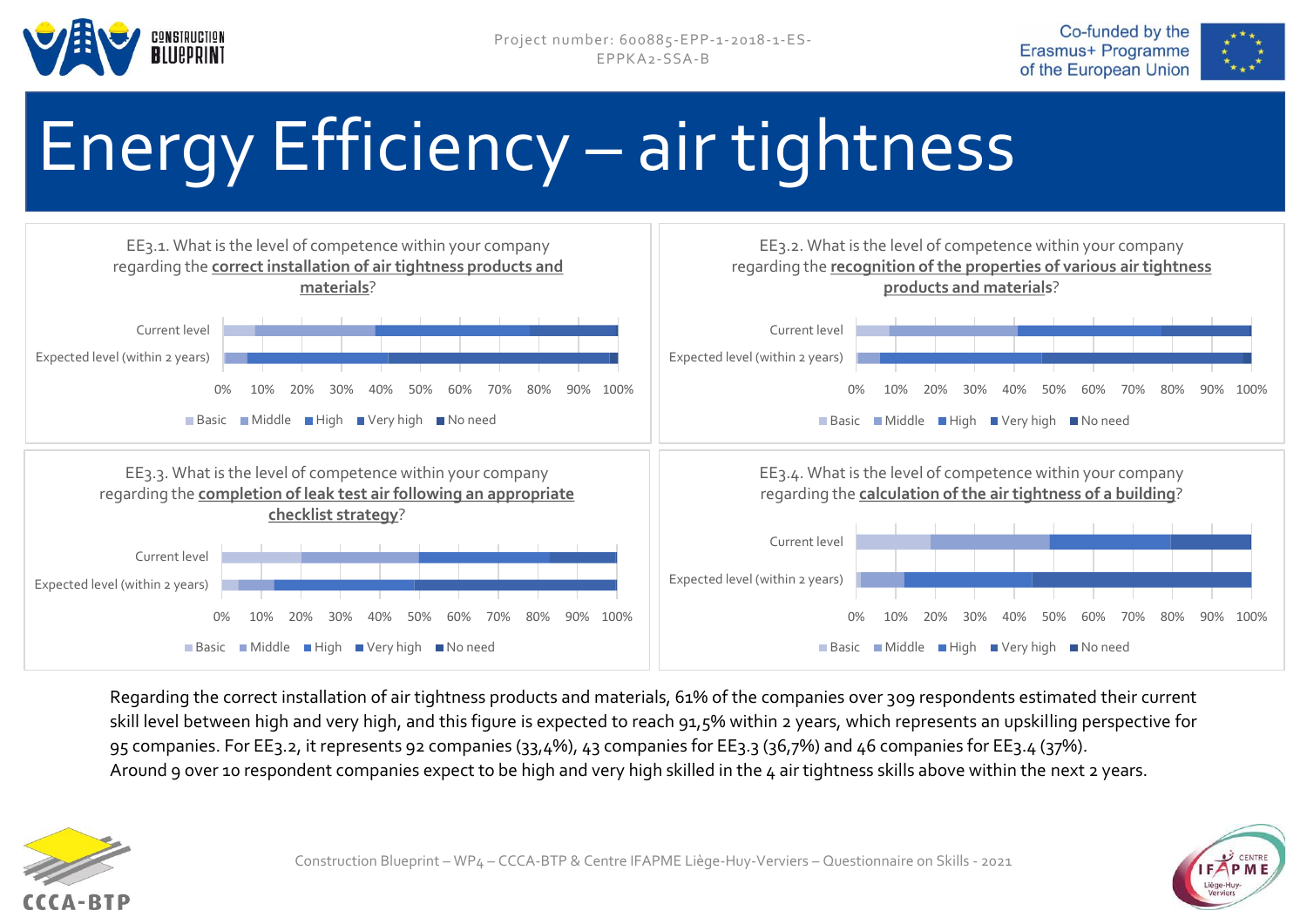





# Energy Efficiency – ventilation



Respectively 276 (66,2%) and 274 (65,7%) companies indicated that differentiating between the main types of ventilation and correctly installing the various ventilation components are required skills for their staff.

They are 221 (58,2%) and 190 (44,3%) regarding the assessment of ventilation requirements of a building (and the selection of the appropriate ventilation type) and the commissioning and testing the installation.

At EE1 question, 419 respondent construction companies indicated being concerned by ventilation.

It represents 21 construction companies with 0 employees, 208 construction companies with between 1 and 9 employees, 124 construction companies with between 10 and 49 employees, 44 construction companies with between 50 and 249 employees and 22 construction companies with more than 250 employees.





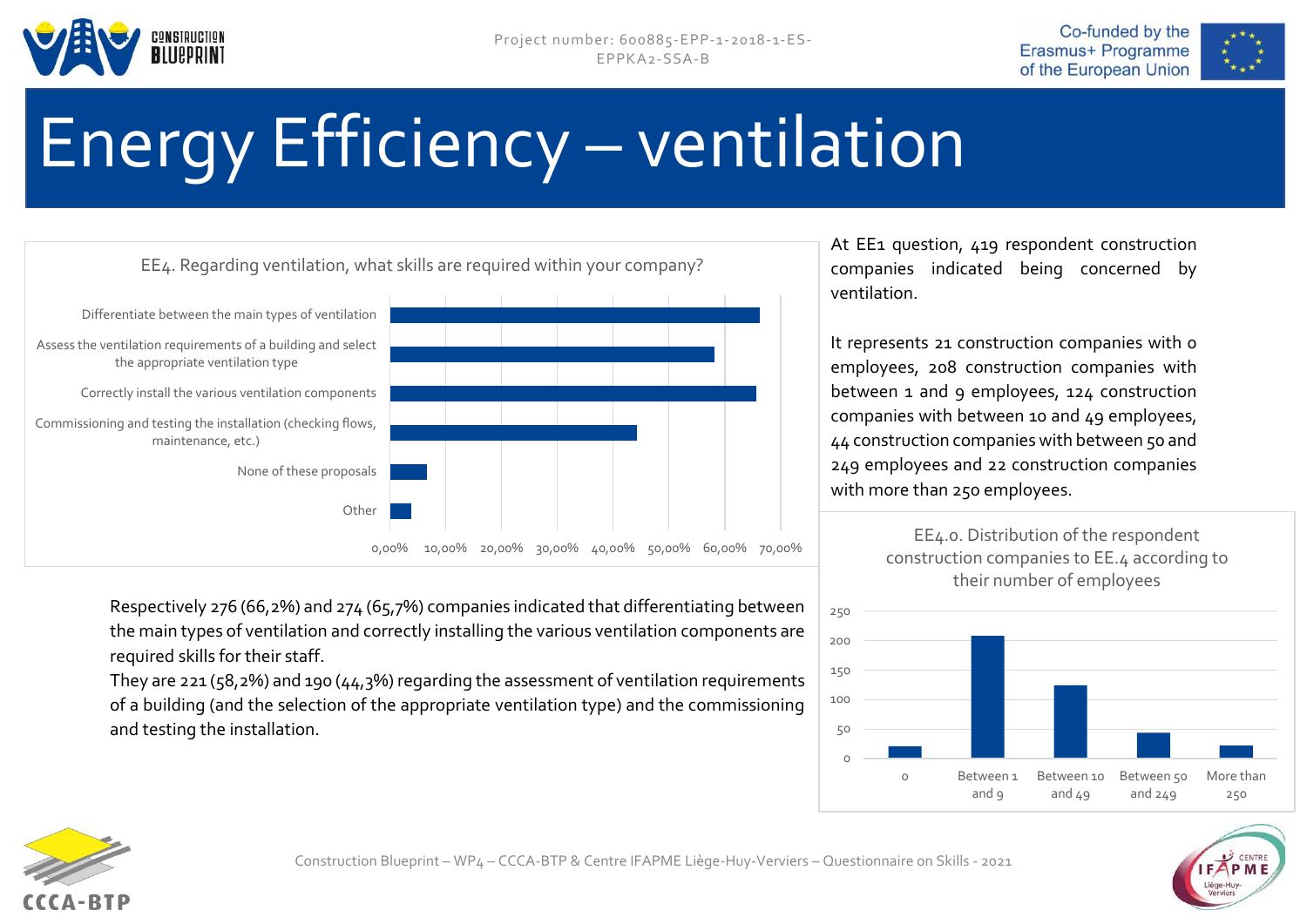





# Energy Efficiency – ventilation



Regarding the correct distinction between the main types of ventilation, 49% of the companies over 272 respondents estimated their current skill level between high and very high, and this figure is expected to reach 86,5% within 2 years, which represents an upskilling perspective for 103 companies. For EE4.2, it represents 95 companies (34,9%), 86 companies for EE4.3 (38,9%) and 76 companies for EE4.4 (40,7%). Around 85% of the respondent companies expect to be high and very high skilled in the 4 ventilation skills above within the next 2 years.



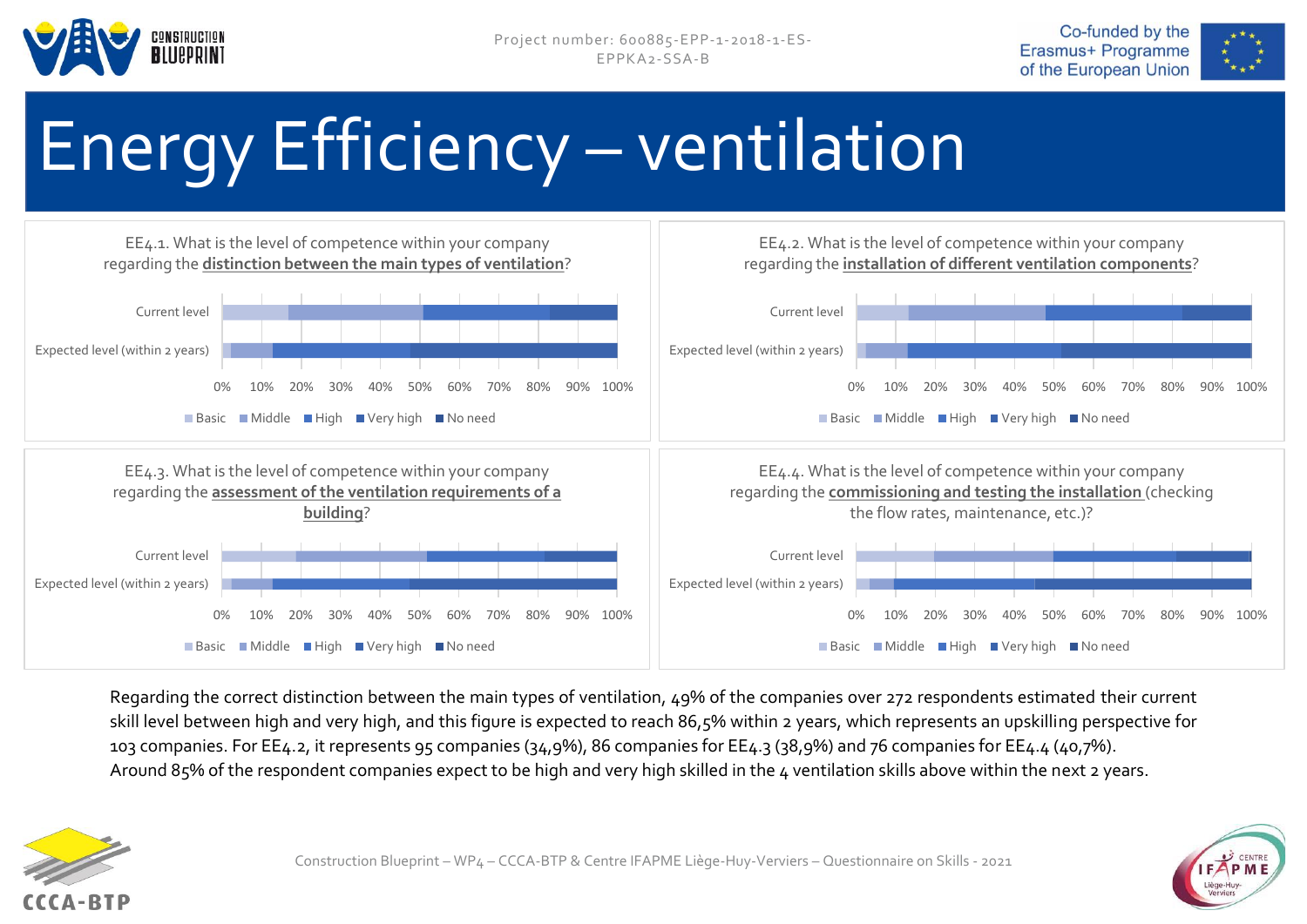





## Energy Efficiency – heat pumps



Respectively 256 (72,5%) and 217 (60,9%) companies indicated that recognizing the different types of heat pumps and identifying the customers' needs in order to choose the appropriate heat pump are required skills for their staff.

They are 221 (60,9%) and 154 (45,7%) regarding the correct installation of all types of heat pumps and the commissioning and testing their installation. For 135 respondent construction companies (34,8%), performing preventive and/or corrective maintenance of all types of heat pumps is a required skill.

At EE1 question, 356 respondent construction companies indicated being concerned by heat pumps.

It represents 16 construction companies with 0 employees, 179 construction companies with between 1 and 9 employees, 112 construction companies with between 10 and 49 employees, 31 construction companies with between 50 and 249 employees and 18 construction companies with more than 250 employees.

200







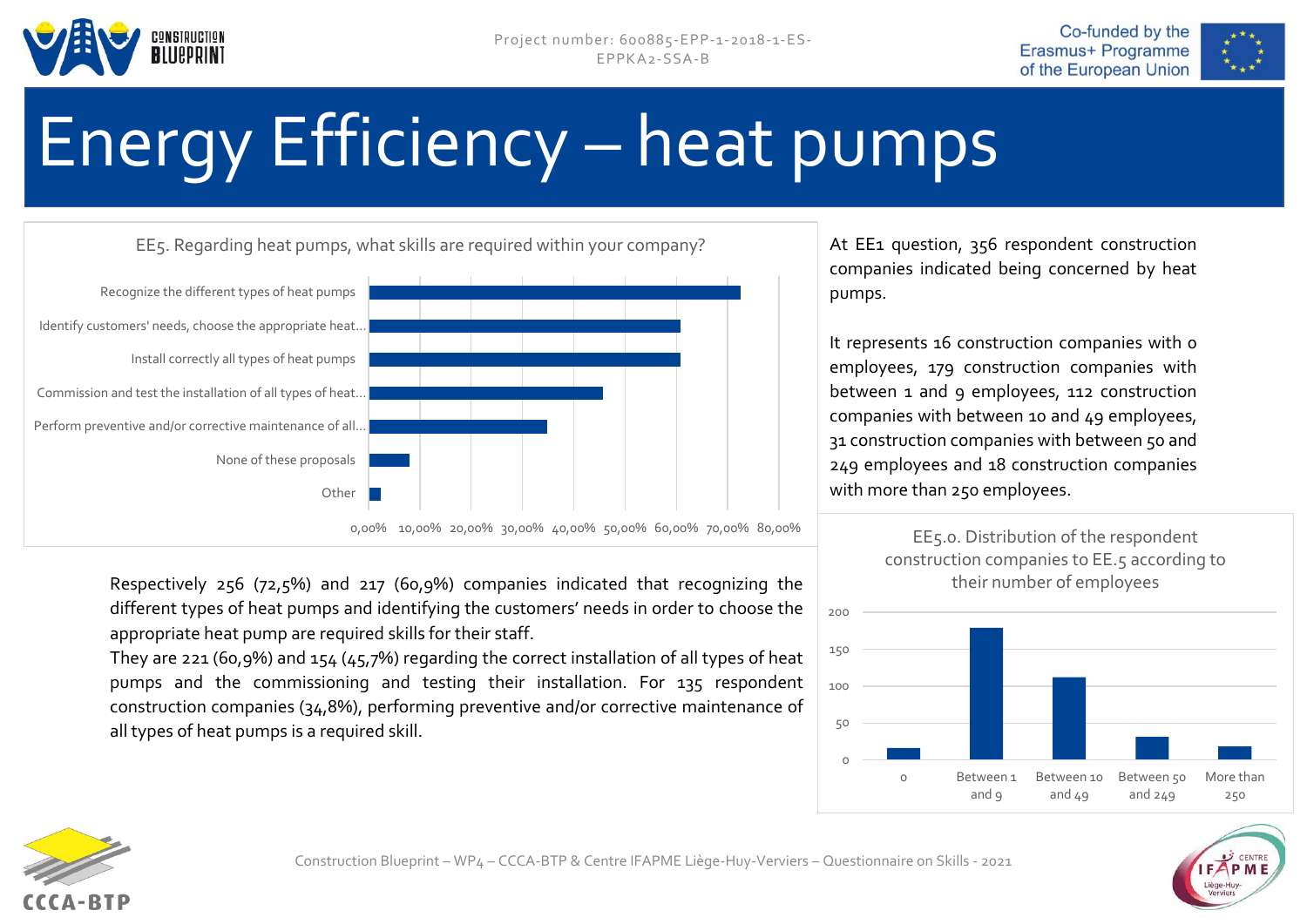





# Energy Efficiency – heat pumps





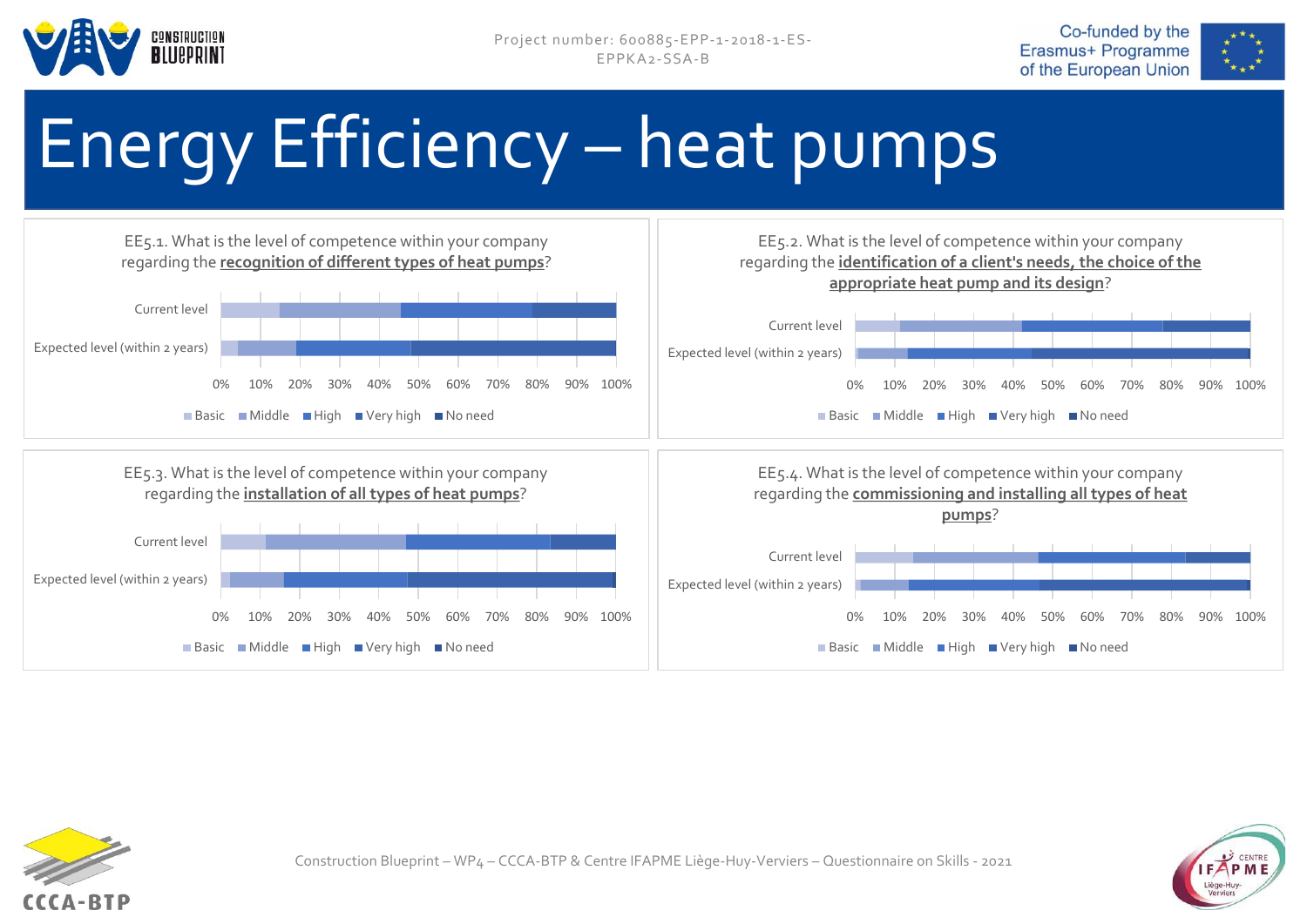





# Energy Efficiency – heat pumps



Regarding the correct recognition of the different types of heat pumps, 54,1% of the companies over 253 respondents estimated their current skill level between high and very high, and this figure is expected to reach 80,8% within 2 years, which represents an upskilling perspective for 68 companies.

For EE5.2, it represents 61 companies (28,4%), 66 companies for EE5.3 (30,3%) and 49 companies for EE5.4 (31,9%).

Concerning the preventive and/or corrective maintenance of all types of heat pumps, 47,5% companies over 134 respondents estimated their current skills level between high and very high, and this figure is expected to reach 86,9% within 2 years, which represents an upskilling perspective for 53 companies.



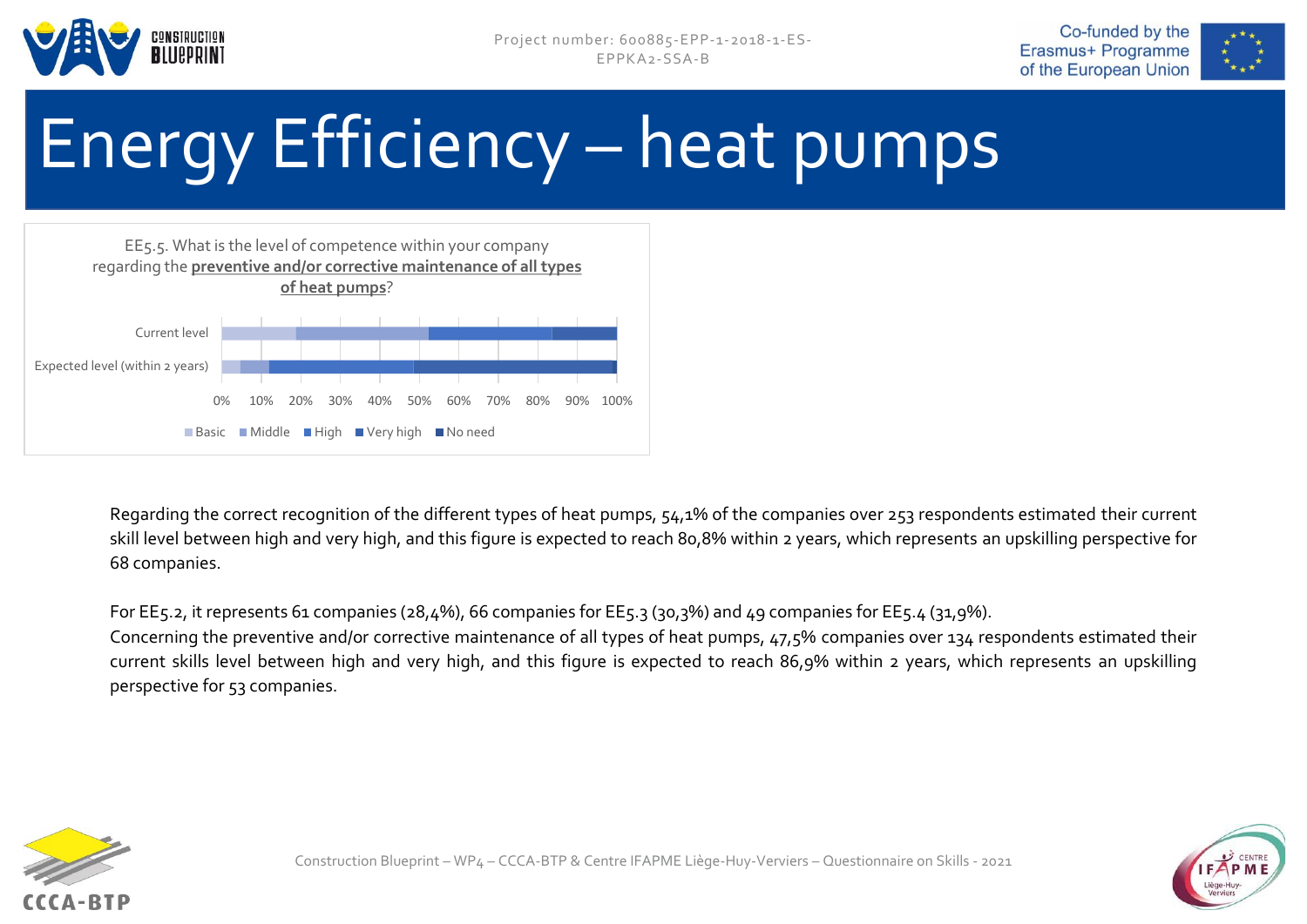





# Energy Efficiency – photovoltaics



Respectively 201 (59,5%) and 159 (48,4%) companies indicated that identifying the different components of a photovoltaic installation and configuring these components are required skills for their staff.

They are  $148$  ( $45,2\%$ ) and  $143$  ( $43,5\%$ ) regarding the commissioning of a facility with photovoltaic cells and the building of one.

For 120 respondent construction companies (38,2%), performing preventive and/or corrective maintenance of a facility with photovoltaic cells is a required skill, and for 85 26,9%), using procedures related to on-grid system is required.

At EE1 question, 329 respondent construction companies indicated being concerned by heat pumps.

It represents 10 construction companies with 0 employees, 169 construction companies with between 1 and 9 employees, 92 construction companies with between 10 and 49 employees, 36 construction companies with between 50 and 249 employees and 22 construction companies with more than 250 employees.





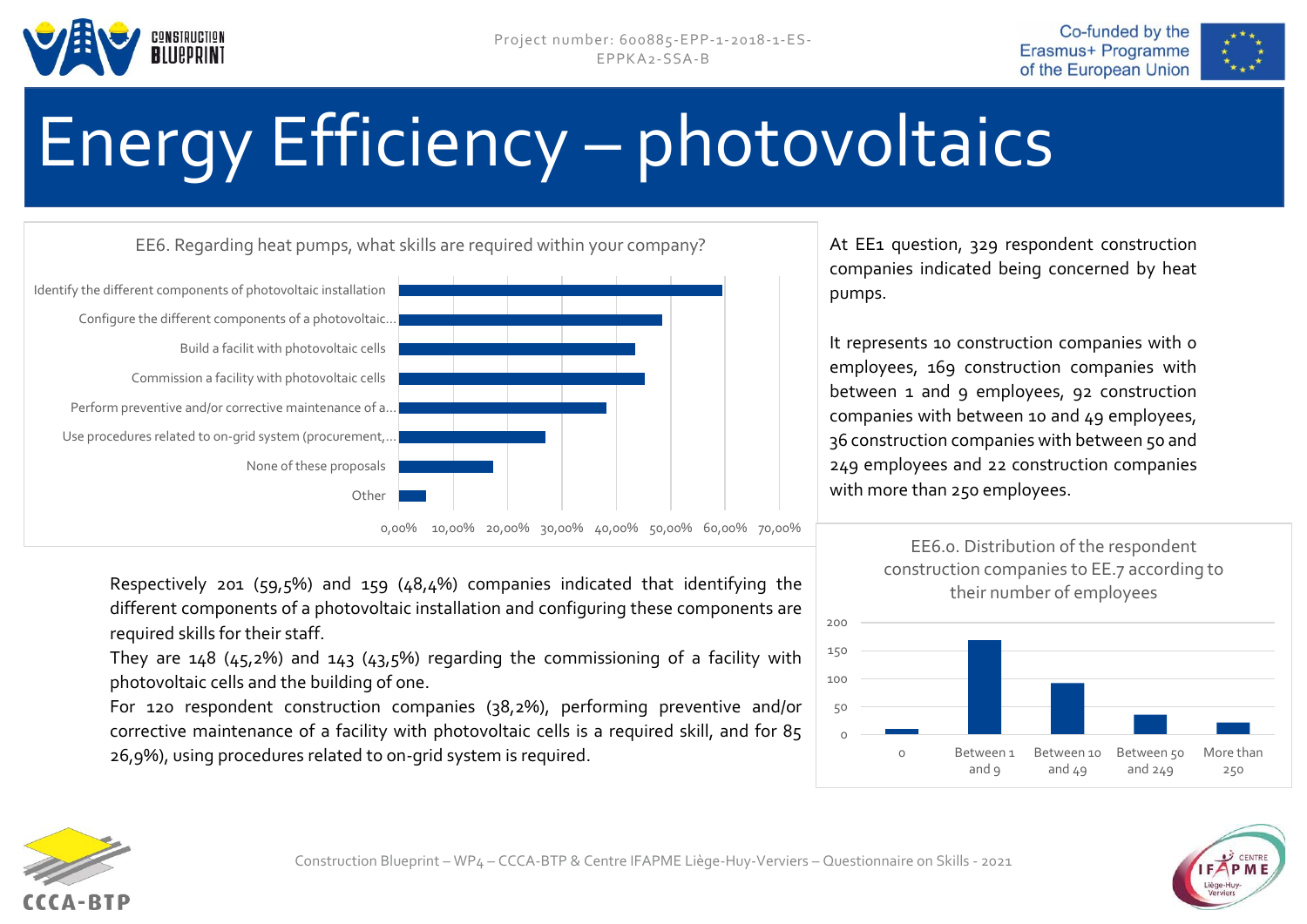





# Energy Efficiency – photovoltaics





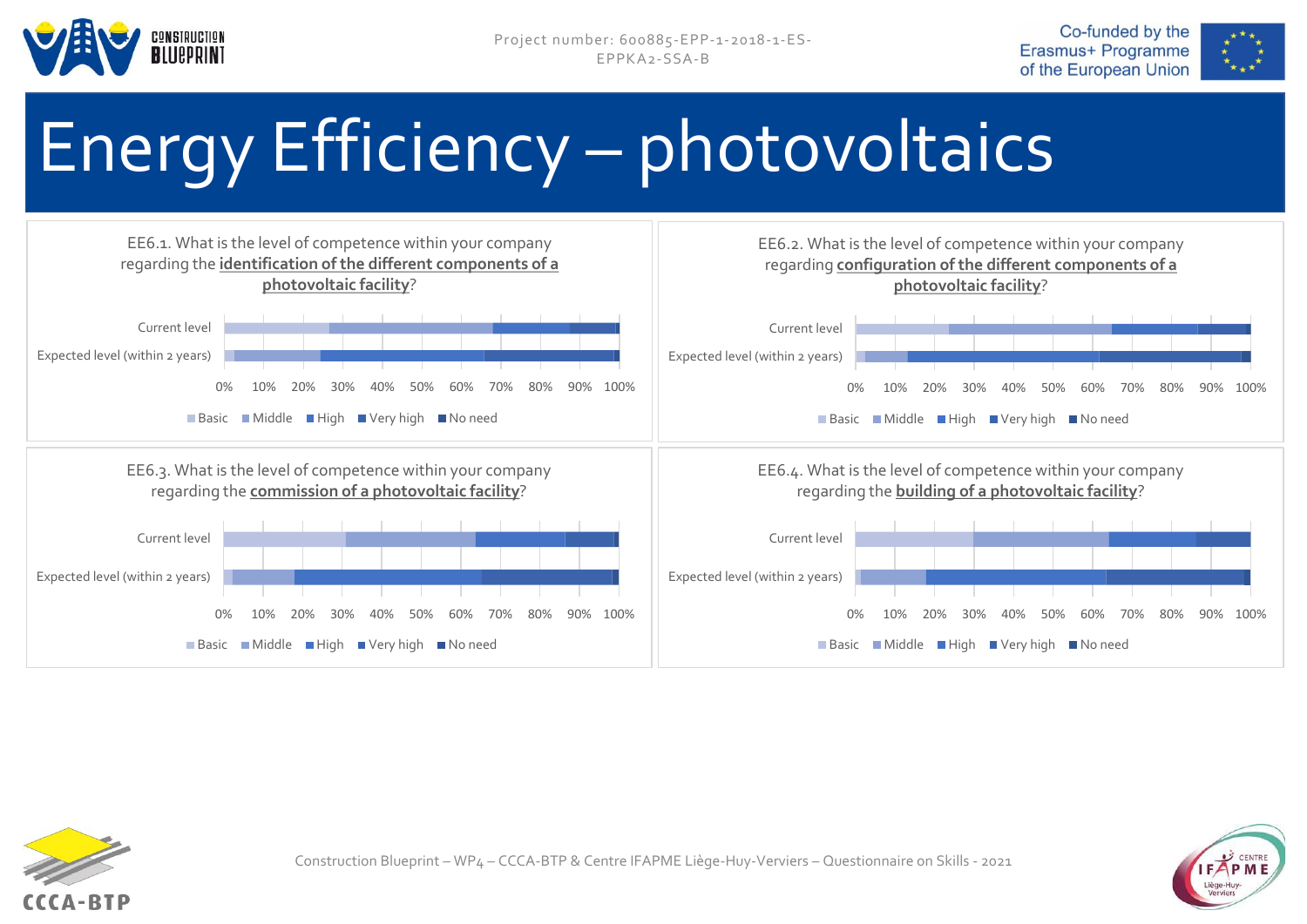





# Energy Efficiency – photovoltaics



Regarding the identification of the different components of a photovoltaic facility, 31% of the companies over 201 respondents estimated their current skill level between high and very high, and this figure is expected to reach 74,4% within 2 years, which represents an upskilling perspective for 87 companies.

For EE6.2, it represents 80 companies (50,6%), 67 companies for EE6.3 (45,4%) and 64 companies for EE6.4 (44,6%).

Concerning the preventive and/or corrective maintenance of all types of photovoltaic facilities, 39,1% companies over 120 respondents estimated their current skills level between high and very high, and this figure is expected to reach 81,7% within 2 years, which represents an upskilling perspective for 51 companies. For EE6.6, it represents 47 companies (54,9%).



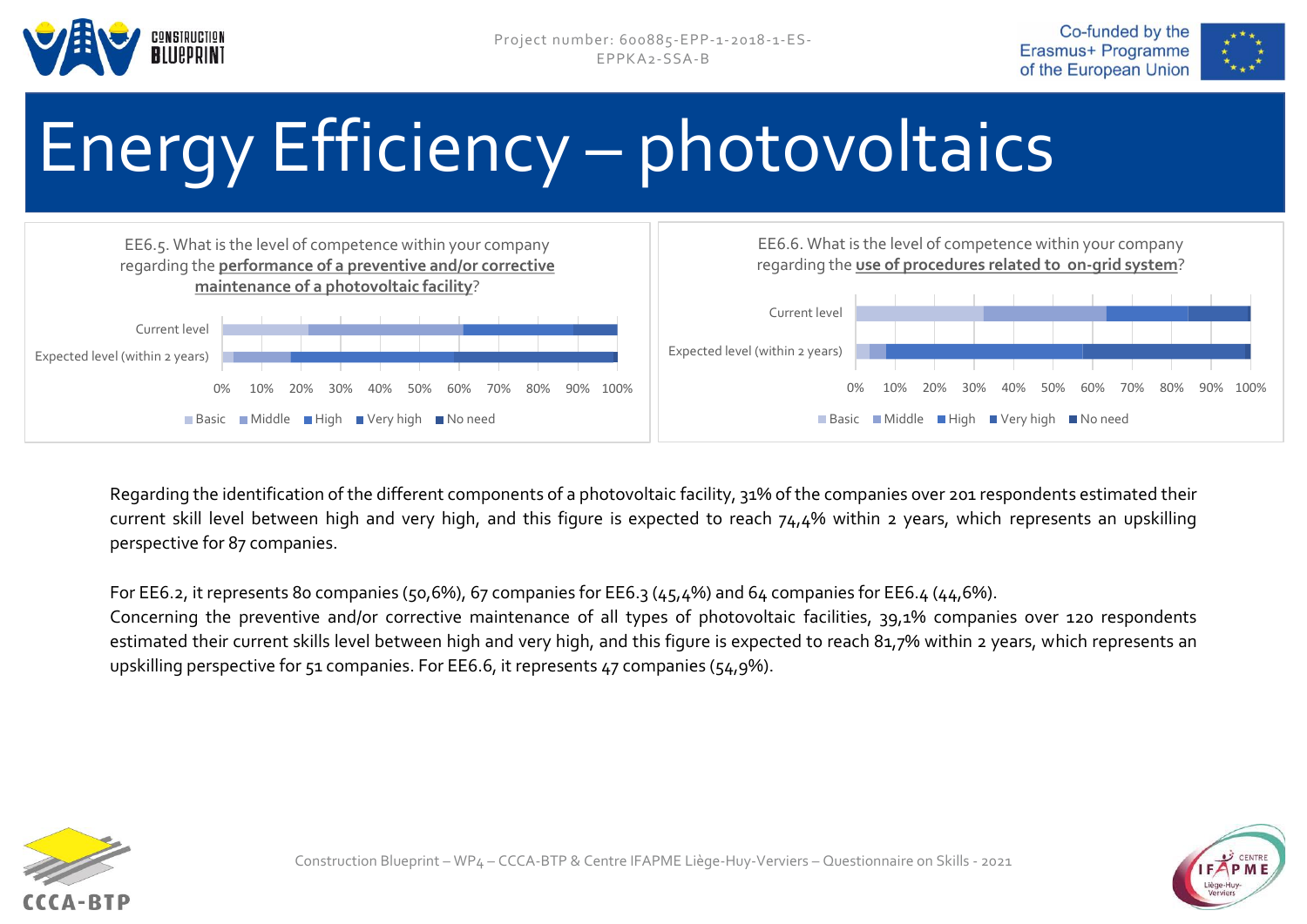





### Energy Efficiency – smart home automation



Respectively 76 (59,5%) and 67 (53,1%) companies indicated that identifying the different components of a geothermal energy facility and carrying out one are required skills for their staff.

They are 60 (48,3%) and 54 (43,7%) regarding the configuration of the different components of a facility using geothermal energy.

For 39 respondent construction companies (33,6%), performing preventive and/or corrective maintenance of a facility functioning with geothermal energy is a required skill.

At EE1 question, 234 respondent construction companies indicated being concerned by smart home automation.

It represents 8 construction companies with o employees, 128 construction companies with between 1 and 9 employees, 64 construction companies with between 10 and 49 employees, 23 construction companies with between 50 and 249 employees and 14 construction companies with more than 250 employees.





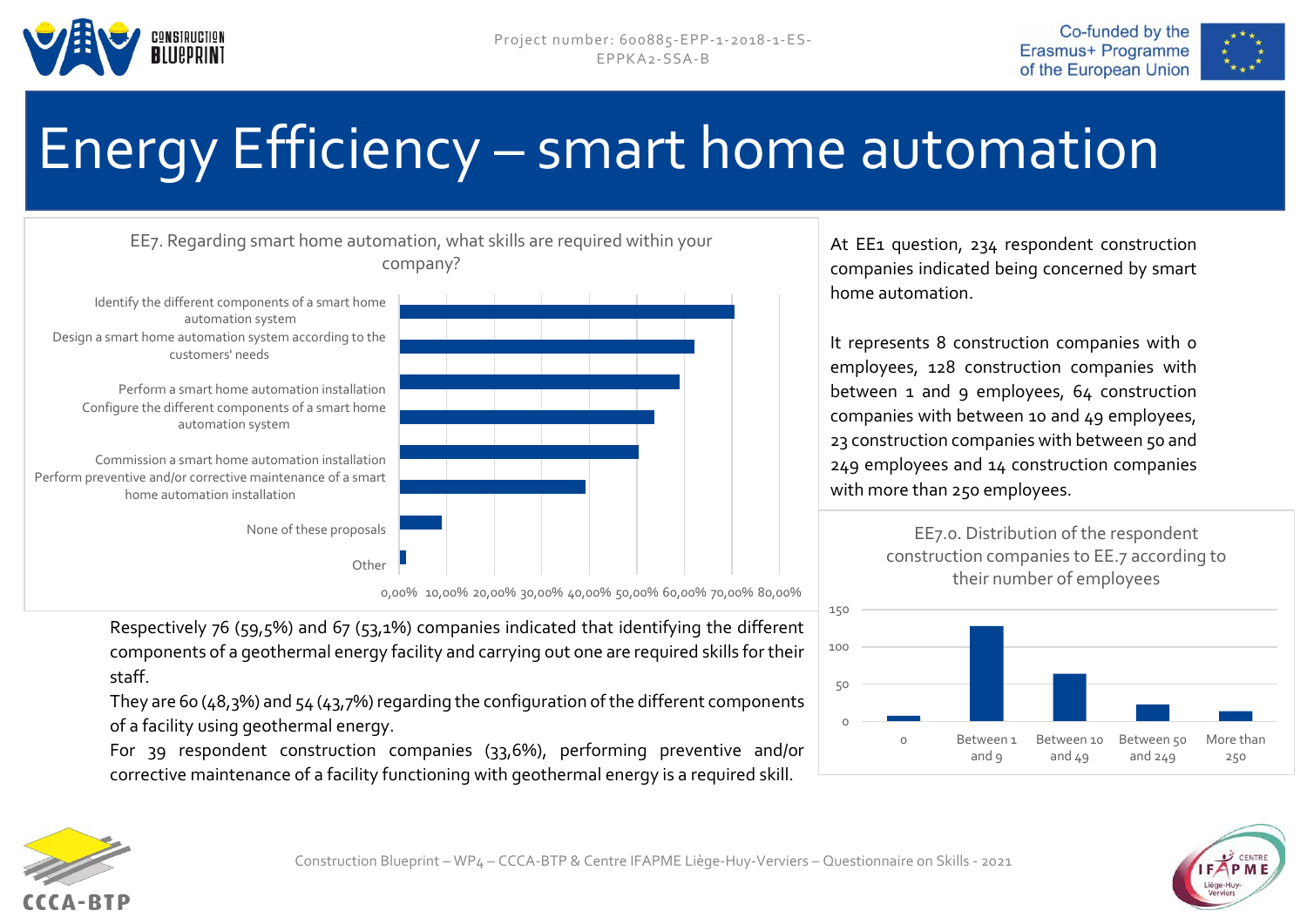





#### Energy Efficiency – smart home automation





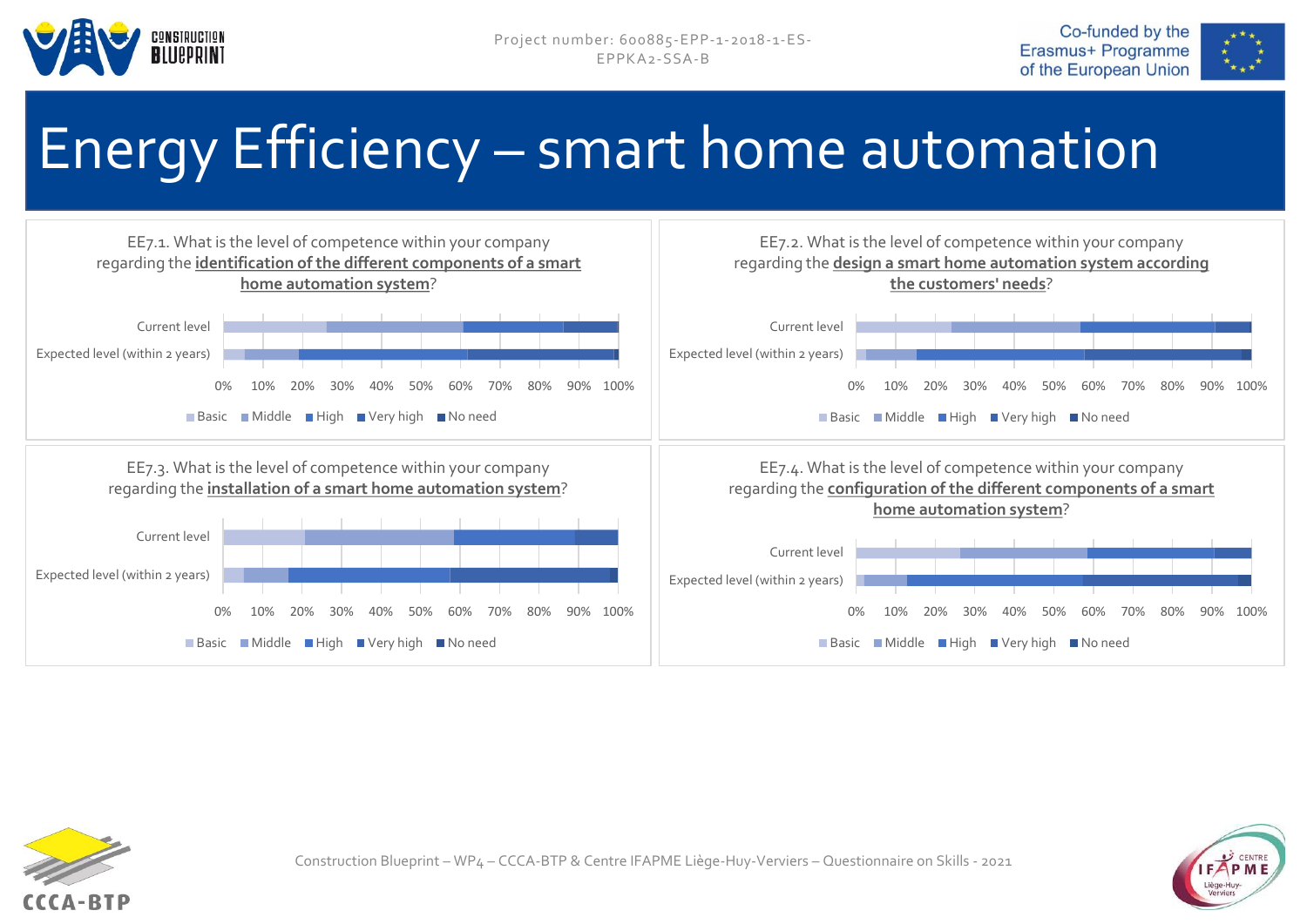





### Energy Efficiency – smart home automation



Regarding the identification of the different components of a smart homme automation system, 39% of the companies over 167 respondents estimated their current skill level between high and very high, and this figure is expected to reach 79,7% within 2 years, which represents an upskilling perspective for 68 companies.

#### For EE7.2, it represents 54 companies (39,4%), 55 companies for EE7.3 (39,9%) and 48 companies for EE7.4 (42,3%).

Concerning the commission of a smart home automation system, 44,1% of the companies over 118 respondents estimated their current skills level between high and very high, and this figure is expected to reach 85,3% within 2 years, which represents an upskilling perspective for 49 companies. For EE7.6, it represents  $\mu$ 1 companies ( $\mu$ 6%).



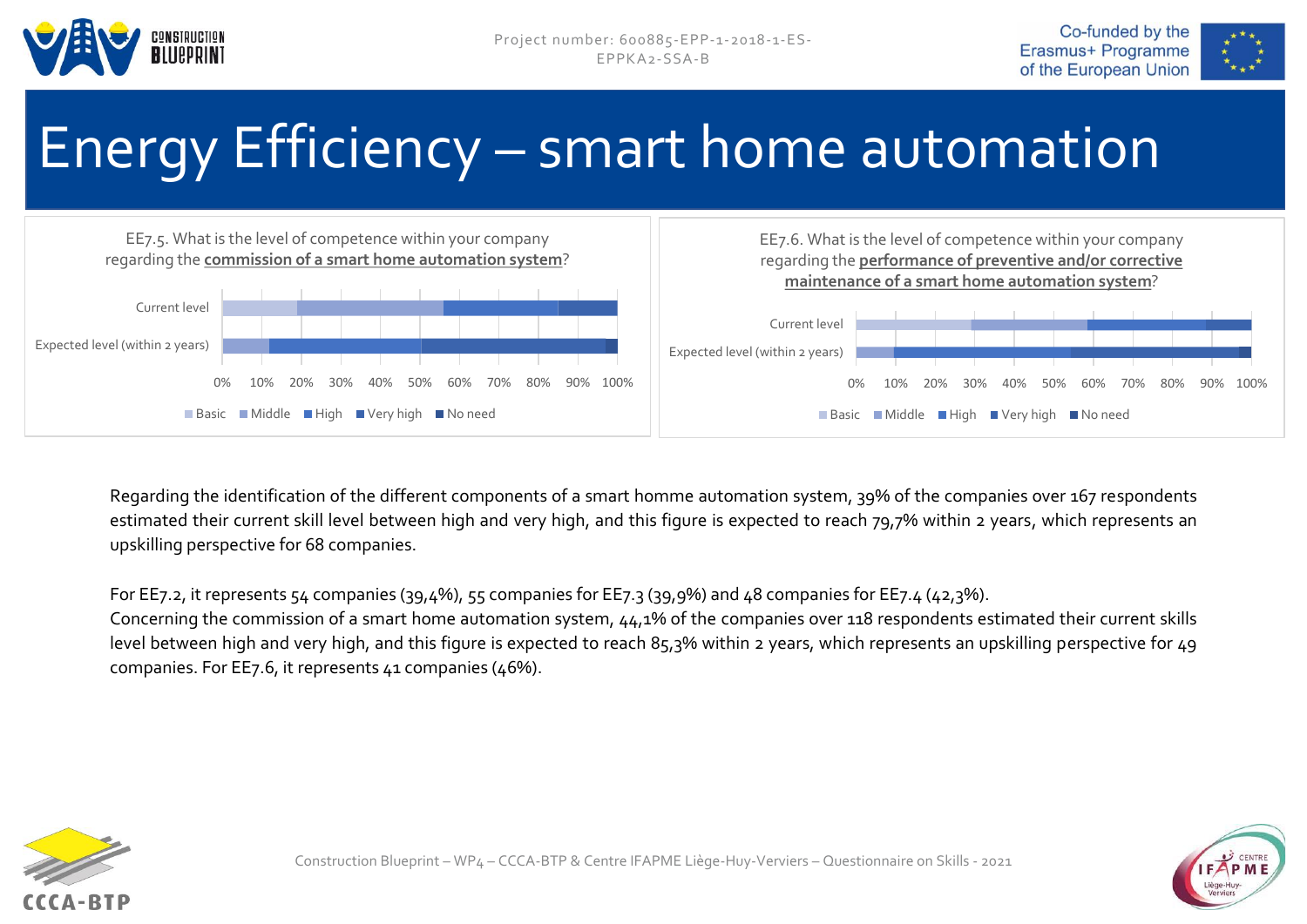





# Energy Efficiency – geothermal energy



Respectively 76 (59,5%) and 67 (53,1%) companies indicated that identifying the different components of a geothermal energy facility and carrying out one are required skills for their staff.

They are 60 (48,3%) and 54 (43,7%) regarding the configuration of the different components of a facility using geothermal energy.

For 39 respondent construction companies (33,6%), performing preventive and/or corrective maintenance of a facility functioning with geothermal energy is a required skill.

At EE1 question, 124 respondent construction companies indicated being concerned by geothermal energy.

It represents 4 construction companies with o employees, 48 construction companies with between 1 and 9 employees, 37 construction companies with between 10 and 49 employees, 19 construction companies with between 50 and 249 employees and 16 construction companies with more than 250 employees.







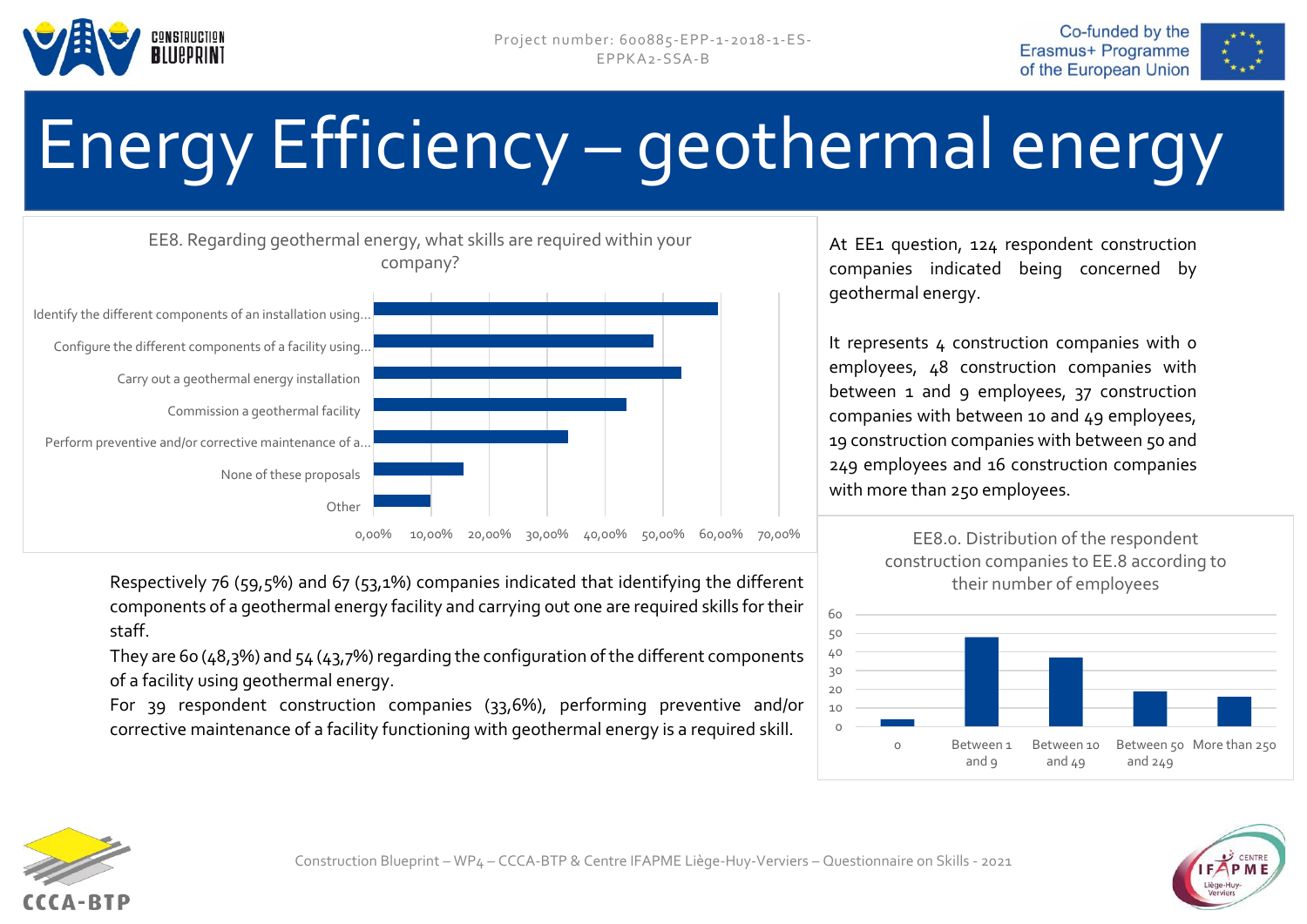

Project number: 600885-EPP-1-2018-1-ES-EPPKA2-SSA-B





# Energy Efficiency – geothermal energy





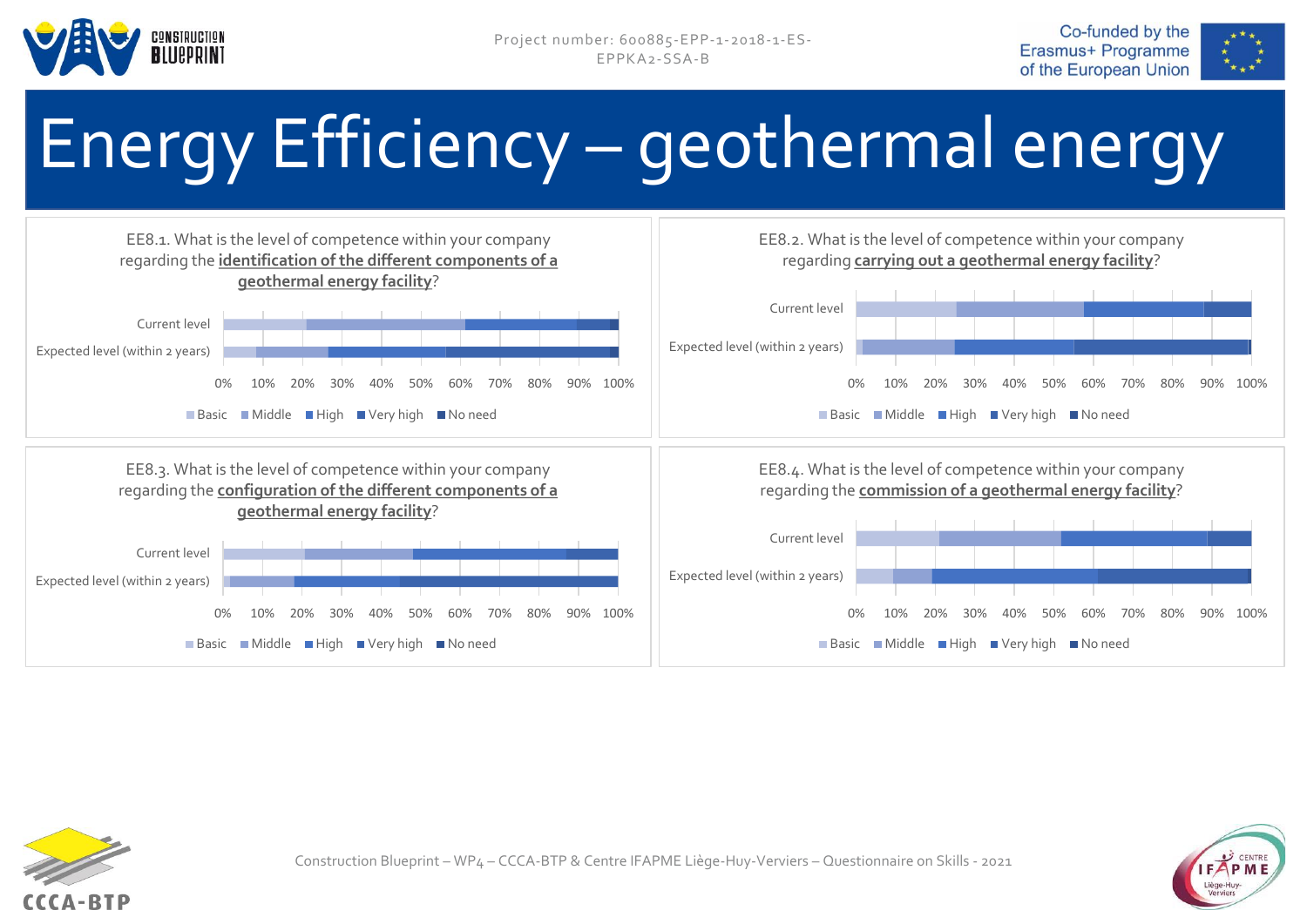





# Energy Efficiency – geothermal energy



Regarding the identification of the different components of a geothermal energy facility, 36,6% of the companies over 76 respondents estimated their current skill level between high and very high, and this figure is expected to reach 71,4% within 2 years, which represents an upskilling perspective for 26 companies.

For EE8.2, it represents 21 companies (31,9%), 18 companies for EE8.3 (30,2%) and 17 companies for EE8.4 (31,6%).

Concerning the preventive and/or corrective maintenance of all types of geothermal energy facilities, 39,9% companies over 39 respondents estimated their current skills level between high and very high, and this figure is expected to reach 78,2% within 2 years, which represents an upskilling perspective for 15 companies.



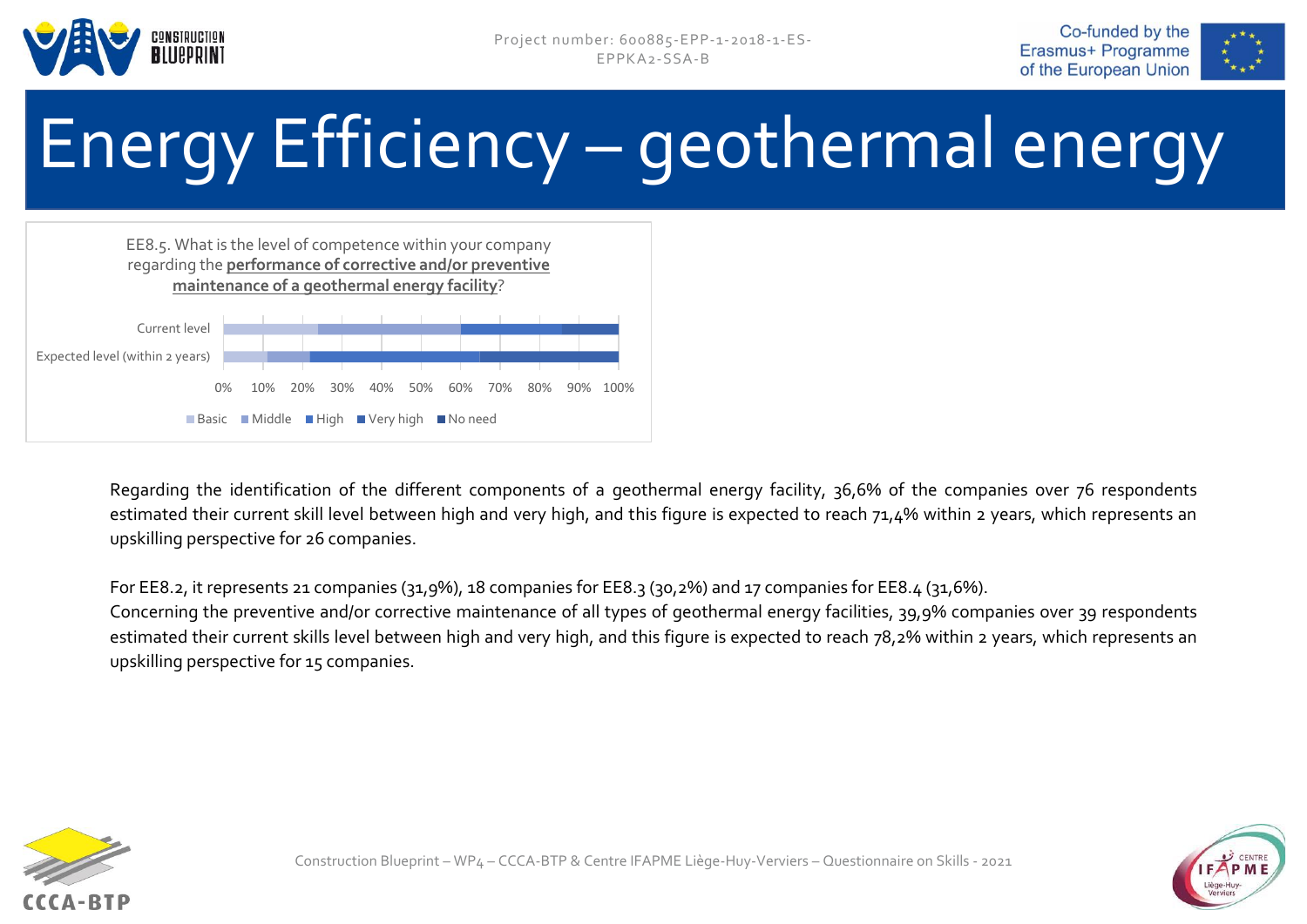





# Energy Efficiency – smart meters



Respectively 87 (70%) and 62 (52,3%) companies indicated that identifying the different types of smart meters and adjust the different parameters of a smart meter are required skills for their staff.

They are 55 (48,8%) and 53 (47%) regarding the performance of the installation of a smart meter and the commission of a facility with a smart meter.

At EE1 question, 124 respondent construction companies indicated being concerned by smart meters.

It represents 5 construction companies with o employees, 46 construction companies with between 1 and 9 employees, 38 construction companies with between 10 and 49 employees, 21 construction companies with between 50 and 249 employees and 14 construction companies with more than 250 employees.





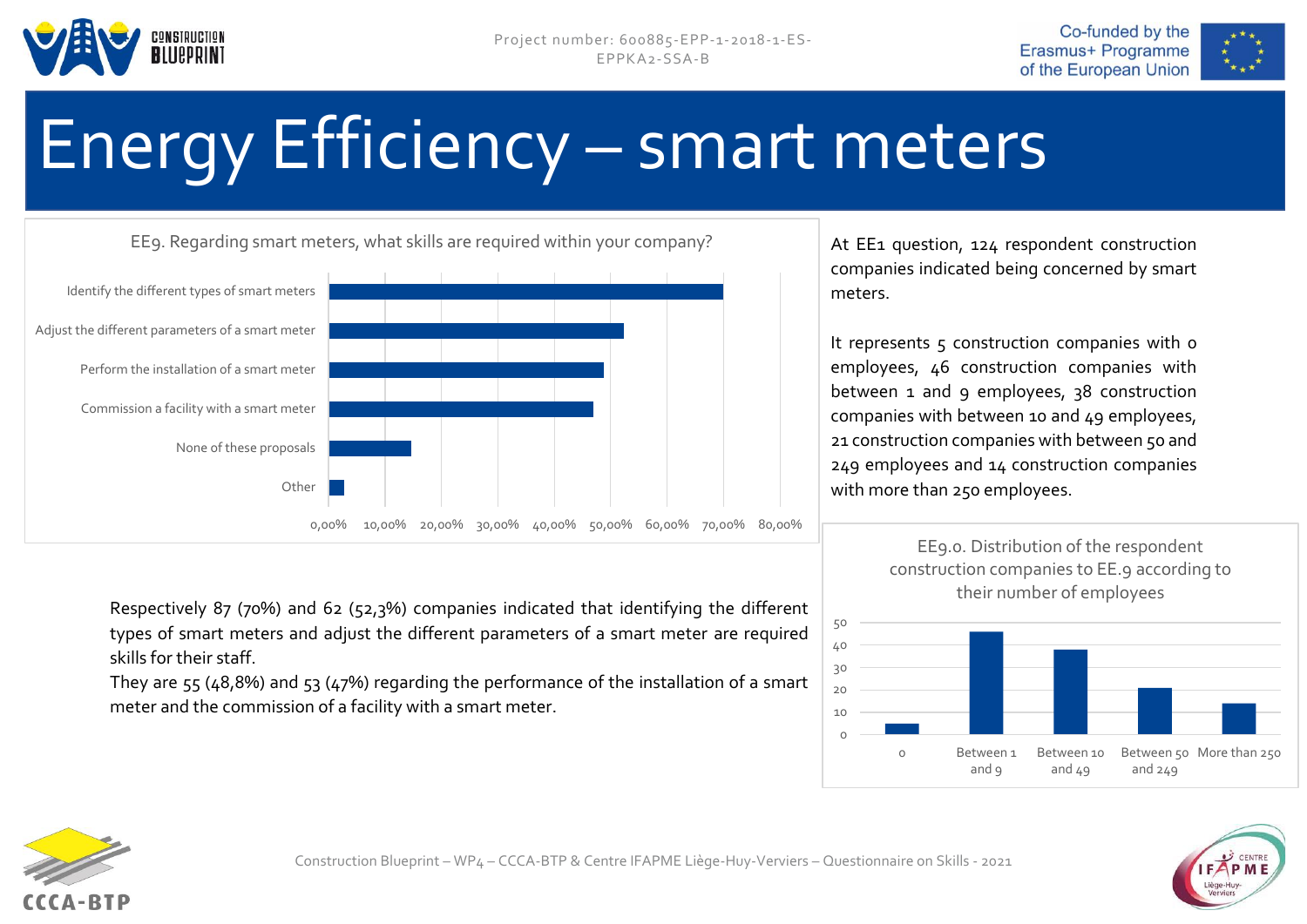





# Energy Efficiency – smart meters



Regarding the correct distinction between the main types of ventilation, 49% of the companies over 272 respondents estimated their current skill level between high and very high, and this figure is expected to reach 86,5% within 2 years, which represents an upskilling perspective for 103 companies. For EE4.2, it represents 95 companies (34,9%), 86 companies for EE4.3 (38,9%) and 76 companies for EE4.4 (40,7%). Around 85% of the respondent companies expect to be high and very high skilled in the 4 ventilation skills above within the next 2 years.



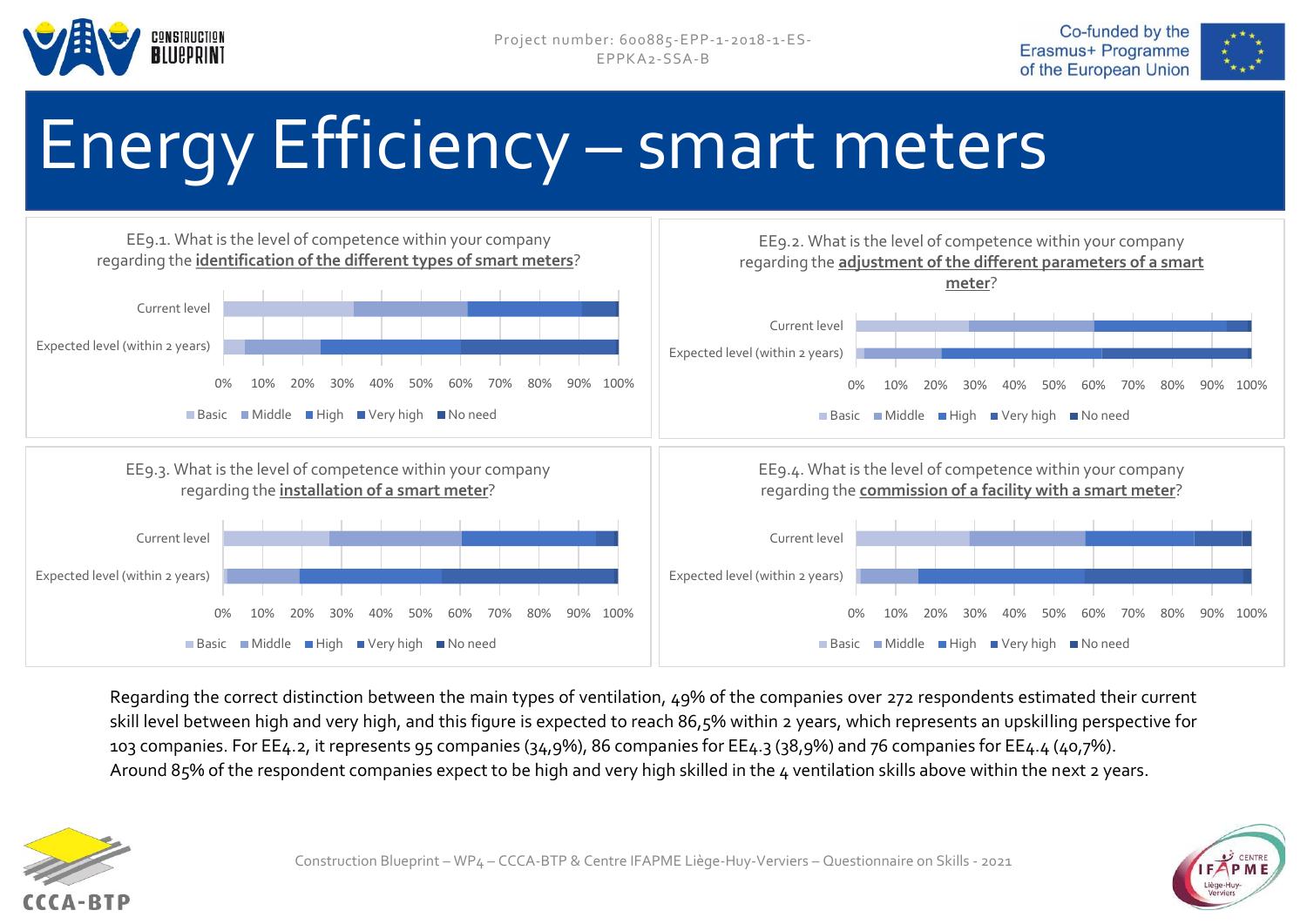





# Energy Efficiency – aerothermal energy



with more than 250 employees.

Respectively 63 (73%) and 62 (72,8%) companies indicated that recognising the different types of aerothermal systems and identifying the customers' needs are required skills for their staff.

They are 57 (65,5%) and 53 (64%) regarding the correct installation of all types of aerothermal systems and the commission and test their installation.

There are 37 respondent construction companies (41%) indicating their staff needs to master preventive and/or corrective maintenance of an aerothermal energy facility.

At EE1 question, 89 respondent construction companies indicated being concerned by aerothermal energy.

It represents 5 construction companies with 0 employees, 36 construction companies with between 1 and 9 employees, 28 construction companies with between 10 and 49 employees, 13 construction companies with between 50 and 249 employees and 7 construction companies



EE10.0. Distribution of the respondent



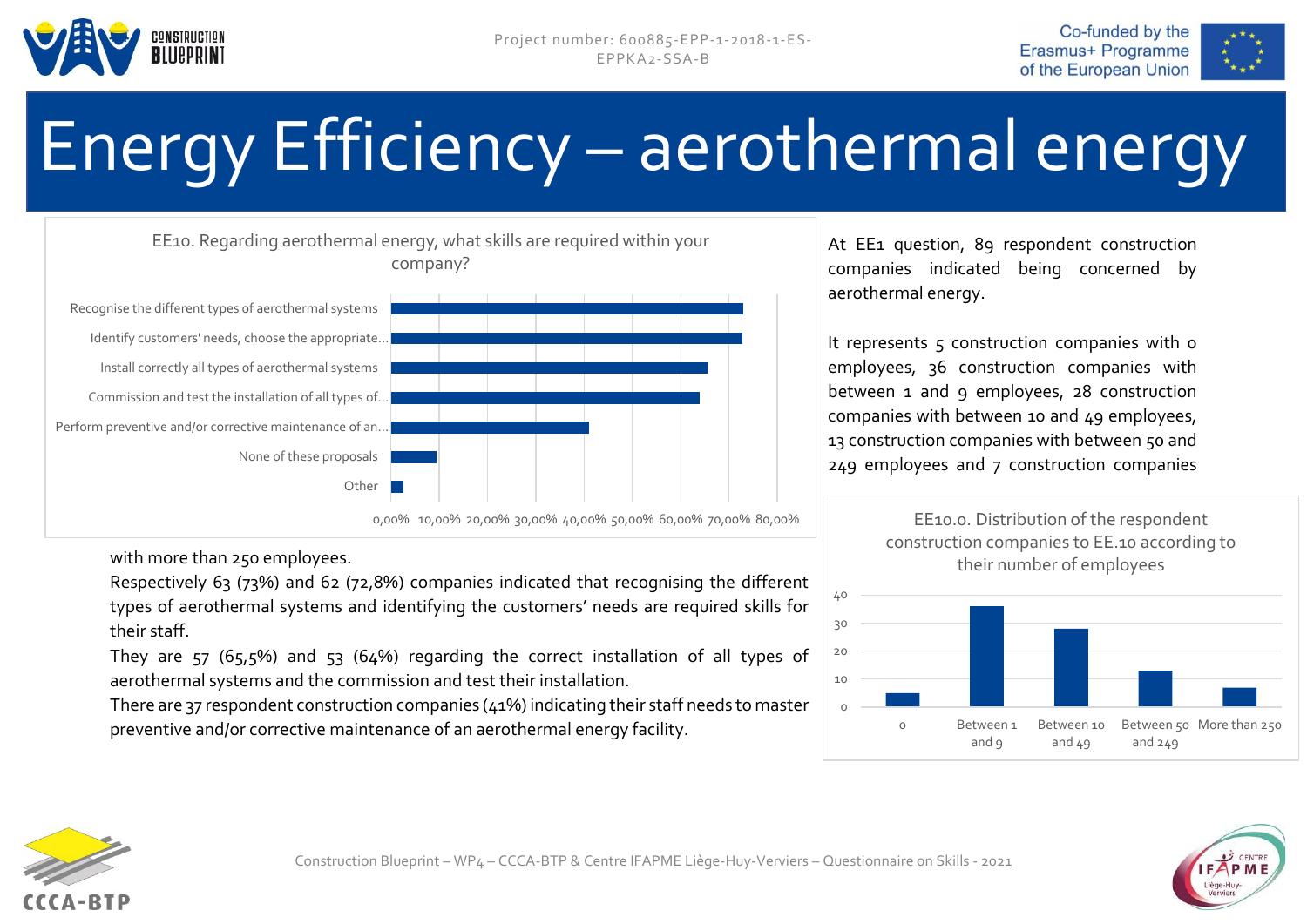

Project number: 600885-EPP-1-2018-1-ES-EPPKA2-SSA-B





# Energy Efficiency – aerothermal energy





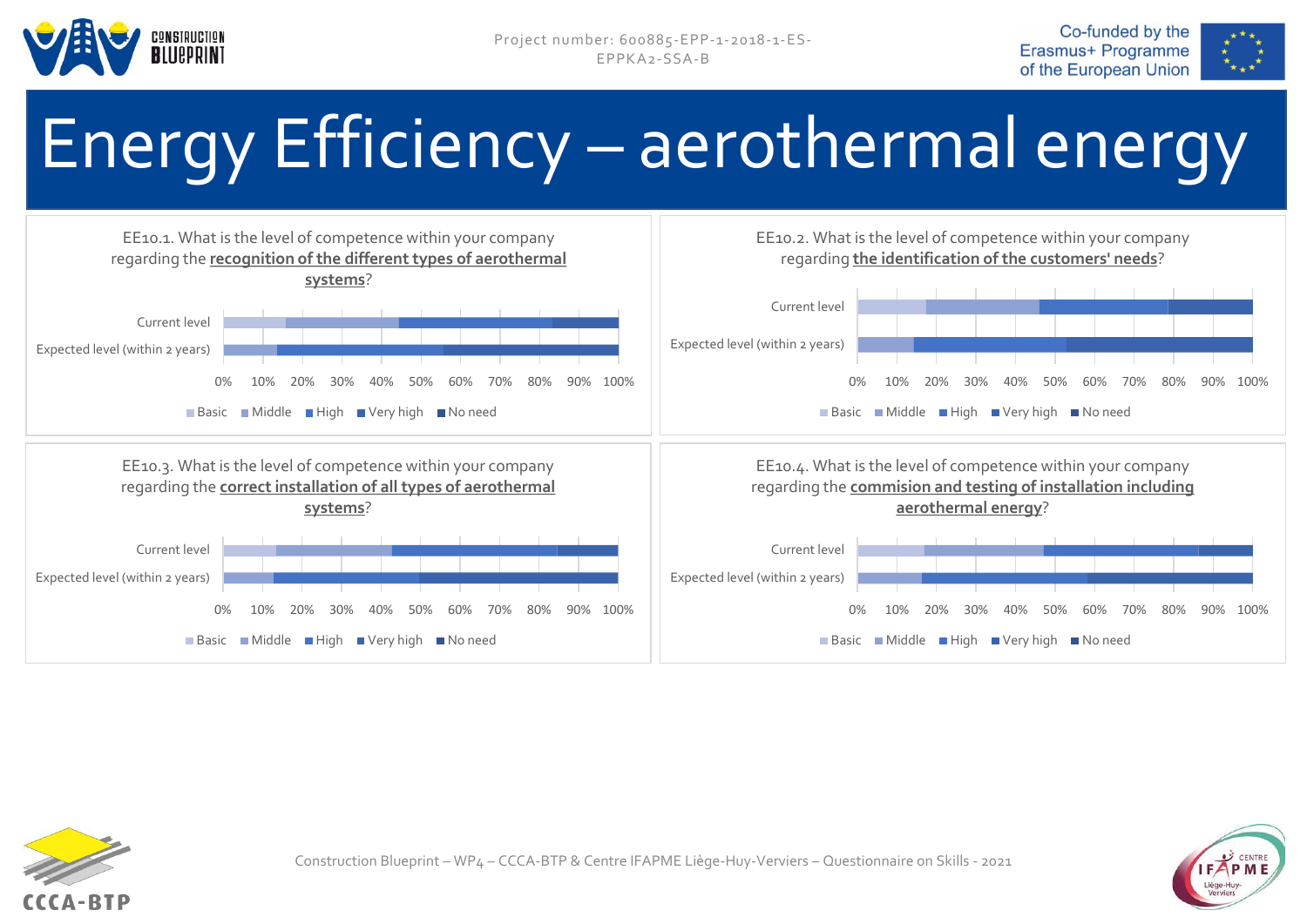

Project number: 600885-EPP-1-2018-1-ES-EPPKA2-SSA-B





# Energy Efficiency – aerothermal energy



Regarding the recognition of the different types of aerothermal systems, 55,6% of the companies over 63 respondents estimated their current skill level between high and very high, and this figure is expected to reach 86,5% within 2 years, which represents an upskilling perspective for 19 companies.

For EE10.2, it represents 20 companies (31,8%), 19 companies for EE10.3 (33,4%) and 16 companies for EE10.4 (30,9%). Concerning the preventive and/or corrective maintenance of all types of aerothermal energy facilities, 55,9% companies over 37 respondents estimated their current skills level between high and very high, and this figure is expected to reach 85,6% within 2 years, which represents an upskilling perspective for 11 companies.



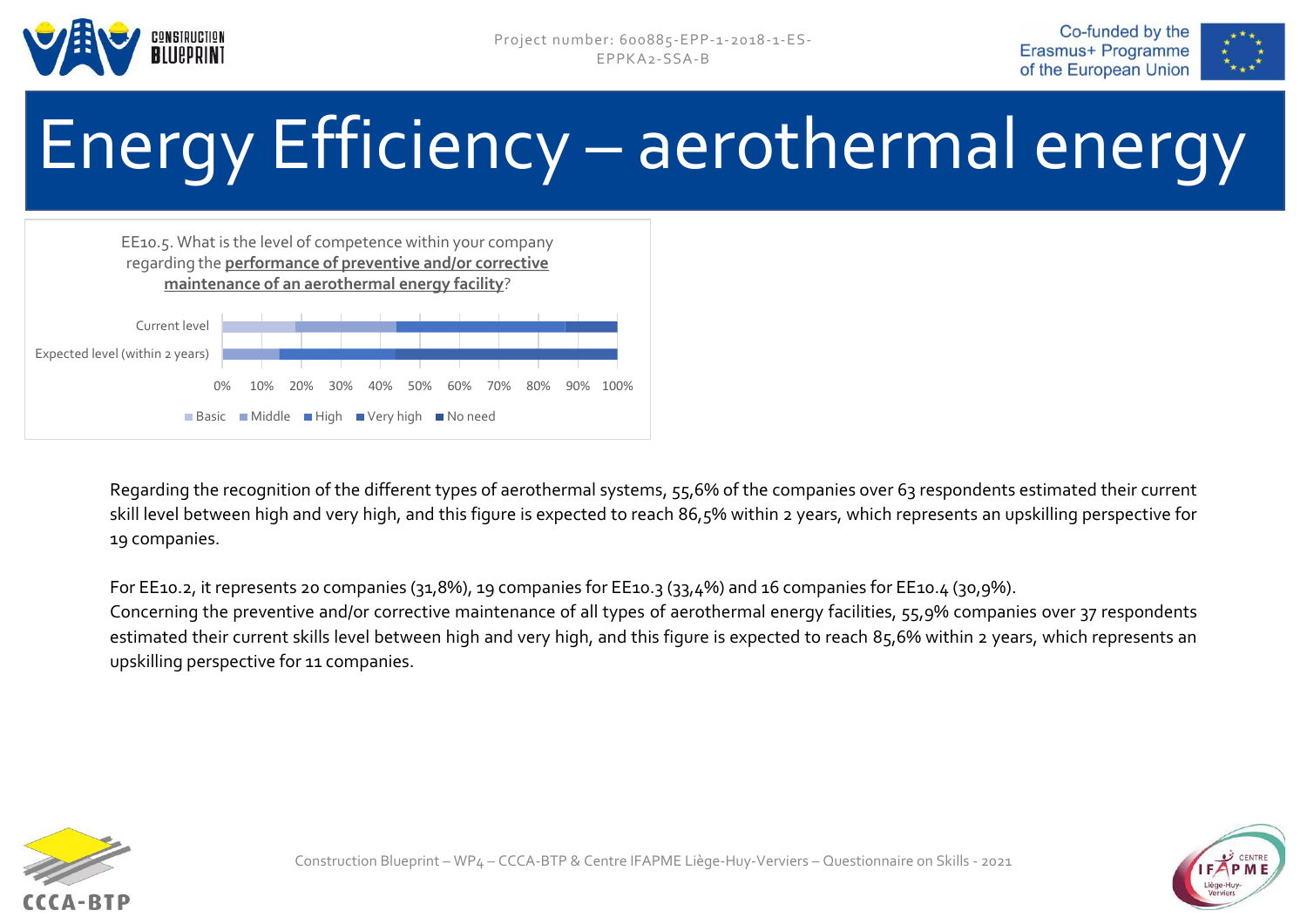





# Energy Efficiency – biomass



0,00% 10,00% 20,00% 30,00% 40,00% 50,00% 60,00% 70,00% 80,00%

Respectively 59 (72,3%) and 47 (59,1%) companies indicated that identifying the different components of a facility using biomass energy and configuring the different components for such facility are required skills for their staff.

They are  $45$  (58,5%) and  $40$  (52,2%) regarding the installation of a facility powered by biomass energy and the commission of such facility.

There are 39 respondent construction companies (51,9%) indicating their staff needs to master preventive and/or corrective maintenance of a biomass-powered facility.

At EE1 question, 82 respondent construction companies indicated being concerned by biomass.

It represents  $5$  construction companies with  $0$ employees, 40 construction companies with between 1 and 9 employees, 19 construction companies with between 10 and 49 employees, 9 construction companies with between 50 and 249 employees and 9 construction companies with more than 250 employees.

> EE11.0. Distribution of the respondent construction companies to EE.11 according to their number of employees





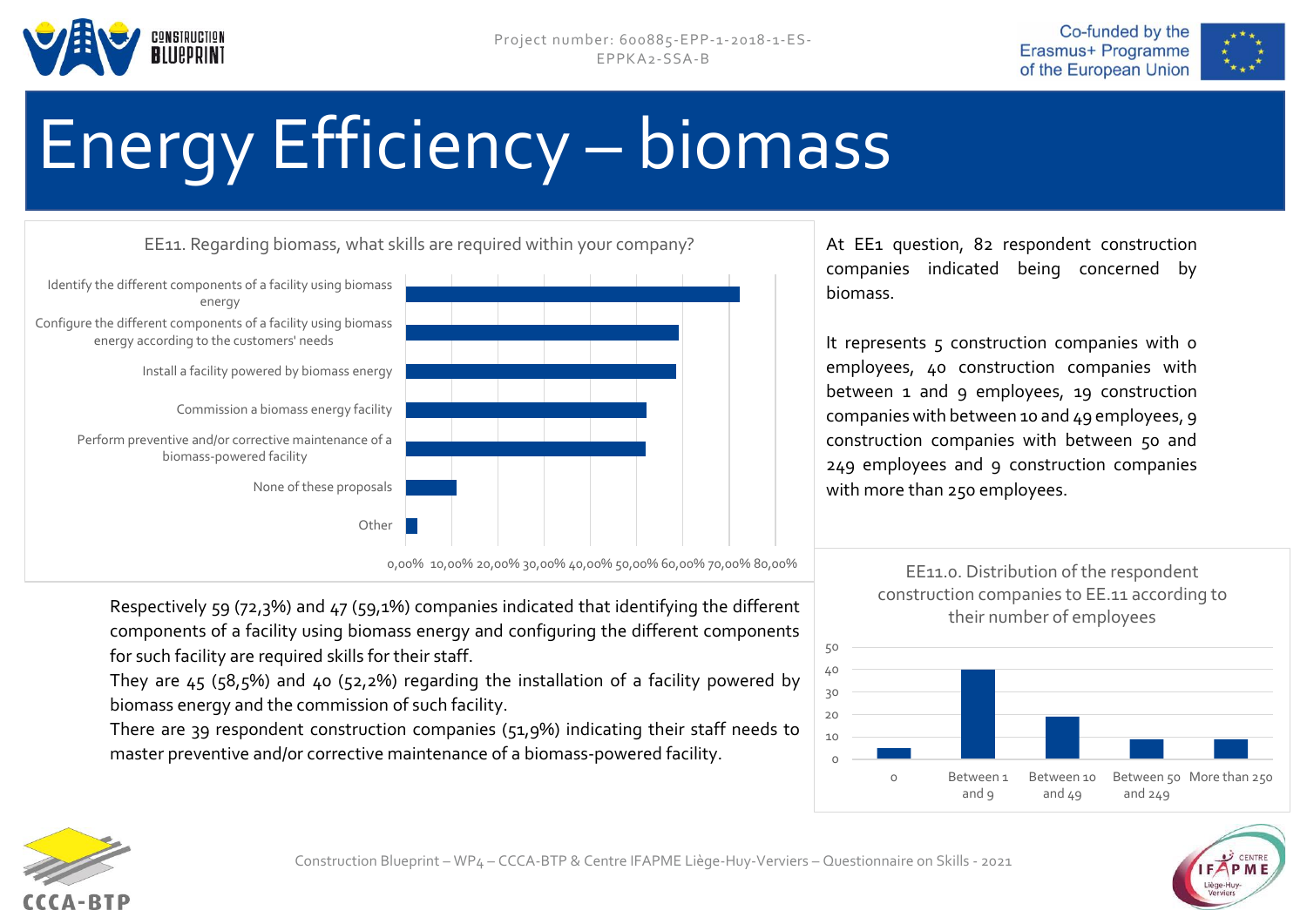





# Energy Efficiency – biomass





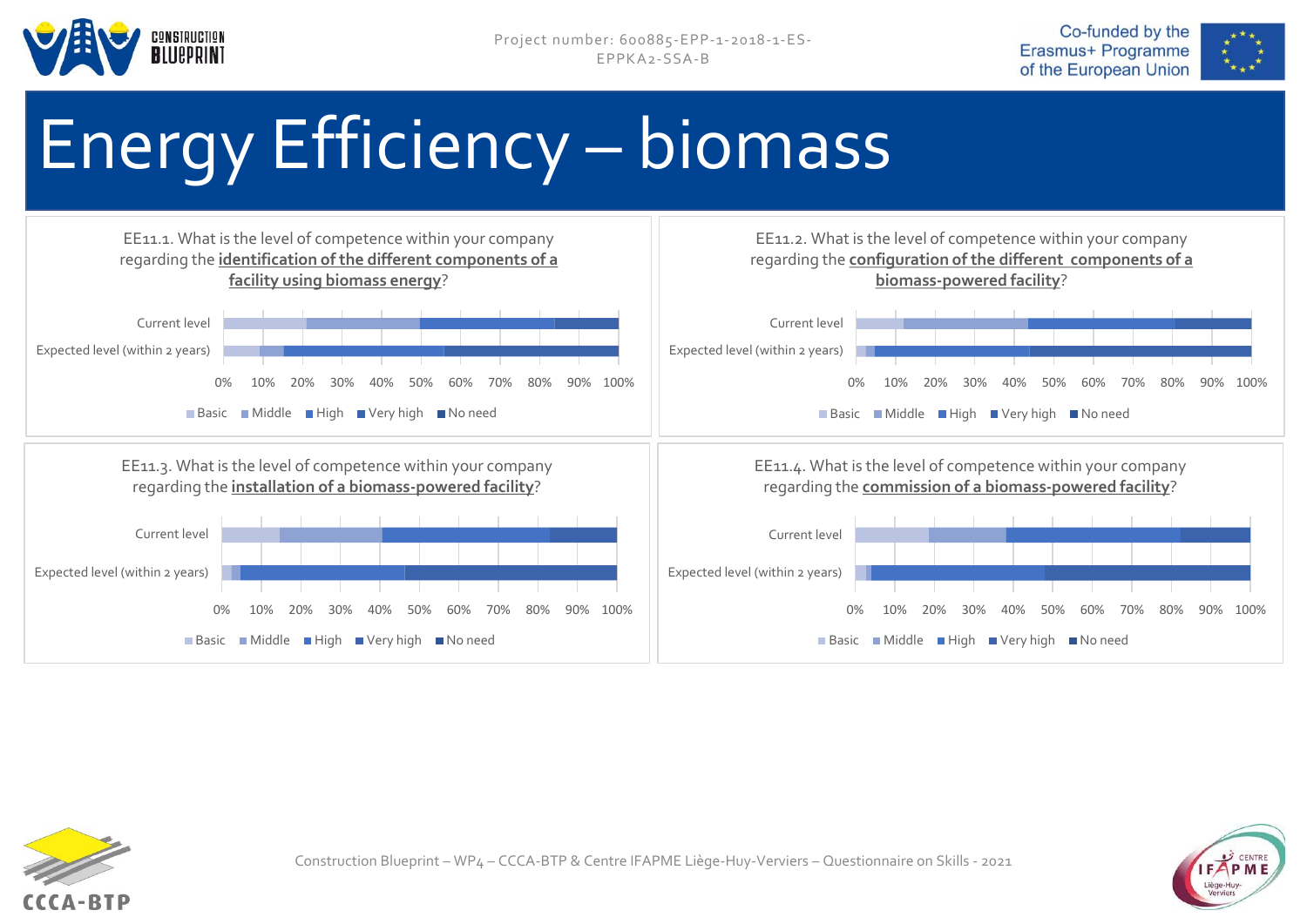





# Energy Efficiency – biomass



Regarding the recognition of the different components of a biomass-powered facility, 50,3% of the companies over 59 respondents estimated their current skill level between high and very high, and this figure is expected to reach 84,9% within 2 years, which represents an upskilling perspective for 20 companies.

For EE11.2, it represents 18 companies (38,7%), 16 companies for EE11.3 (35,7%) and 14 companies for EE11.4 (34,1%).

Concerning the preventive and/or corrective maintenance of all types of biomass-powered facilities, 53,7% of the companies over 39 respondents estimated their current skills level between high and very high, and this figure is expected to reach 97,3% within 2 years, which represents an upskilling perspective for 17 companies.



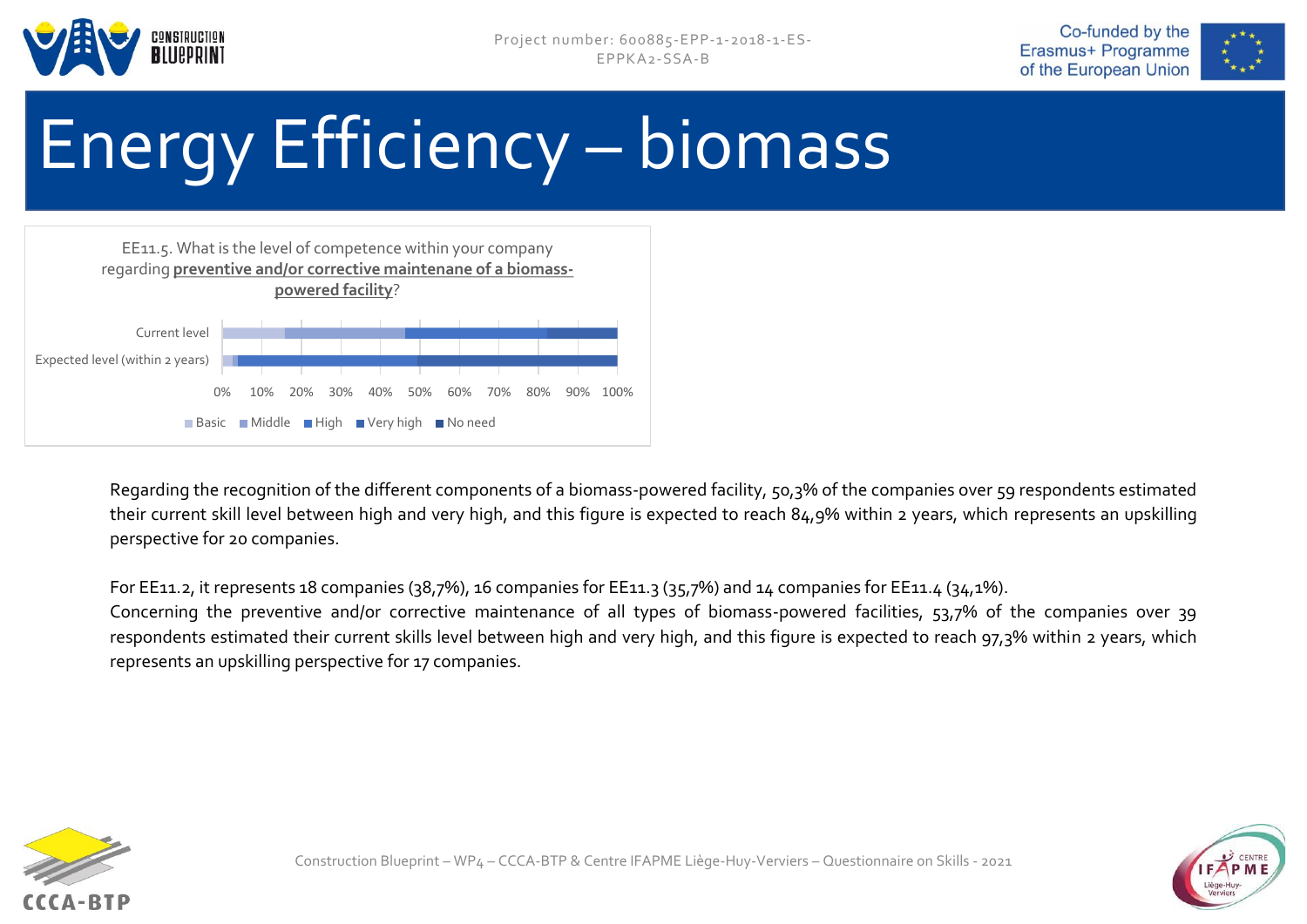





# Energy Efficiency – wind energy



At EE1 question, 51 respondent construction companies indicated being concerned by wind energy.

It represents o construction companies with o employees, 19 construction companies with between 1 and 9 employees, 11 construction companies with between 10 and 49 employees, 11 construction companies with between 50 and 249 employees and 10 construction companies with more than 250 employees.

Respectively 25 (48,6%) and 22 (45,3%) companies indicated that building a wind-powered facility and configuring the different components for such facility are required skills for their staff.

They are 21 (43%) and 23 (42,1%) regarding the commission of a wind-powered facility and the identification of its components.

There are 19 respondent construction companies (37,8%) indicating their staff needs to master preventive and/or corrective maintenance of a wind-powered facility.

EE12.0. Distribution of the respondent construction companies to EE.12 according to their number of employees





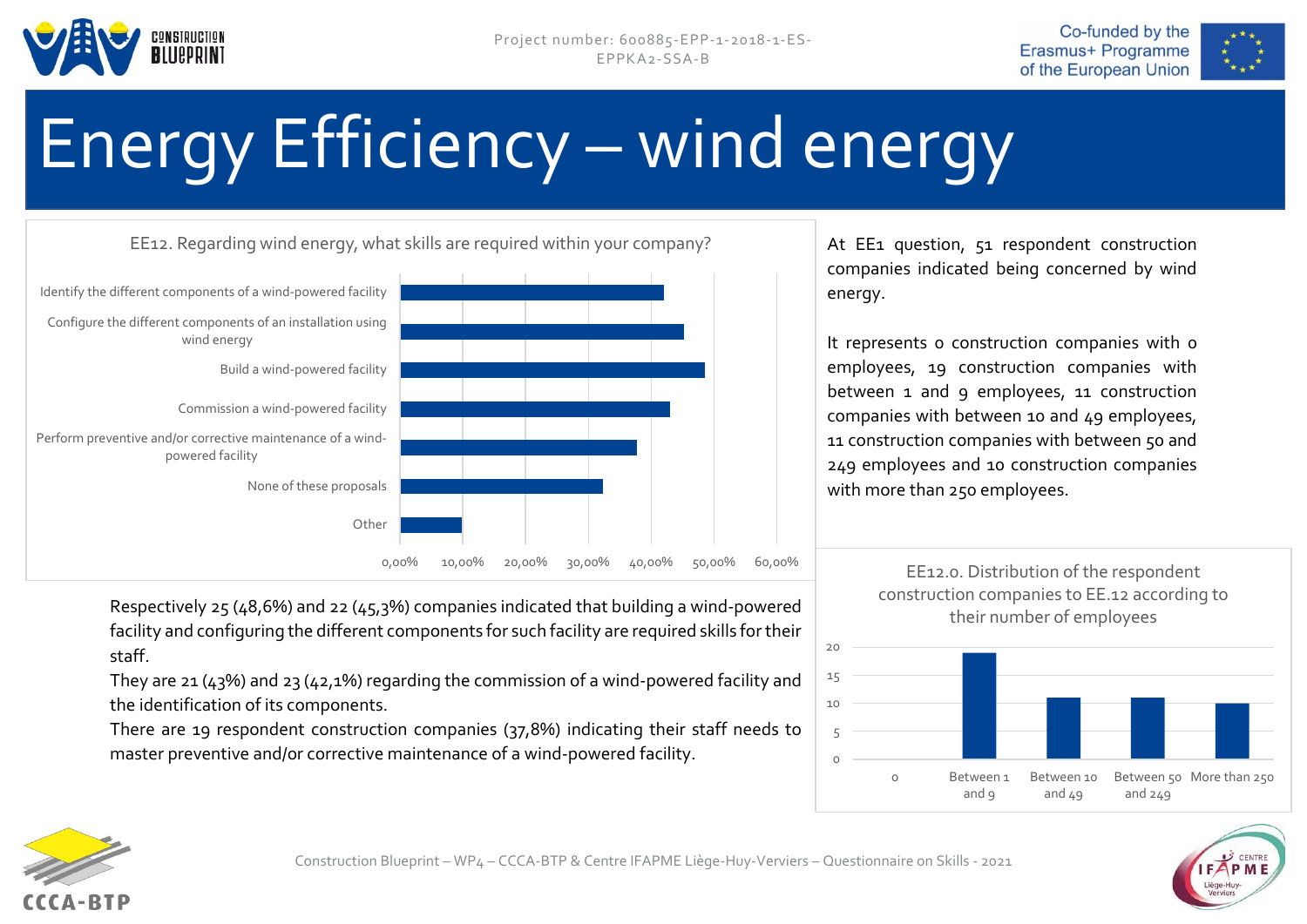





# Energy Efficiency – wind energy





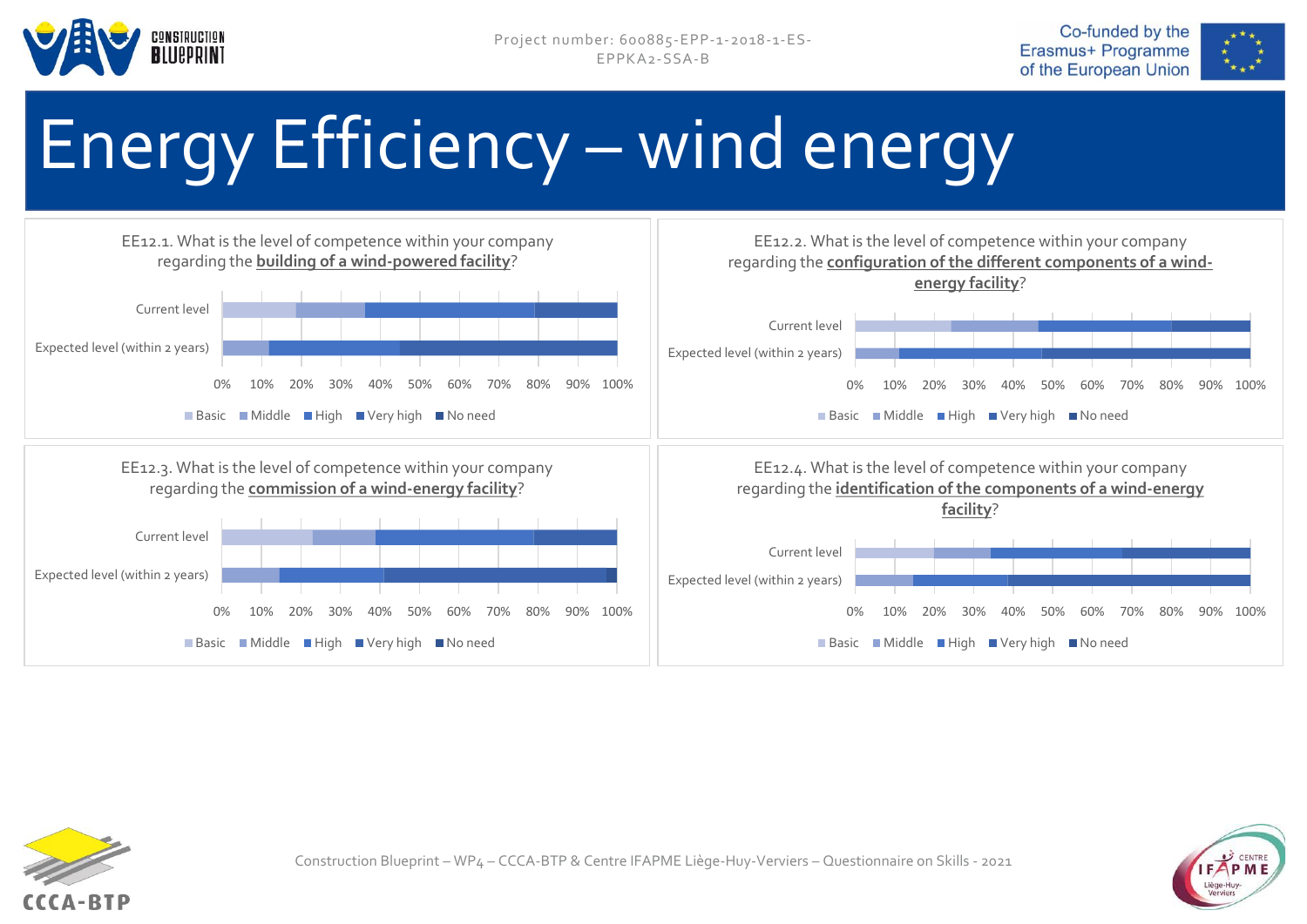





# Energy Efficiency – wind energy



Regarding the building of a wind-powered facility, 64% of the companies over 25 respondents estimated their current skill level between high and very high, and this figure is expected to reach 88,3% within 2 years, which represents an upskilling perspective for 6 companies. For EE12.2, it represents 8 companies (35,1%), 5 companies for EE12.3 (21,7%) and 5 companies for EE12.4 (19,6%).

Concerning the preventive and/or corrective maintenance of all types of wind-powered facilities, 57,4% of the companies over 19 respondents estimated their current skills level between high and very high, and this figure is expected to reach 89,5% within 2 years, which represents an upskilling perspective for 6 companies.



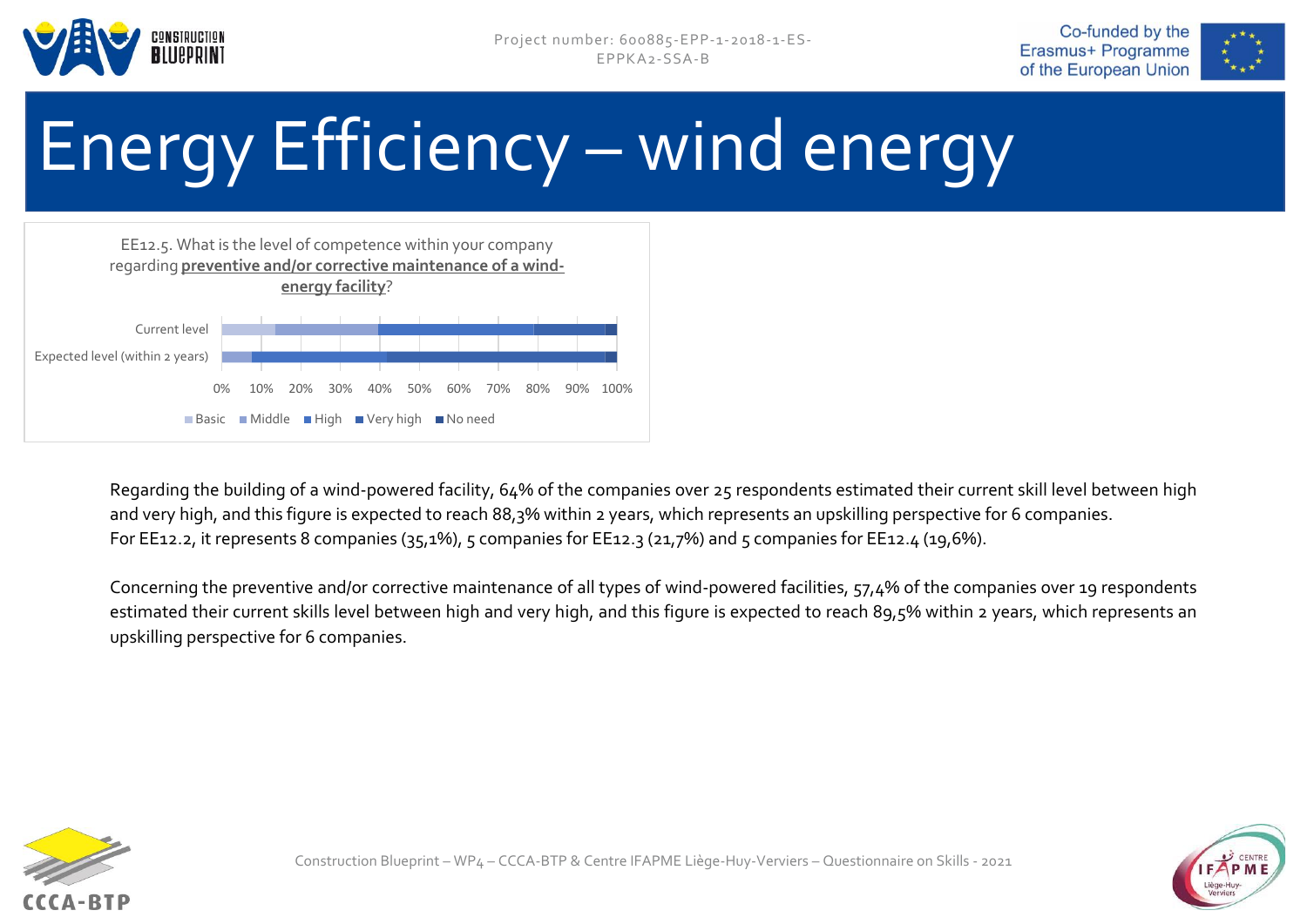





# Energy Efficiency – training needs

EE13. What is the level of importance for your company to acquire skills related to energy efficiency and for what category of staff?



For 792 of respondent construction companies (52,2%), energy efficiency skills are between important and very important to master for team leaders. 768 of them (51,5%) consider energy efficiency skills being between important and very important for company managers as well.

At the same time, 319 respondent construction companies (23,1%) consider energy efficiency skills being not applicable for design and calculation staff (the higher rate for the not applicable category).

Energy efficiency skills are considered to be moderate important and less for junior workers according to 726 respondent construction companies (51,1%) and 286 (18,8%) of them even consider it is not applicable for this category of staff.



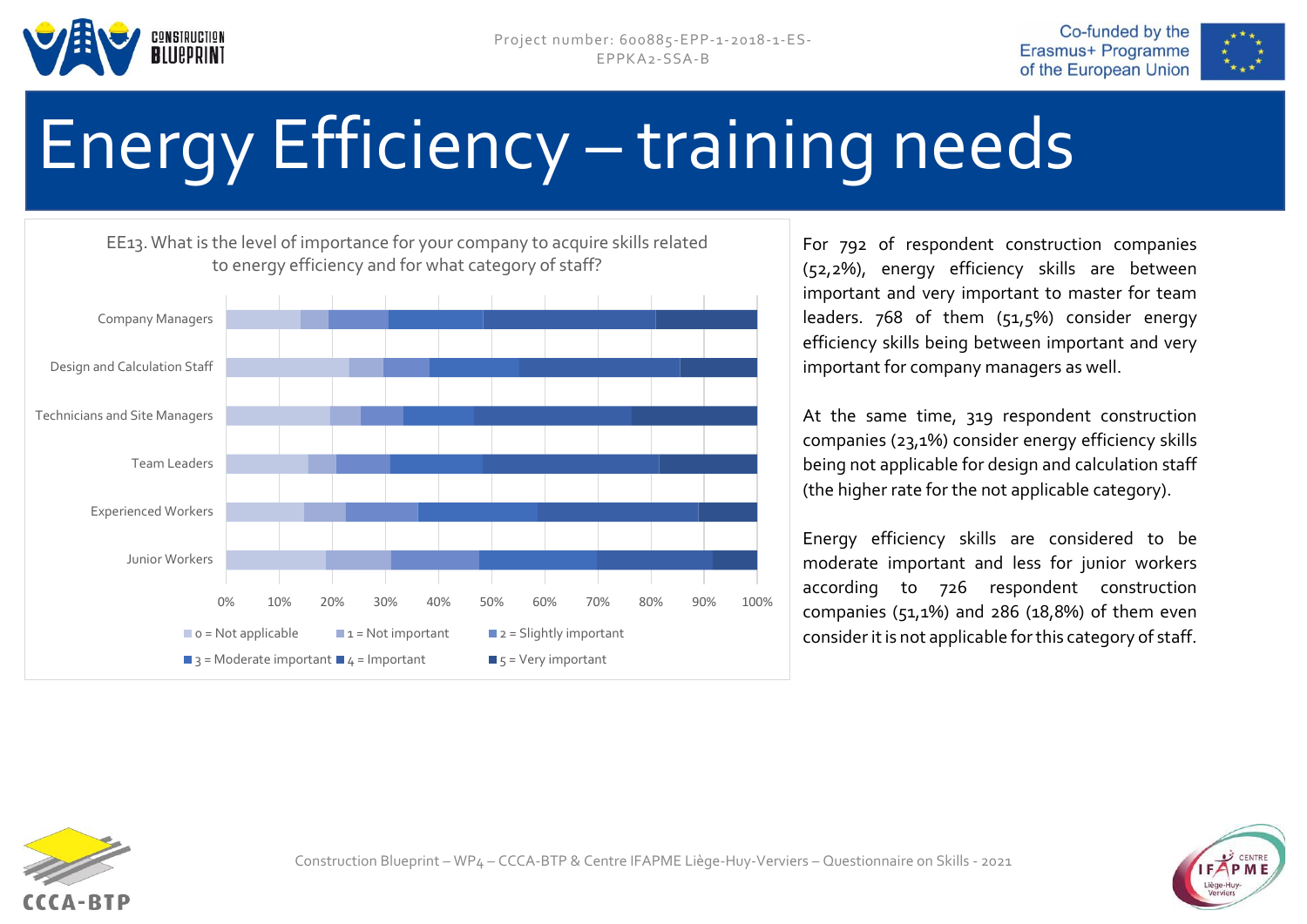





# Energy Efficiency – training needs

#### EE14. How does your company intend to improve energy efficiency skills within 2 years?



956 respondent construction companies (59,3%) plan to train their existing staff to reach the expected energy efficiency skill level winthin the next 2 years.

350 (21,7%) plan to hire new staff trained in the selected energy efficiency skills and 336 (20%) plan to use a specialised subcontractor. As 429 respondent construction companies (28,6%) indicated they do not plan to use one of the 3 proposals of the questionnaire, a further research will have to be conducted with construction companies to identify other existing possibilities they can use for the improvement of their staff's energy efficiency skills.





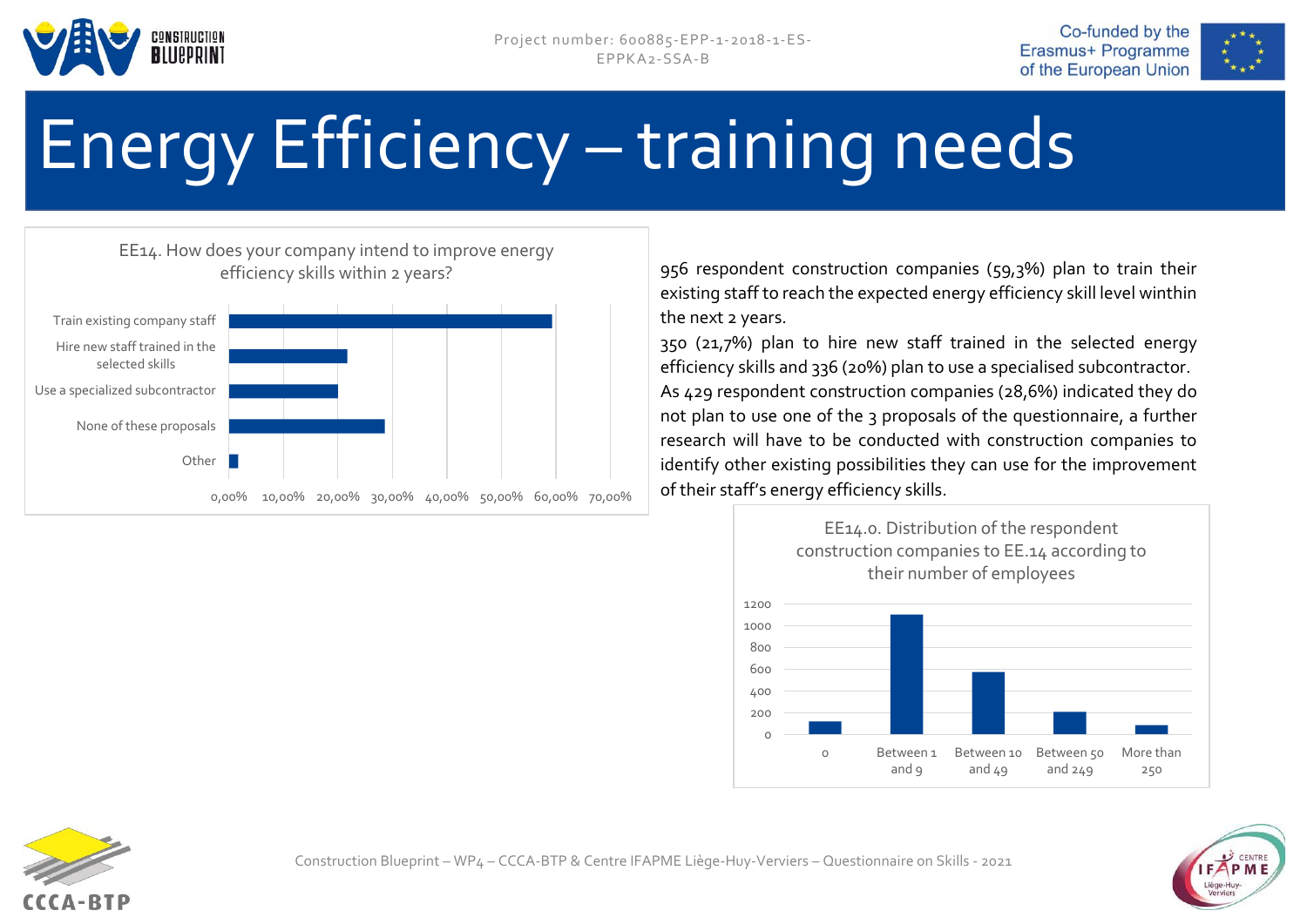







1648 construction companies over the 1715 respondents answered the CE1 question related to circular economy during the project design phase.

1030 (62,7%) respondent construction companies estimated they need to know how to estimate construction and demolition waste to be generated.

785 (49,1%) and 769 (50,5%) respondent construction companies respectively indicated that identifying as well as using new materials and adopting prevention measures are required skills for their staff.

474 (30,9%) and 451 (28,9%) respondent construction companies respectively specified that completing an inventory of hazardous waste as well as of recoverable materials are required skills for their staff.

360 (24,1%) of them estimated their staff needs to be skilled in the construction and reconstruction of installations with recovered components.

To finish, 294 (16,8%) indicated these circular economy skills are not required for their staff.



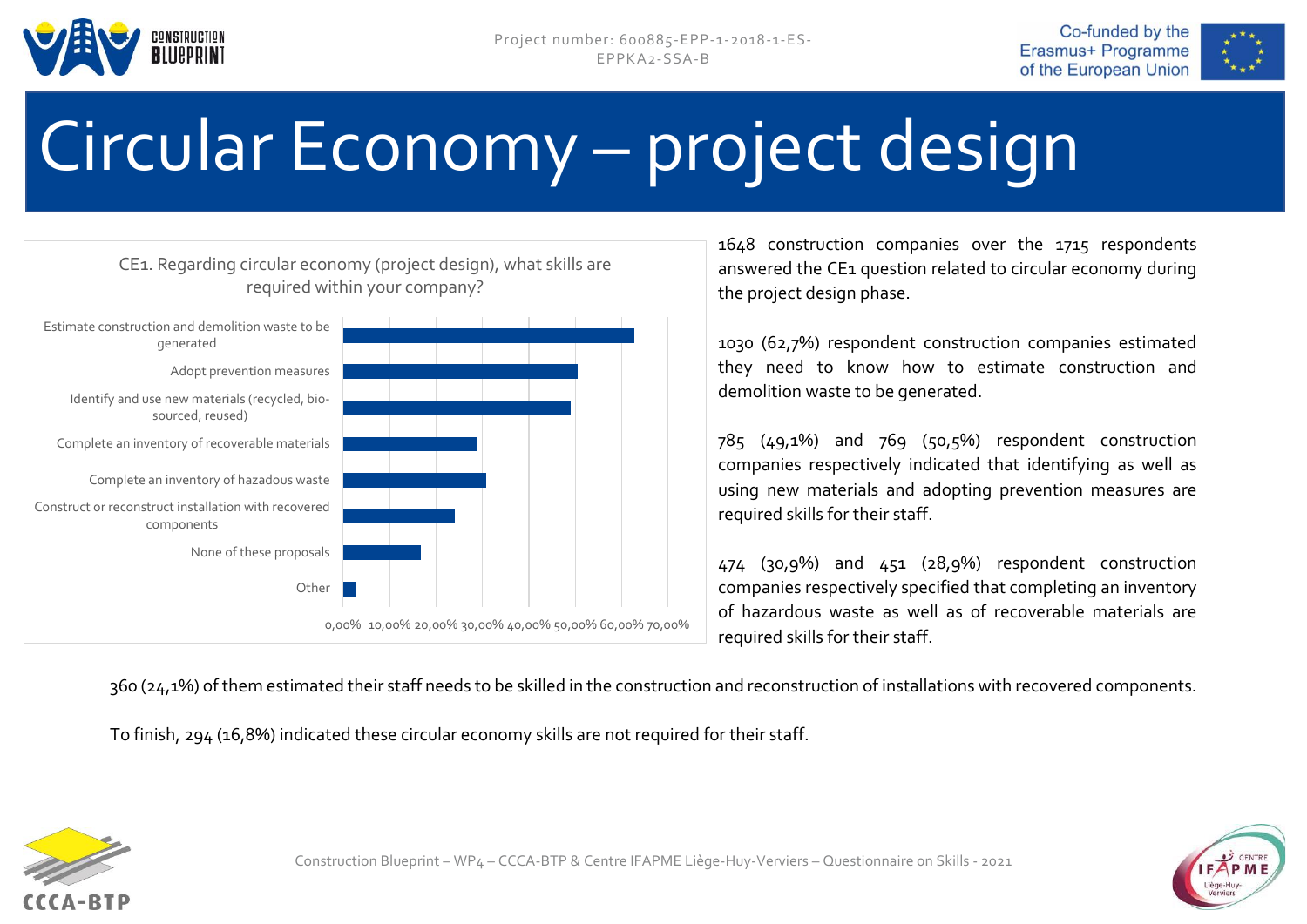







It represents an upskilling perspective for 359 respondent construction companies (34,9%) regarding the estimation of construction and destruction waste to be generated, and for 356 (45,3%) concerning the identification and use of new materials (recycled, bio-sourced, reused).



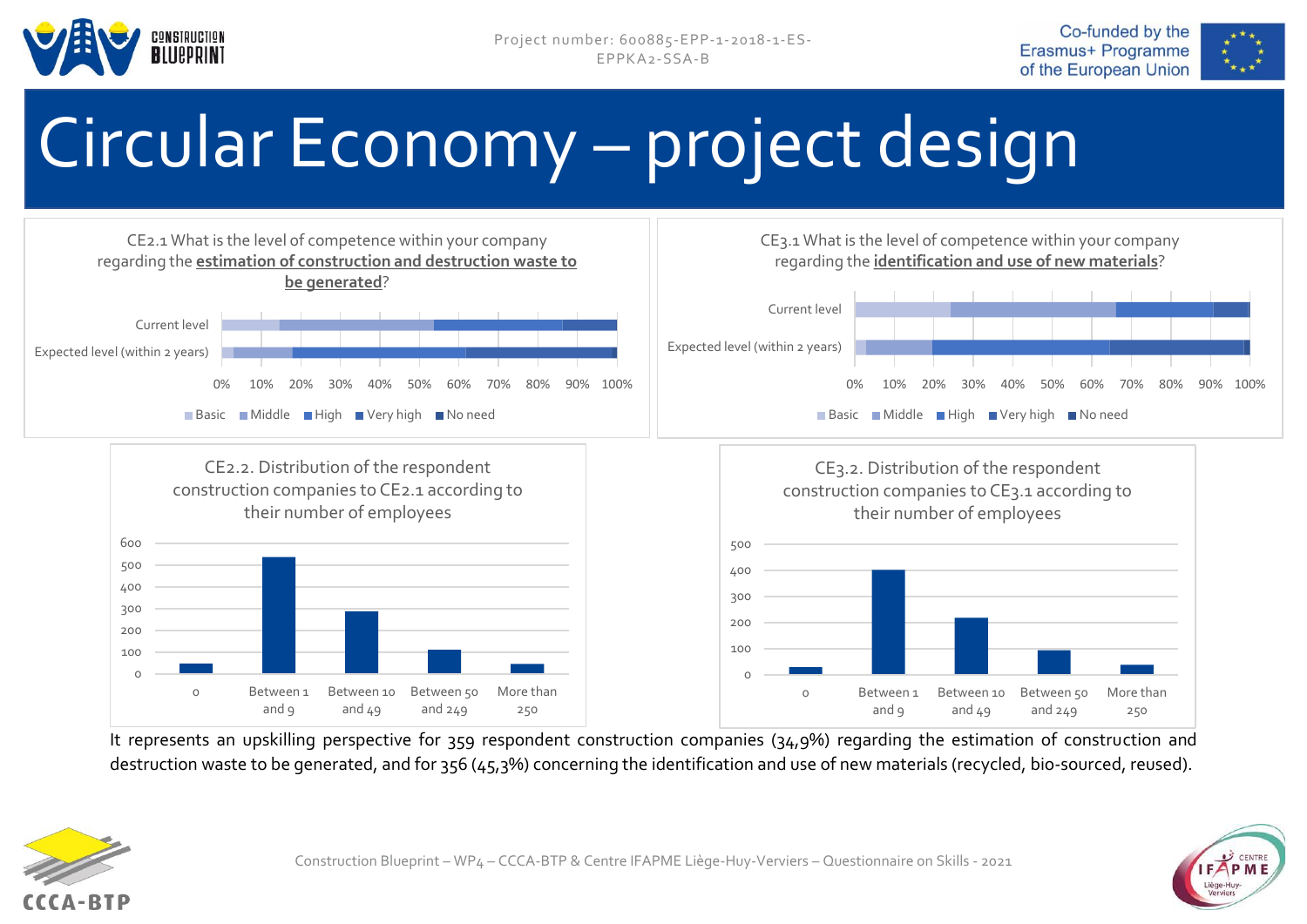







It represents an upskilling perspective for 282 respondent construction companies (36,7%) regarding the adoption of prevention measures, and for 202 of them (42,7%) concerning the completion of an inventory of hazardous waste.





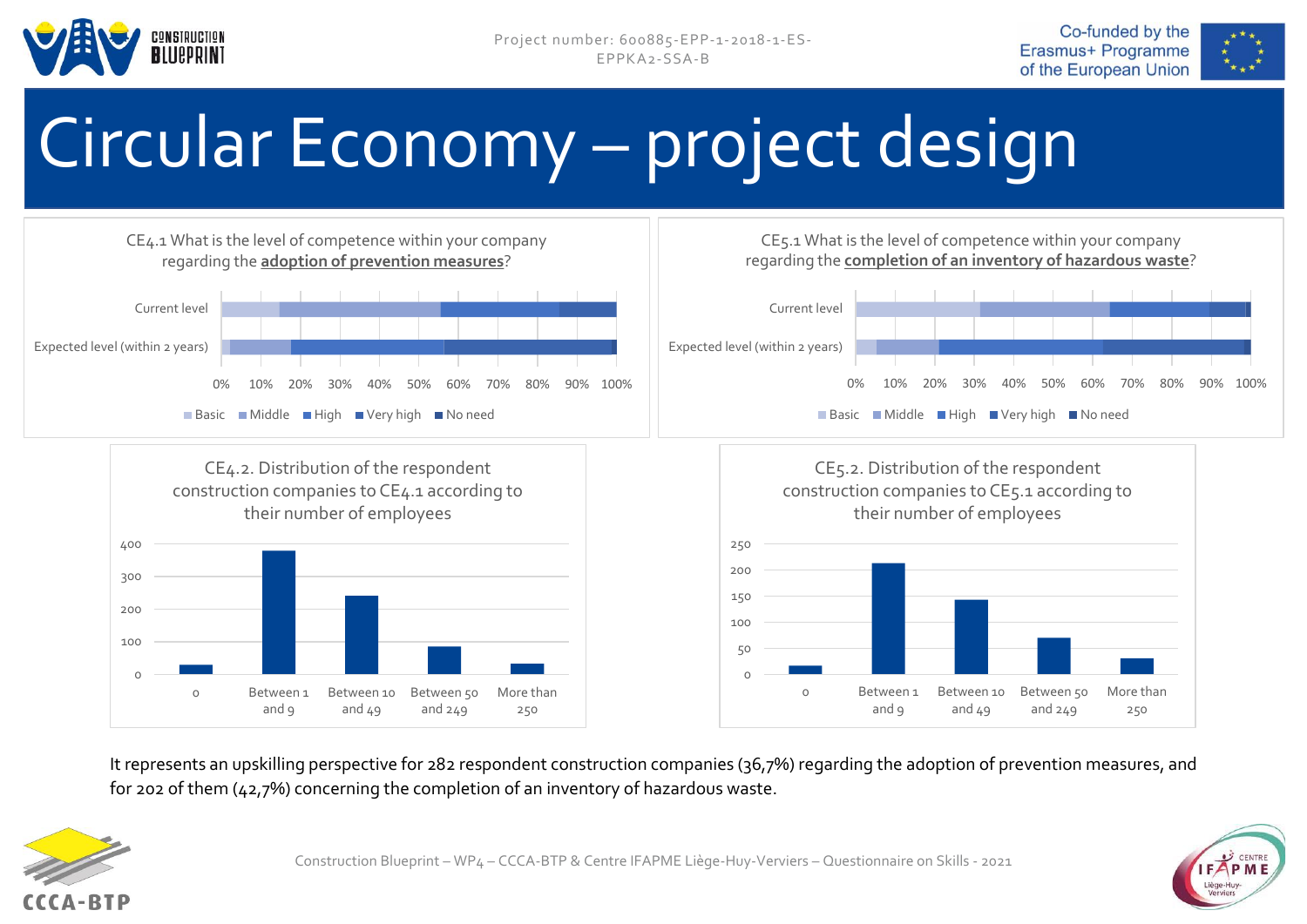







It represents an upskilling perspective for 177 respondent construction companies (39,2%) regarding the completion of an inventory of recoverable materials, and for 152 of them (42,1%) concerning the (re)construction of installations with recovered components.



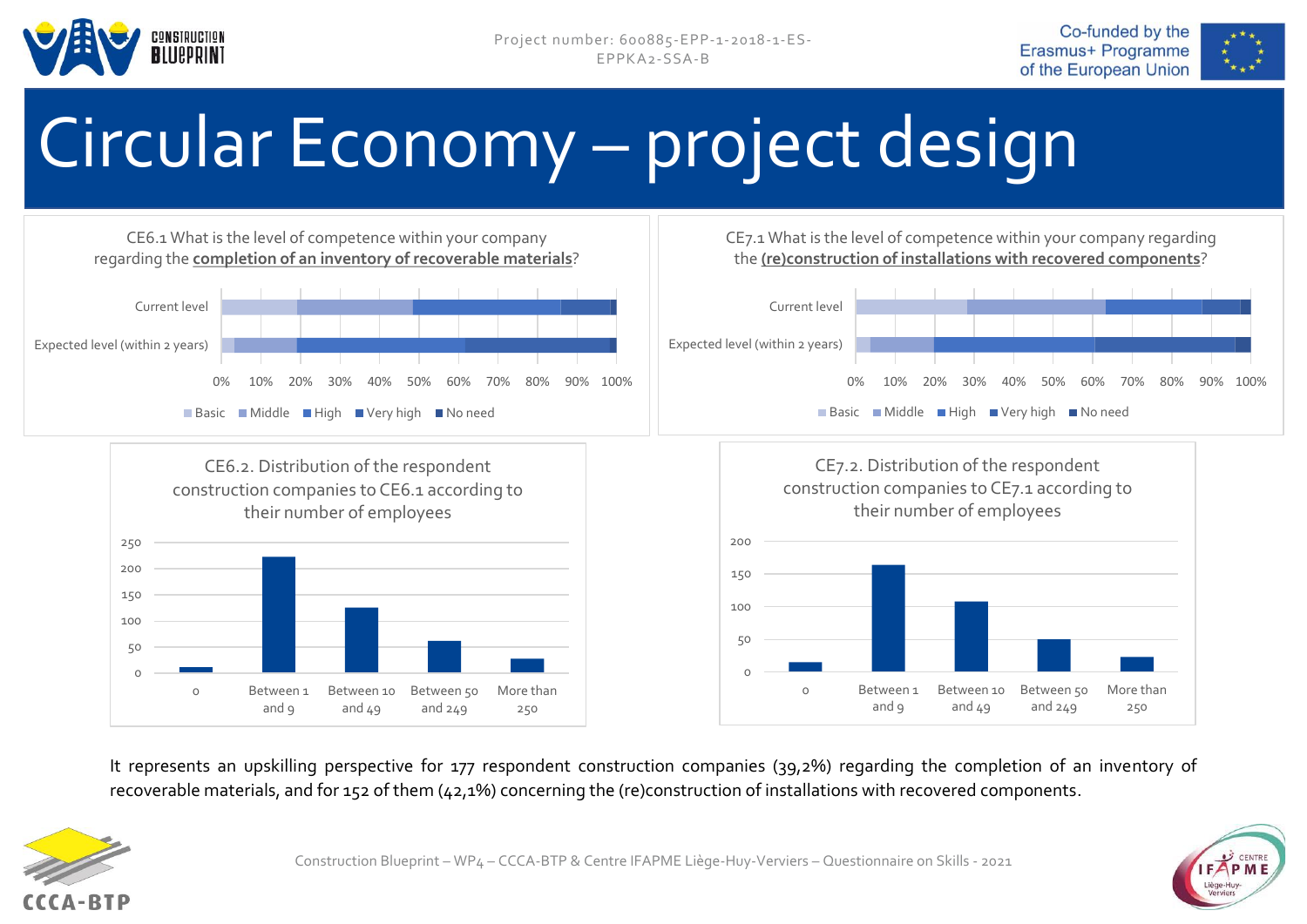







practices are required skills for their staff.

To finish, 297 (16,3%) indicated these circular economy skills are not required for their staff.

1642 construction companies over the 1715 respondents answered the CE8 question related to circular economy during the construction phase.

1034 (66,2%) respondent construction companies estimated they need to know how to sort construction and demolition waste on site.

862 (51,5%) and 483 (30,7%) respondent construction companies respectively indicated that maintaining construction and demolition waste (CDW) in adequate hygiene and safety conditions as well as cleaning and processing CDW for reuse are required skills for their staff.

326 (22,6%) and 302 (21,5%) respondent construction companies respectively specified that applying conditions to backfilling and executing new assembly and disassembly



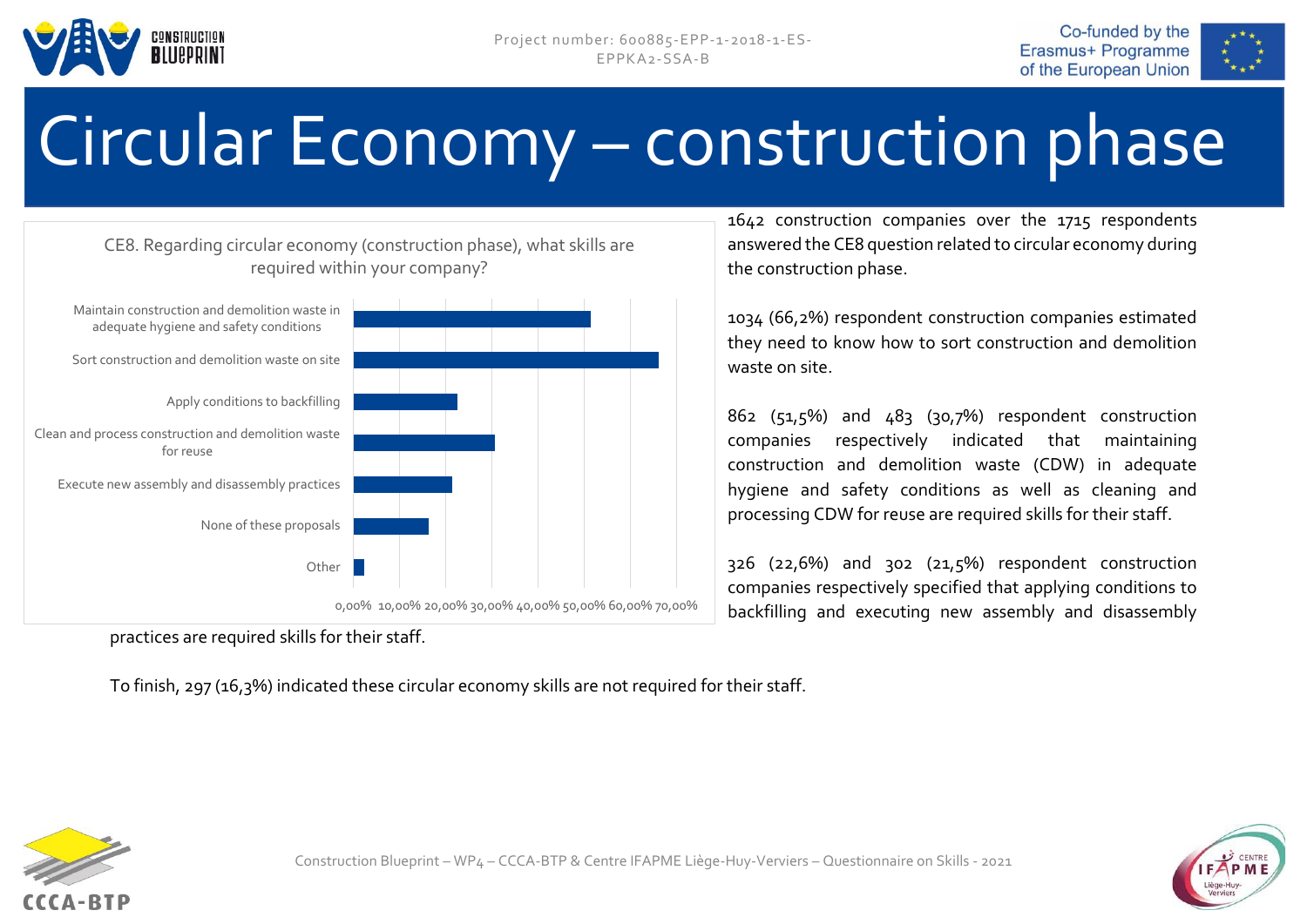







It represents an upskilling perspective for 305 respondent construction companies (29,5%) regarding the sorting of CDW on site, and for 248 of them (28,8%) concerning the maintaining of CDW in adequate hygiene and safety conditions.



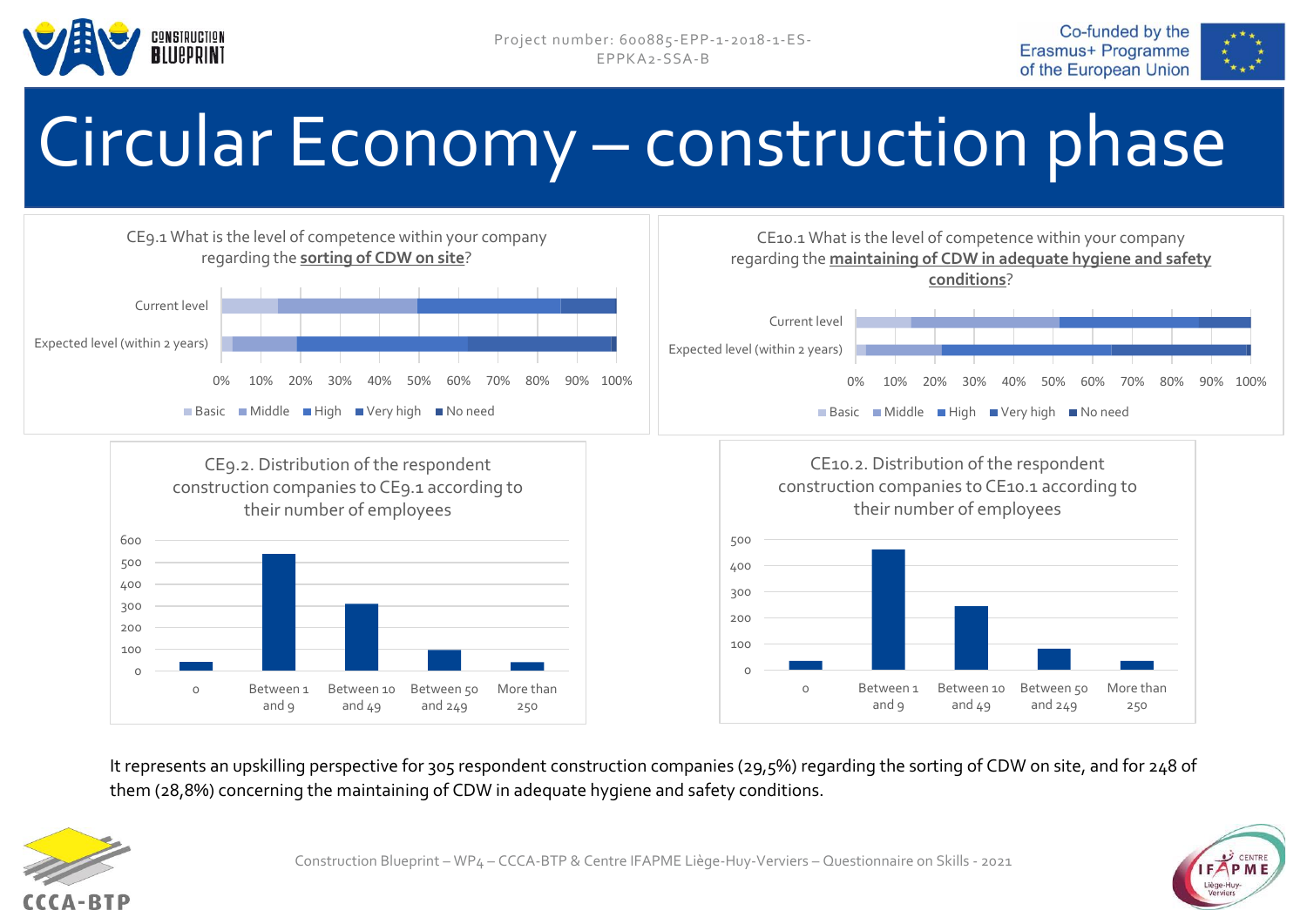







It represents an upskilling perspective for 178 respondent construction companies (36,9%) regarding the cleaning and processing of CDW for reuse, and for 96 of them (29,3%) concerning the application of conditions to backfilling.





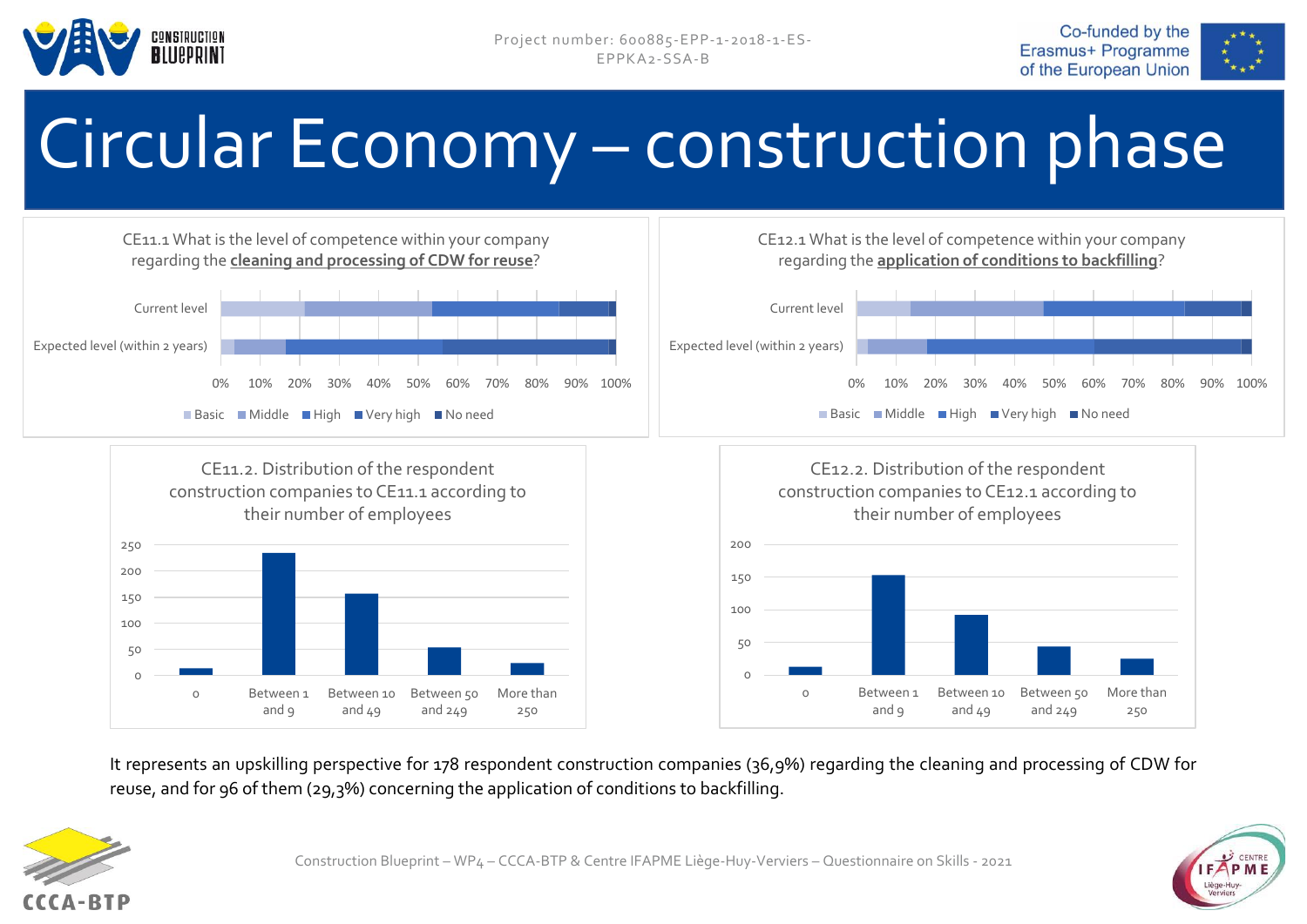







Concerning the execution of new assembly and disassembly practices, 30,3% of the companies over 302 respondents estimated their current skills level between high and very high, and this figure is expected to reach 82,6% within 2 years, which represents an upskilling perspective for 158 companies.



It represents 7 construction companies with 0 employees, 125 construction companies with between 1 and 9 employees, 100 construction companies with between 10 and 49 employees, 48 construction companies with between 50 and 249 employees and 26 construction companies with more than 250 employees.



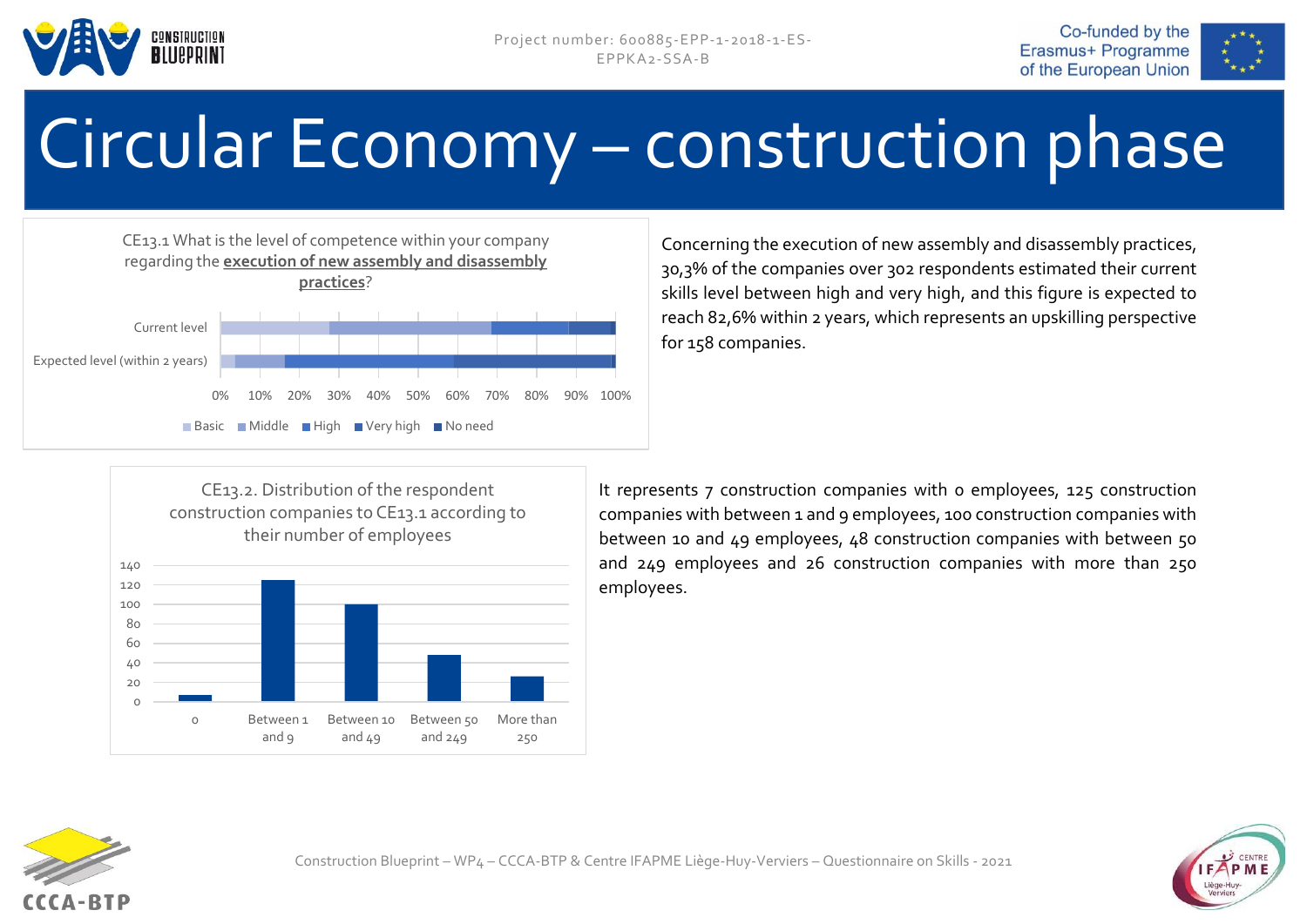







1607 construction companies over the 1715 respondents answered the CE14 question related to circular economy on demolition sites.

582 (37,4%) respondent construction companies estimated they need to know how to recycle recovered items.

536 (34,3%) and 517 (27,2%) respondent construction companies respectively indicated that sorting and decontaminating hazardous waste as well as carrying out a pre-demolition audit are required skills for their staff.

484 (24,9%) and 369 (23,2%) respondent construction companies respectively specified that separating sidestreams and deconstructing recoverable elements are required skills for their staff.

To finish, 497 (34%) indicated these circular economy skills are not required for their staff.



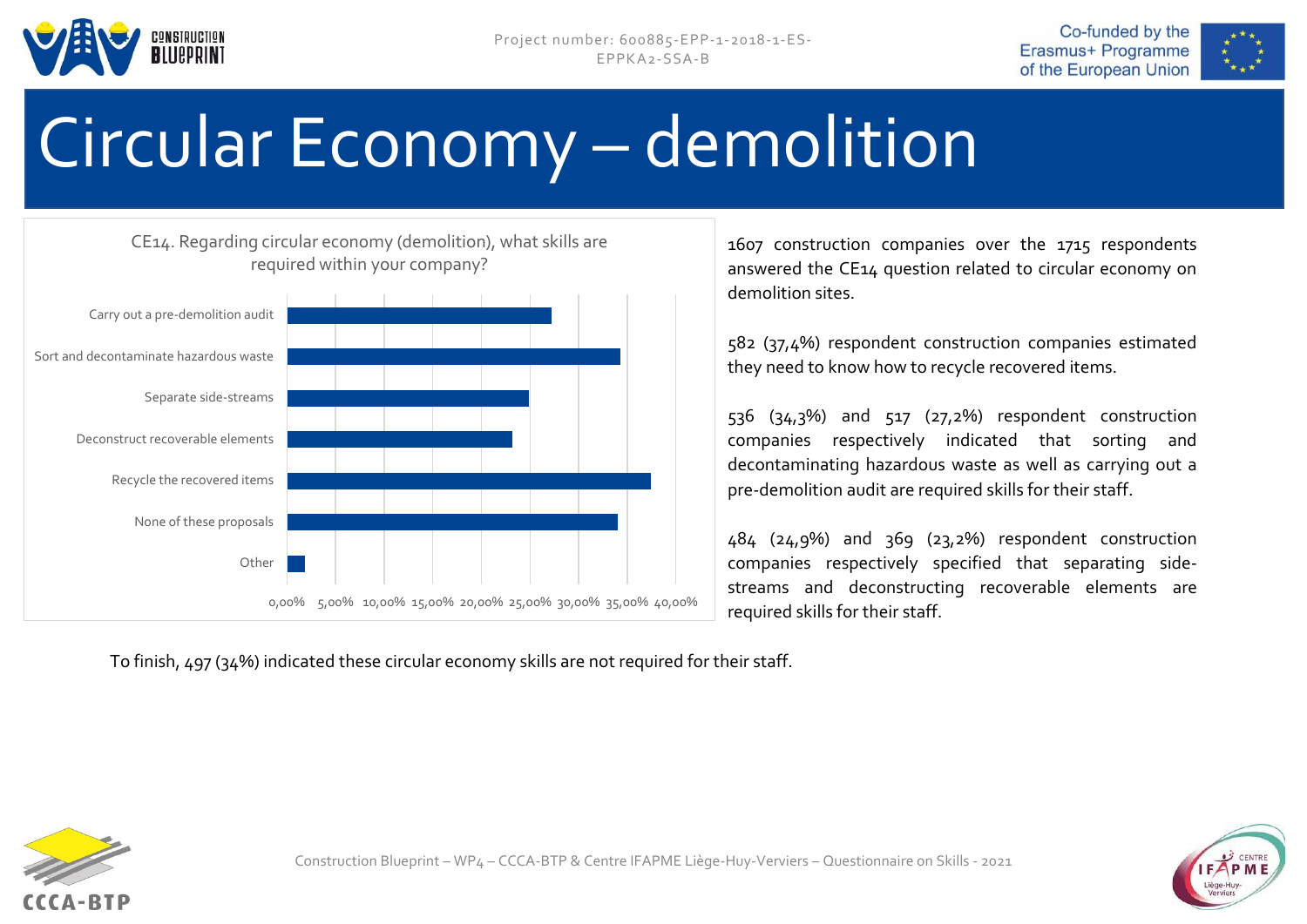







It represents an upskilling perspective for 215 respondent construction companies (36,9%) regarding the recycling of recovered items, and for 167 of them (31,2%) concerning the sorting and decontaminating of hazardous waste.



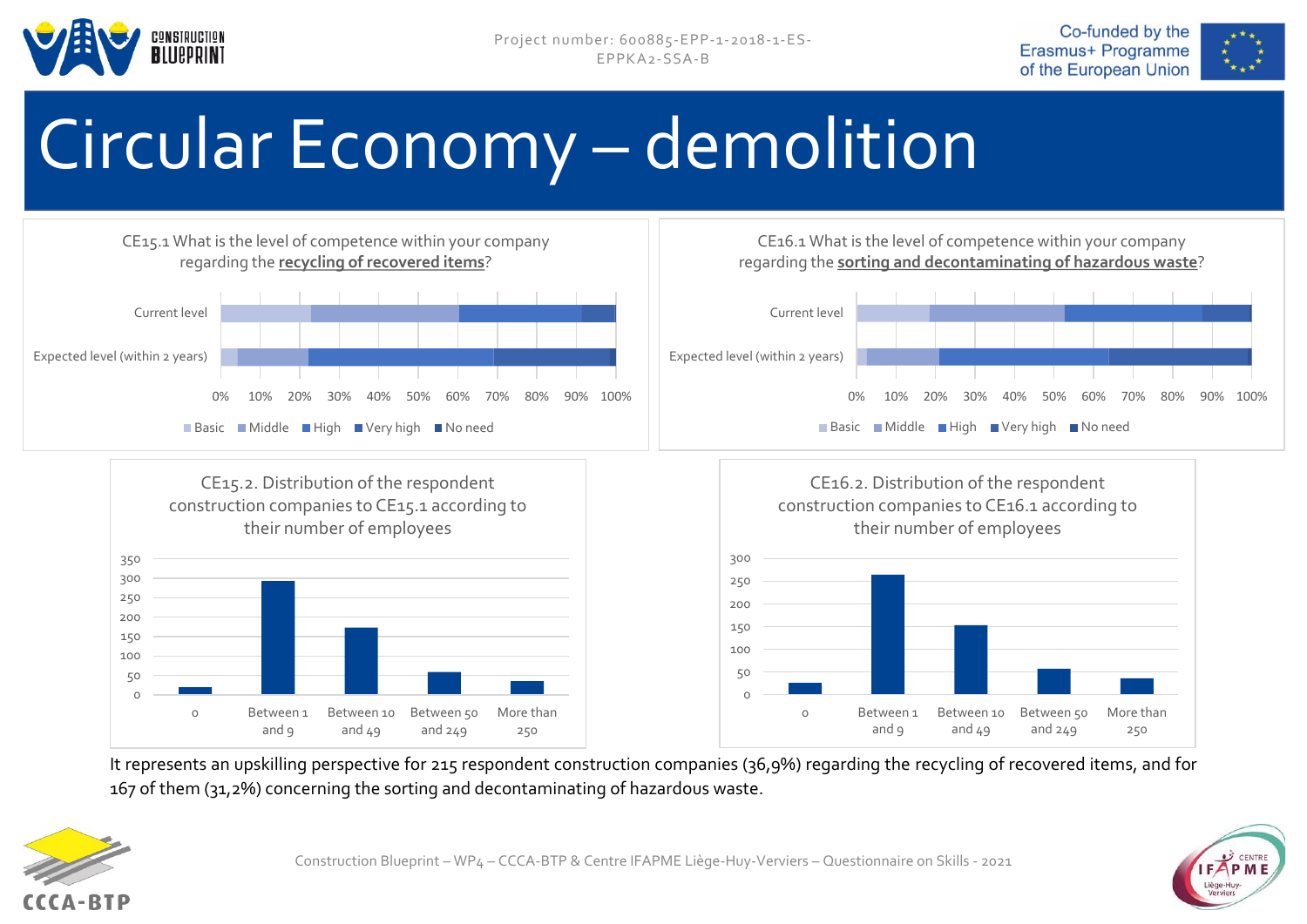







It represents an upskilling perspective for 212 respondent construction companies (41,1%) regarding the realisation of a pre-demolition audit, and for 169 of them (35%) concerning the separation of side-streams.



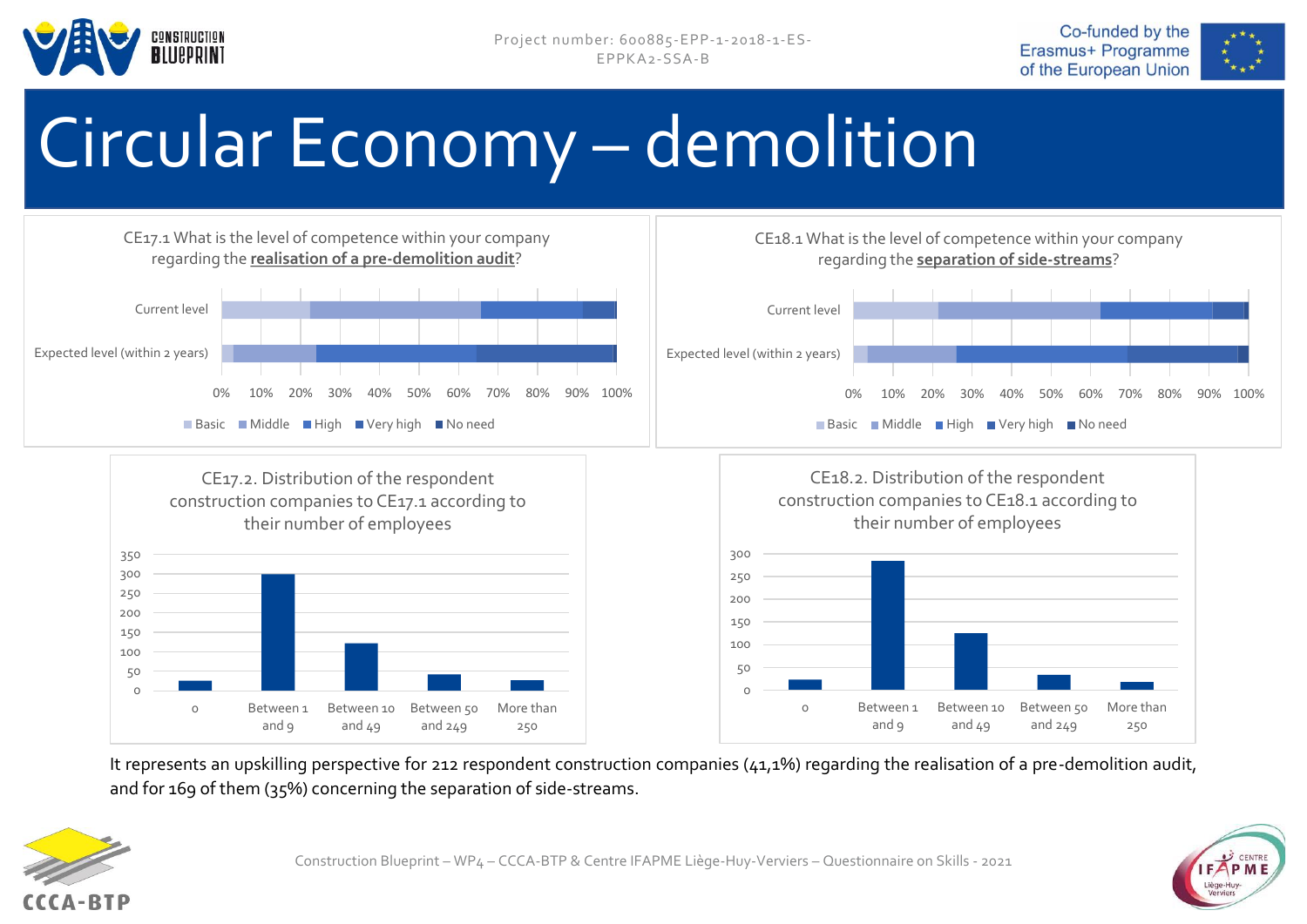







Concerning deconstruction of recoverable elements, 38% of the companies over 369 respondents estimated their current skills level between high and very high, and this figure is expected to reach 80,3% within 2 years, which represents an upskilling perspective for 156 companies.



It represents 13 construction companies with 0 employees, 185 construction companies with between 1 and 9 employees, 111 construction companies with between 10 and 49 employees, 41 construction companies with between 50 and 249 employees and 19 construction companies with more than 250 employees.



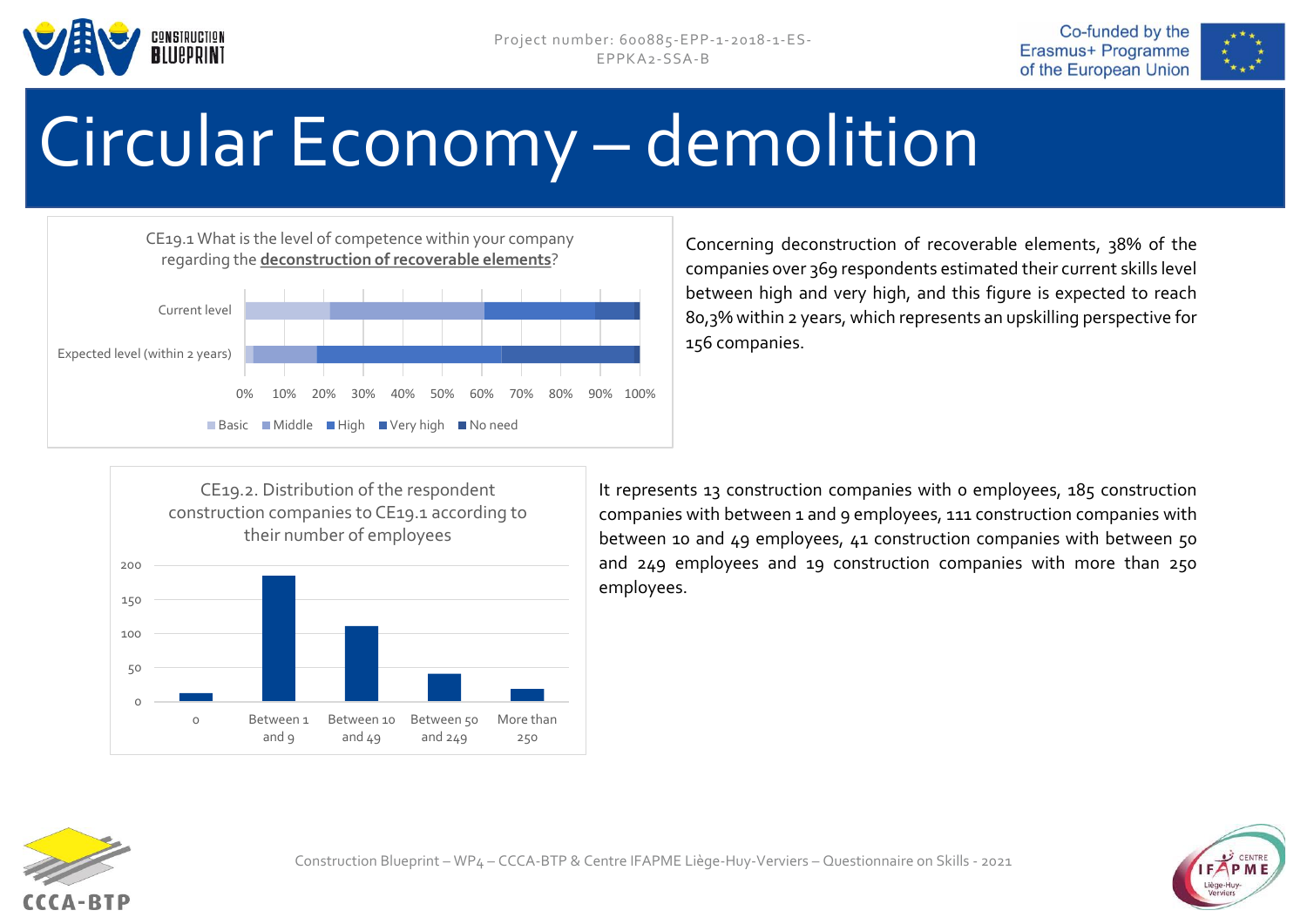





## Circular Economy – training needs

0% 10% 20% 30% 40% 50% 60% 70% 80% 90% 100% Junior Workers Experienced Workers Team Leaders Technicians and Site Managers Design and Calculation Staff Company Managers CE20. What is the level of importance for your company to acquire skills related to digitalisation and for what category of staff?  $\Box$  o = Not applicable  $\Box$  1 = Not important  $\Box$  2 = Slightly important  $\Box$  3 = Moderate important  $\Box$  4 = Important  $\Box$  5 = Very important

For 824 of respondent construction companies (52,5%), circular economy skills are between important and very important to master for company managers. 781 of them (50,9%) consider circular economy skills being between important and very important for technicians and site managers as well.

At the same time, 280 respondent construction companies (18,5%) consider circular economy skills being not applicable for design and calculation staff (the higher rate for the not applicable category).

Circular economy skills are considered to be moderate important and less for junior workers according to 792 respondent construction companies (53,6%) and 217 (14,7%) of them even consider it is not applicable for this category of staff.



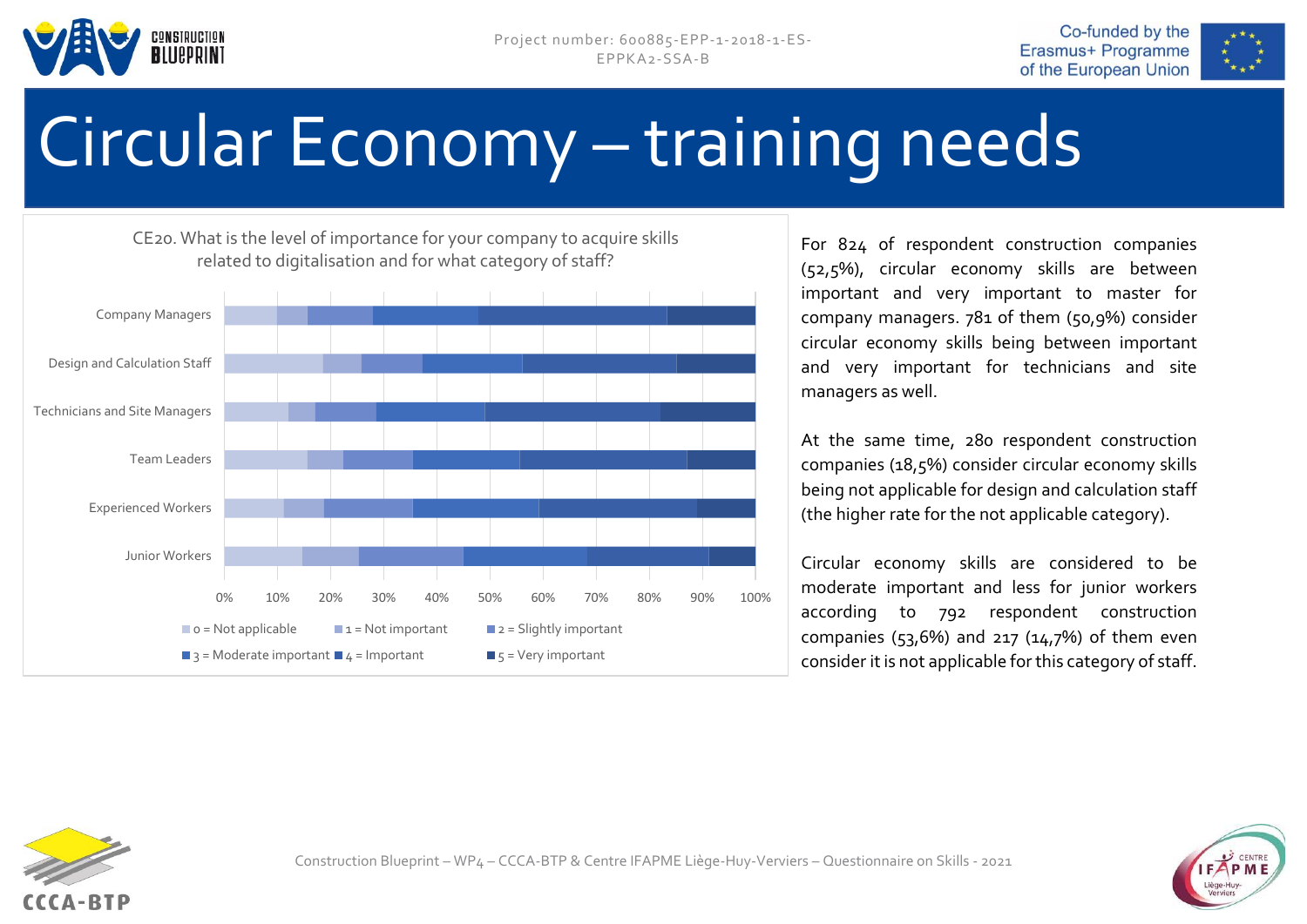





## Circular Economy – training needs

#### CE21.1 How does your company intend to improve circular economy skills within 2 years?



964 respondent construction companies (60,2%) plan to train their existing staff to reach the expected circular economy skill level winthin the next 2 years.

313 (19,1%) plan to use a specialised subcontractor and 303 (18,1%) plan to hire new staff trained in the selected circular economy skills.

As 419 respondent construction companies (28,5%) indicated they do not plan to use one of the 3 proposals of the questionnaire, a further research will have to be conducted with construction companies to identify other existing possibilities they can use for the improvement of their staff's circular economy skills.